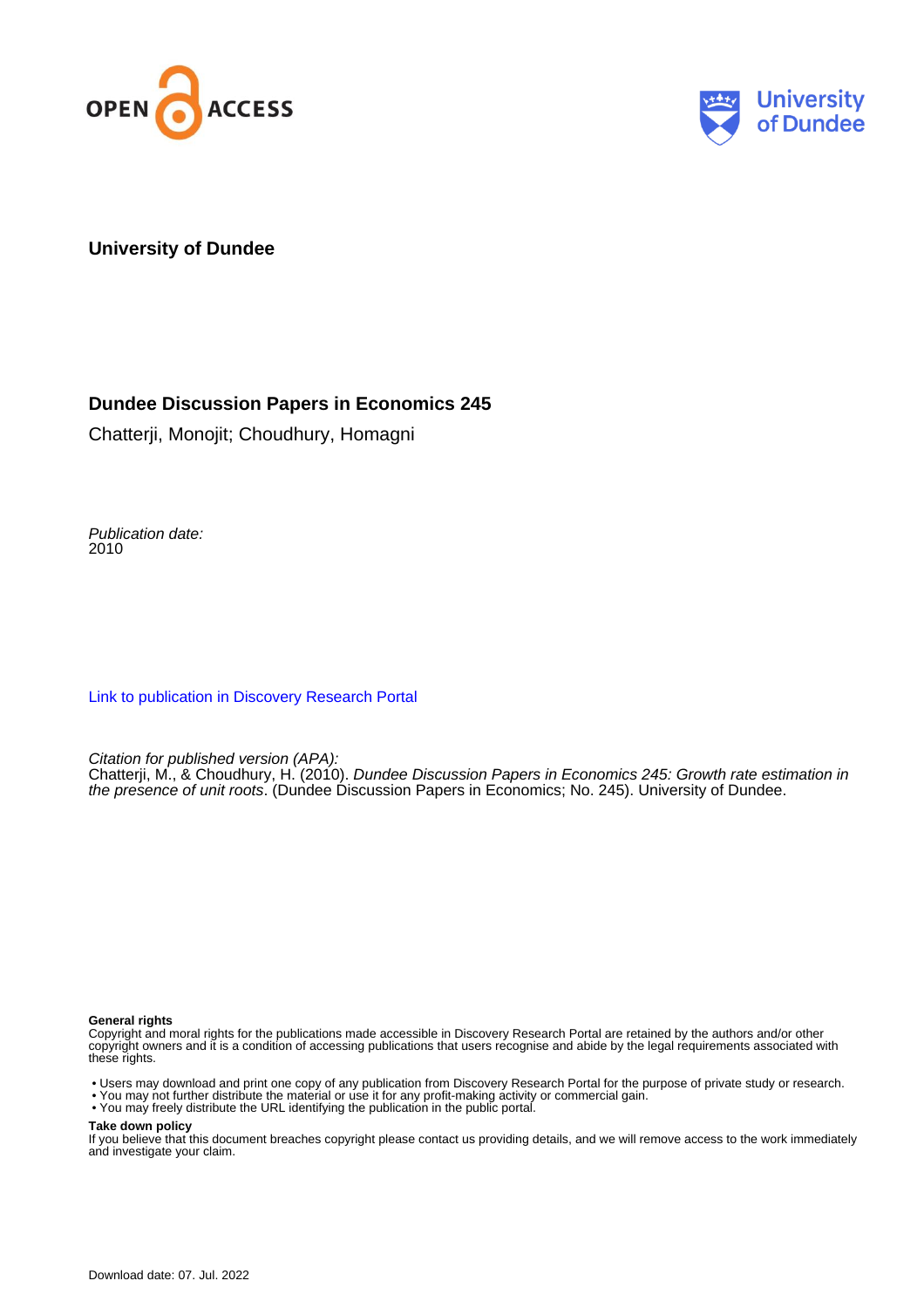

# **Dundee Discussion Papers in Economics**



## Growth Rate Estimation in the presence of Unit Roots

Monojit Chatterji & Homagni Choudhury

Department of Economic Studies, University of Dundee, Dundee. DD1 4HN

Working Paper No. 245 October 2010 ISSN:1473-236X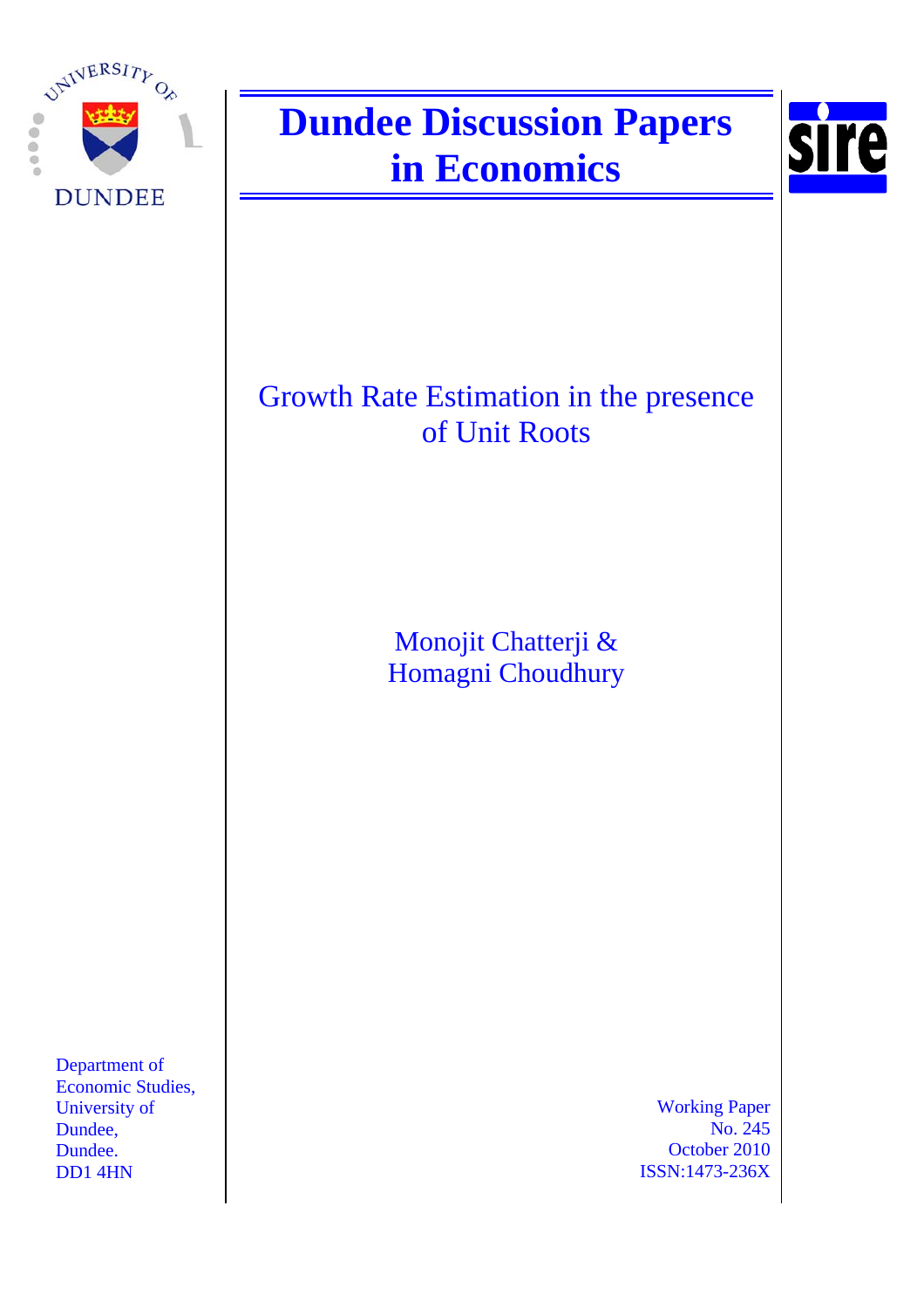## **Growth Rate Estimation in the presence of Unit Roots**

**Monojit Chatterji** (University of Dundee, UK)

**Homagni Choudhury\*** (University of Dundee, UK)

#### **Abstract**

This study addresses the issue of the presence of a unit root on the growth rate estimation by the least-squares approach. We argue that when the log of a variable contains a unit root, i.e., it is not stationary then the growth rate estimate from the log-linear trend model is not a valid representation of the actual growth of the series. In fact, under such a situation, we show that the growth of the series is the cumulative impact of a stochastic process. As such the growth estimate from such a model is just a spurious representation of the actual growth of the series, which we refer to as a "*pseudo growth rate*". Hence such an estimate should be interpreted with caution. On the other hand, we highlight that the statistical representation of a series as containing a unit root is not easy to separate from an alternative description which represents the series as fundamentally deterministic (no unit root) but containing a structural break. In search of a way around this, our study presents a survey of both the theoretical and empirical literature on unit root tests that takes into account possible structural breaks. We show that when a series is trendstationary with breaks, it is possible to use the log-linear trend model to obtain *well defined* estimates of growth rates for sub-periods which are valid representations of the actual growth of the series. Finally, to highlight the above issues, we carry out an empirical application whereby we estimate meaningful growth rates of real wages per worker for 51 industries from the organised manufacturing sector in India for the period 1973-2003, which are not only unbiased but also asymptotically efficient. We use these growth rate estimates to highlight the evolving inter-industry wage structure in India.

*Keywords*: Growth Rate, CAGR, AAGR, Unit Root, Trend Stationary, Structural Breaks, Real Wages, Inter-Industry Wage Structure

*JEL Classification*: C12, C13, C18, C22, J31

**First draft: August 2010 This version: October 2010**

\*Corresponding author: h.choudhury@dundee.ac.uk.

<sup>------------------------------------------------------------------------------------------------------------</sup>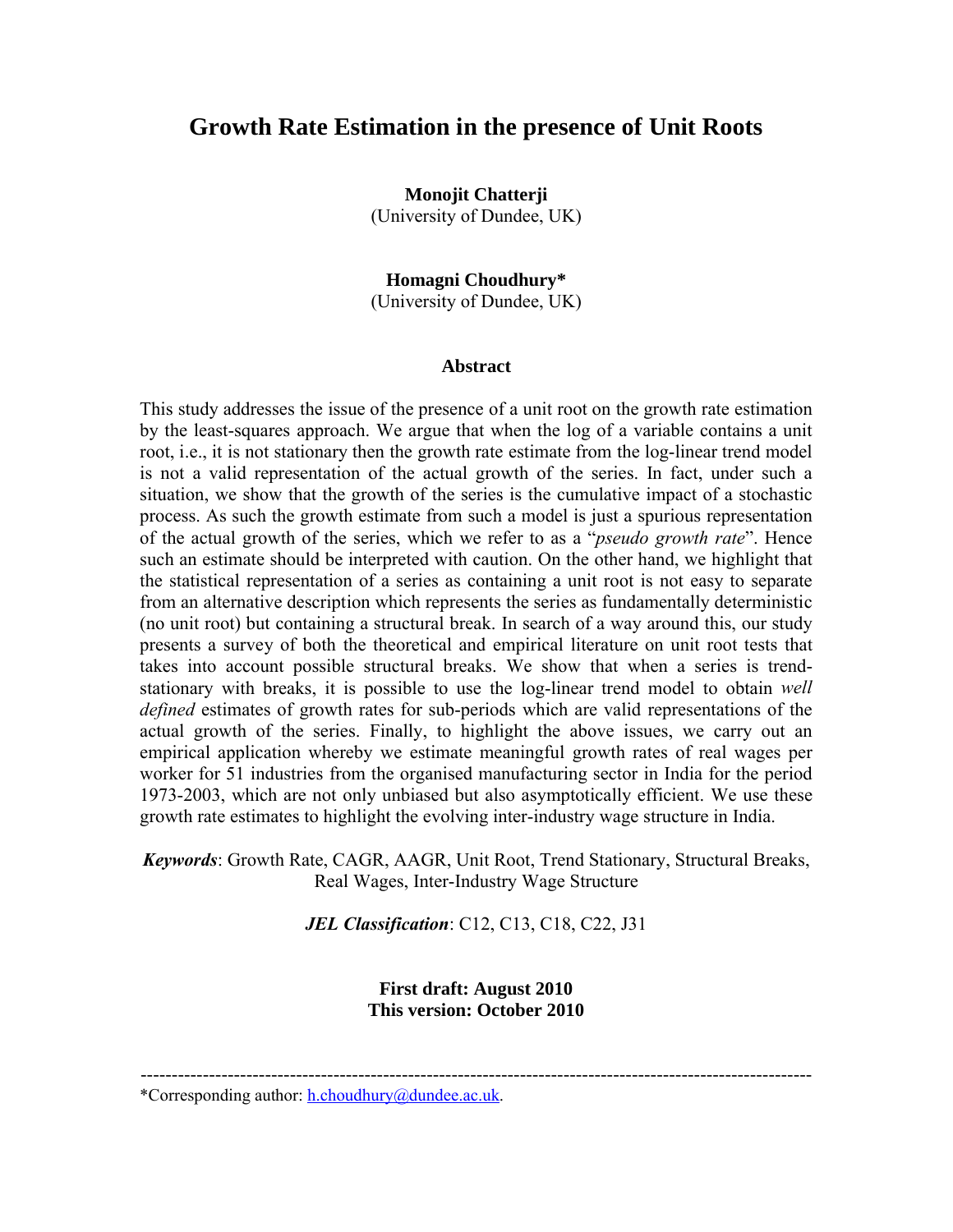## **1. Introduction**

 $\overline{a}$ 

When it comes to estimating growth rate of a sufficiently long time series, the most commonly used method is the method of least-squares. The least-square growth rate is estimated by fitting an exponential trend to a time series variable, or alternately, by fitting a linear trend line to the logarithmic values of the variable in the relevant period. In other words, growth rates over long periods of time are estimated by regressing the logarithm of the variable under consideration on a deterministic trend. This technique is very commonly used in the social sciences including economics and financial research. For instance, international organizations like the World Bank and OECD generally use this technique to estimate growth rates of various indicator variables for which a long time series is available. Least-squares growth rates are used in the World Bank publications when measuring trend-wise growth in economic variables such as GDP, and  $GNP$  per capita (World Bank Statistical Manual<sup>1</sup>). Similarly least-squares growth rates are used by the OECD whenever there is a sufficiently long time series to permit a reliable calculation (OECD, 2005).

However, the implicit assumption under the above setting that is rarely explicitly mentioned is that the logarithm of the variable under consideration is trend-stationary. Alternatively, this assumption states that the variable of interest contains no unit roots. This reflects the fact that any underlying shocks are temporary in nature as opposed to the existence of a unit root which would imply that the shocks are permanent. And it is for this reason, Baffes & Vallee (2003) emphasise the trend-stationary versus unit root dichotomy when using a log-linear trend model to estimate growth rate of a time series variable.

The issue of unit roots or the temporary versus permanent nature of shocks has been considerably addressed in the econometrics literature over the last three decades, especially following the seminal work of Nelson and Plosser (1982) on the stochastic behaviour of economic time series, which found that most macroeconomic variables have a univariate time series structure with a unit root. This led to a series of empirical analyses of the stationary properties of numerous macroeconomic variables as well as

 $1$  For more on growth rate estimation methodology used by the world bank, see (permanent URL at world bank site) : http://go.worldbank.org/6ZTES0VQQ0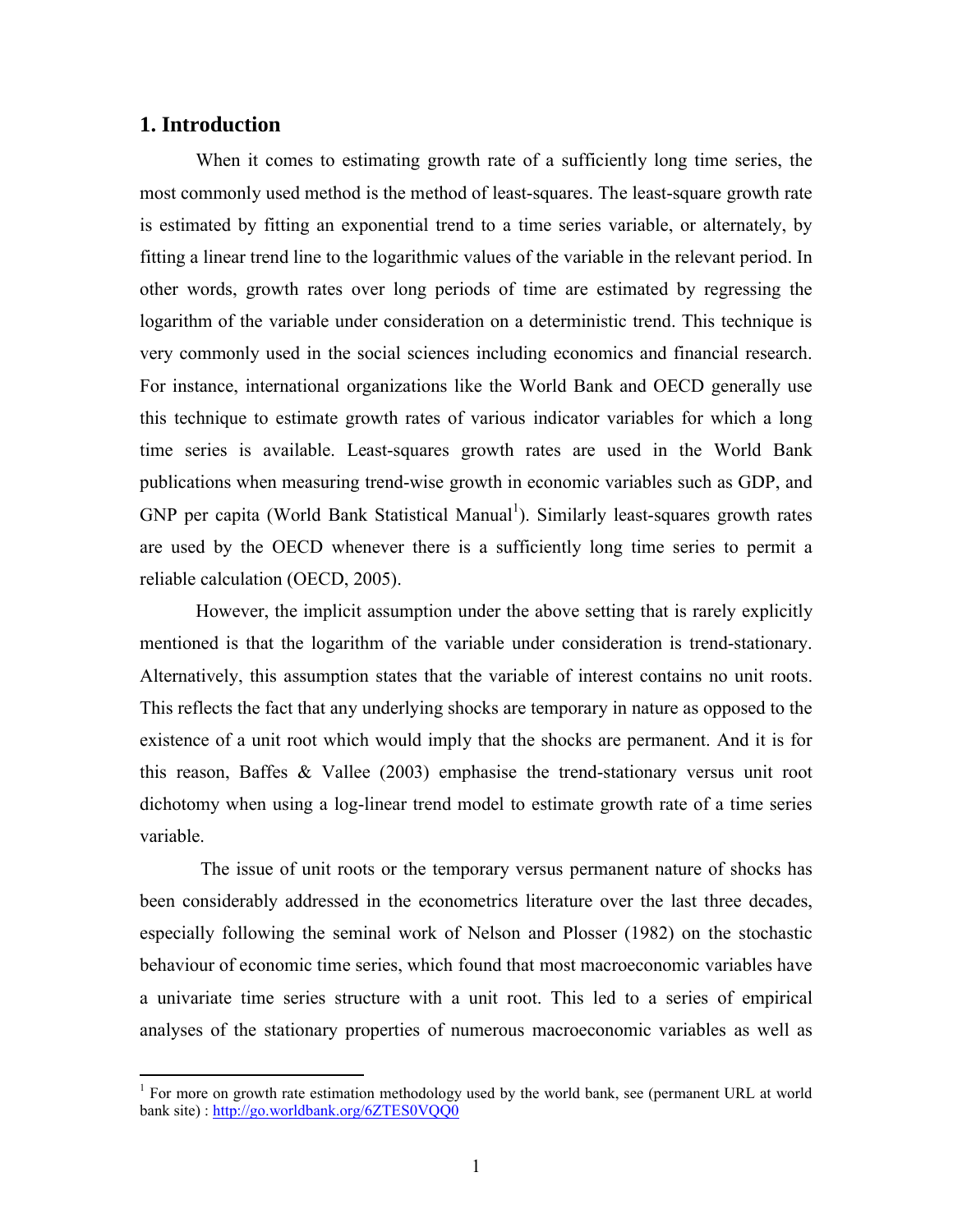theoretical explorations of alternative approaches to test the unit root hypothesis. Immediate studies [see, for example, Stulz & Wasserfallen (1985), Wasserfallen (1986) Campbell & Mankiw (1987a, 1987b), Cochrane (1988), Corbae & Ouliaris (1988), Phillips & Perron (1988) and Perron (1988), among others] generally reaffirmed the findings of Nelson and Plosser (1982). The most important implication of the unit root revolution, sparked by this strand of literature, is that under this hypothesis, random shocks have permanent effects on the long run level of macroeconomic time series'; that is the fluctuations are not transitory. These findings were challenged by Perron (1989), who argued that, in the presence of a structural break, most macroeconomic variables are not characterised by a unit root and that fluctuations are indeed transitory. Persistence arises only from large and infrequent shocks, like the Great Crash of 1929 and the oil price shock of 1973, which are not a realisation of the underlying data generating mechanism; and that the variables return to their deterministic trends after small and frequent shocks. In this sense, Perron considers these shocks as exogenous. He explains that the assumption of an exogenous shock resulting in a structural break (level break or trend break or both) is used as a device to remove the influence of these shocks from the noise function. Following this revolutionary development, there has been a growing and evolving literature that has focused on the unit root hypothesis in the presence of structural change that has ranged from endogenously determining a single break point to endogenously determining multiple break points as well as theoretical exploration of alternative approaches to the unit root hypothesis in the presence of structural breaks, some of which we will highlight in this paper.

While the stochastic behaviour of time series under the unit root hypothesis with structural breaks has been extensively researched for various macroeconomic variables, the theoretical implications of a unit root on growth rate estimation, in the presence of structural breaks, has not been considered explicitly and is relatively unexplored area of research. The aim of this paper is to therefore address this issue by highlighting the effect of a unit root on the underlying assumptions and restrictions of a typical growth model in the presence of structural breaks. We argue that when the natural logarithm of the variable under study contains a unit root and hence is non-stationary, the OLS based loglinear trend method to estimate growth rate of a time-series variable will potentially give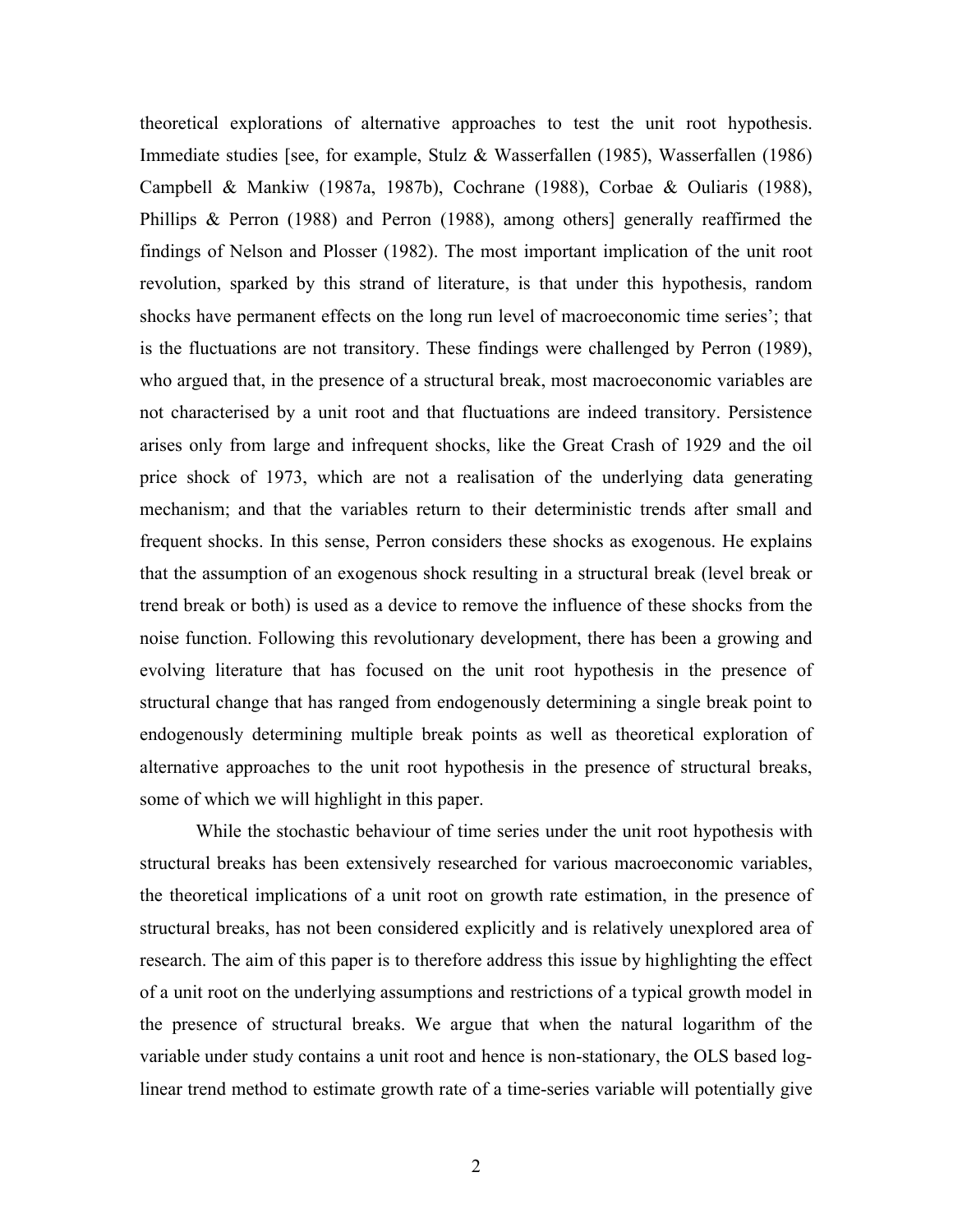an estimate that is not a valid representation of the actual growth of the series. In fact, in the presence of a unit root, the growth rate of a series is not *well defined* in the sense that there is no deterministic component of the growth in the series and that the growth in the series is purely the cumulative impact of a stochastic process. On the other hand, the statistical representation of a series as containing a unit root is not easy to separate from an alternative description which represents the series as fundamentally deterministic (no unit root) but containing a structural break. We reserve a more detailed exposition of this to section two below. At the same time, we demonstrate these theoretical implications by empirically estimating the growth rates of real wage per worker for production (blue collar) workers from 51 industries of the organised manufacturing sector in India from 1973-74 to 2003-04. The rest of the paper is structured as follows. Section 2 brings out the issues with growth rate estimation and structural changes in a time series in the presence of a unit root. Section 3 presents the data and our results on estimation of growth rates of real wage per worker for the 51 industries are presented in Section 4. Finally, in Section 5, we summarise our findings and present some concluding remarks.

## **2. Growth Rate Estimation in the presence of a Unit Root: Theoretical Issues and Empirical Implications**

In this section, we address the theoretical issues concerning growth rate estimation using the method of least squares in the presence of a unit root. We first present the theoretical framework behind the estimation of growth rate using the least squares principle in subsection 2.1, followed by a discussion of the limitations of this methodology when there is a unit root in the time series under consideration in subsection 2.2. In subsection 2.3 we present a chronological development of the literature on testing the unit root hypothesis which ranges from the traditional and very commonly used Augmented Dickey-Fuller (hereafter, ADF) test to the more recent tests that allow for endogenous structural breaks and are more powerful than the traditional ADF test. This is followed by a discussion of the empirical implications of rejecting the unit root hypothesis in the presence of structural break(s) on using the method of least squares to estimate growth rate in subsection 2.4.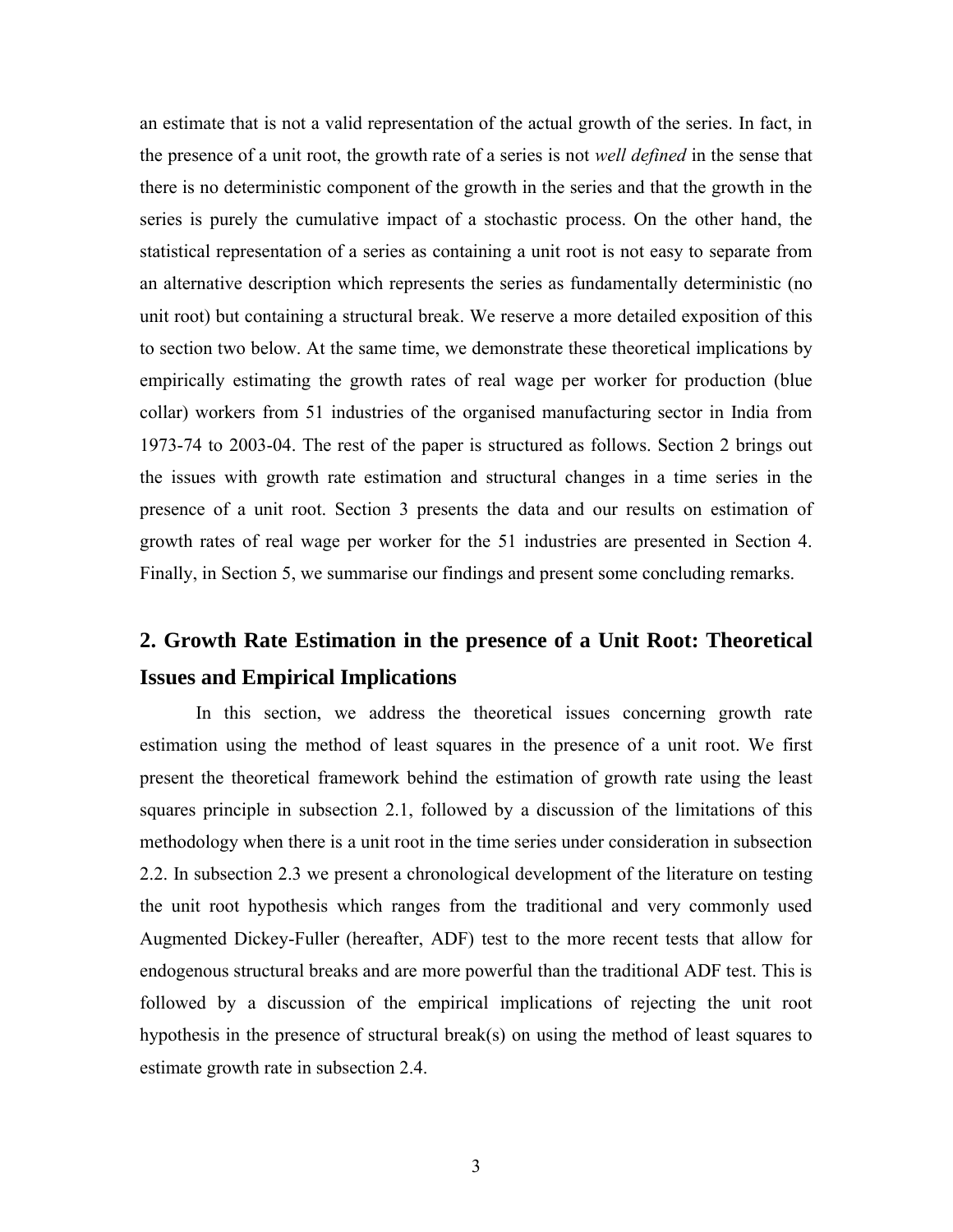## **2.1 Growth Rate Estimation by the Method of Least Squares: A Theoretical Framework**

Typically, the growth rate, *g*, of a variable, *Yt*, between two adjacent periods *t* and *t-1*, is computed as,

$$
g = \frac{Y_t - Y_{t-1}}{Y_{t-1}}
$$
 (1)

We can re-write  $(1)$  as,

$$
Y_t = (1+g)Y_{t-1}
$$
 (2)

Note that, *g*, is the compounded (*annual*) growth rate in *Yt*, measured between two adjacent periods (*years*) of time. Now, if our variable  $Y_t$  is a long time series, then, we can assume two situations, when we are estimating growth rate of the series. In the first situation, we can assume that  $Y_t$  grows at a rate g in all periods and in the second situation, we can assume that growth rates of  $Y_t$  vary over time. The theoretical models/implications for growth rate estimation are quite different under the two assumptions and we present them in order in subsections 2.1.1 and 2.1.2 respectively.

## **2.1.1 Growth model under constant growth rate assumption**

When we assume that the growth rate, g, of the time series under study,  $Y_t$ , is constant over time, what we actually mean is that the growth rate between the two consecutive time periods will be the same for all periods, i.e.,

$$
g = \frac{Y_t - Y_{t-1}}{Y_{t-1}} = \frac{Y_{t-1} - Y_{t-2}}{Y_{t-2}} = \dots = \frac{Y_1 - Y_0}{Y_0}
$$
\n
$$
\tag{3}
$$

Now, under the above assumption, if we subject  $Y_t$  to stochastic shocks,  $v_t$ , in each period, then, it follows from (2), that,

$$
Y_t = (1+g)Y_{t-1}V_t
$$
\n(4)

Following Baffes and Vallee (2003), we assume that the error term, *νt*, is log normally distributed with mean equal to 1. This is to reflect the proportionality nature of shocks. In other words, we assume a multiplicative log normal distribution of the shock term rather than an additive normal distribution. The reason behind this is quite simple- an additive normal distribution would imply similar magnitudes of shocks at all levels of *Yt*, which then means that if  $Y_t$  is growing over time, the relative importance of the stochastic part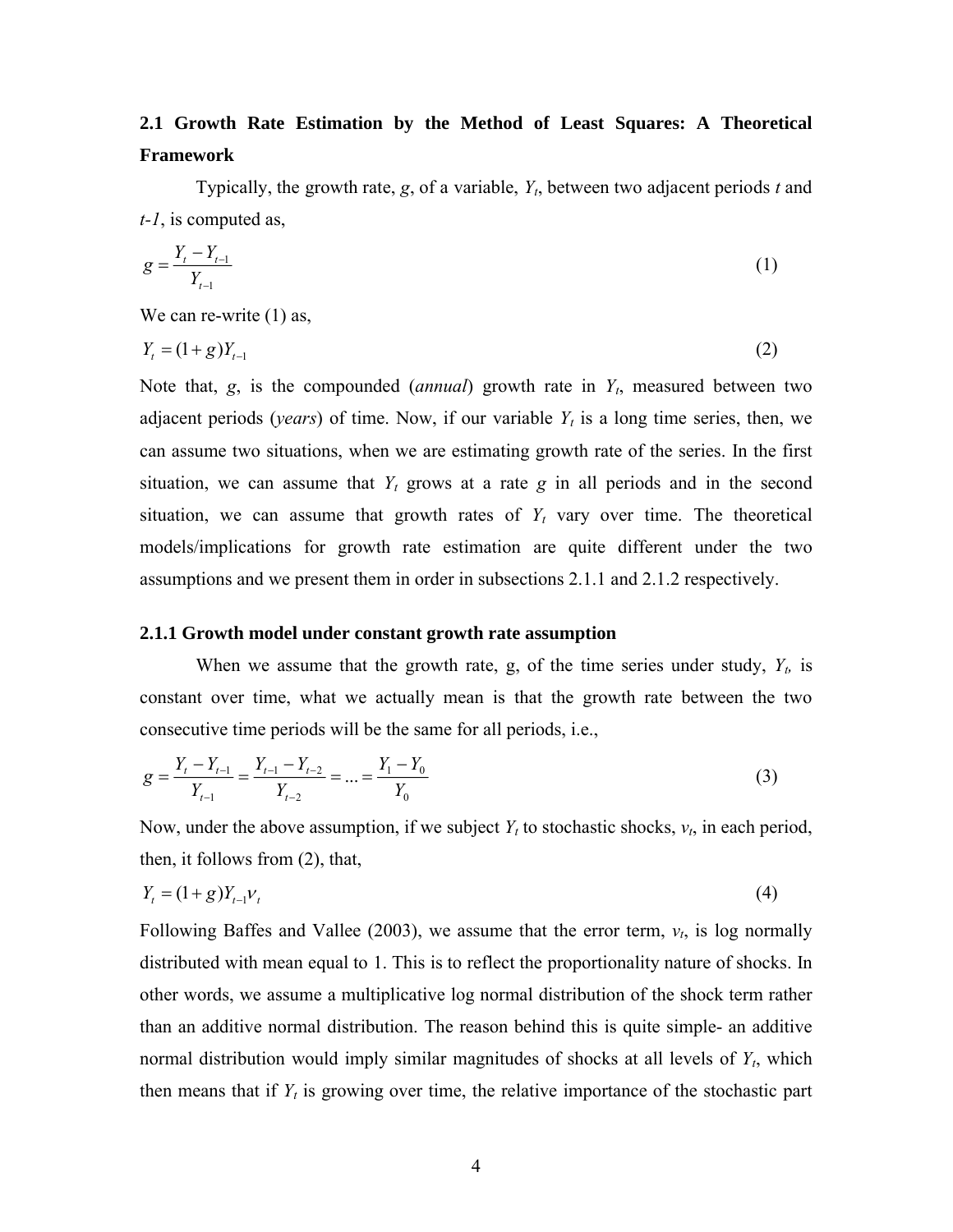would fall to zero. Banerjee *et al.* (1993, pg 193) points out that if the error was an additive *i.i.d*  $(0, \sigma^2)$  then it would imply that the absolute amount of growth varies around a fixed mean, and therefore that, as the series grows, the average amount of growth falls to zero as a proportion of the series itself. Moreover,  $\sigma^2$ /*var*(Y<sub>t</sub>) would tend to zero, forcing the series to become essentially deterministic in relative terms.

It follows, from (4), that  $Y_{t-1} = (1+g) Y_{t-2} V_{t-1}$ , which combined with (4) gives  $Y_t = (1 + g)^2 Y_{t-2} V_t V_{t-1}$ . From further recursive substitution, we would then get,

$$
Y_t = (1+g)^t Y_0 V_t V_{t-1} \dots V_1
$$
\n(5)

Taking natural logarithms on both sides of (5), we get,

$$
\ln(Y_t) = \ln(Y_0) + t \ln(1+g) + \sum_t \ln(v_t)
$$
\n(6)

Now setting,  $\alpha = ln(Y_0)$ ,  $\beta = ln(1+g)$  and  $\varepsilon_t = \sum_t ln(v_t)$  in (6) gives,  $\ln(Y_{\epsilon}) = \alpha + \beta t + \varepsilon$ , (7)

The growth rate is calculated as  $g = \exp(\beta)$  -1, where  $\beta$  is typically estimated from (7) with OLS. For very small growth rates<sup>2</sup>,  $\beta$  is approximately equal to *g* and hence the growth rate is often reported as the OLS estimate of  $\beta$  from (7) rather than g.<sup>3</sup> The use of equation (7) to estimate growth rates is very common among empirical researchers.

### **2.1.2 Growth model under time-varying growth assumption**

The constant growth assumption in section 2.1.1 is very restrictive and in fact, as Altinay (2004) shows, it does not represent reality. Therefore, if we assume that the growth rates vary over time, i.e. the growth rate between two consecutive time periods is not the same in all periods, we have,

$$
g_{t} = \frac{Y_{t} - Y_{t-1}}{Y_{t-1}}, \quad g_{t-1} = \frac{Y_{t-1} - Y_{t-2}}{Y_{t-2}}, \quad \dots, g_{t} = \frac{Y_{t} - Y_{0}}{Y_{0}}
$$
(8)

where  $g_t$  is the growth rate in time *t*. Altinay (2004) argues that if we assume that a growth rate in one period is independent of the previous growth rates, and that growth in

<sup>&</sup>lt;sup>2</sup> If *g* is small, then by taking the Taylor expansion of log(1+g) and omitting higher powers of g, we have ln $(1+g) \approx g$ . Hence,  $\beta = \ln (1+g) \approx g$ .<br><sup>3</sup> For example, if  $\beta = 0.01$ , then g = 0.01005, or alternatively, when  $\beta$  implies 1% growth, g implies 1.005%

growth. While, on the other hand, if  $\beta = 0.01$  then  $g = 0.1052$ , or alternatively, when  $\beta$  implies 10% growth, g implies 10.52% growth.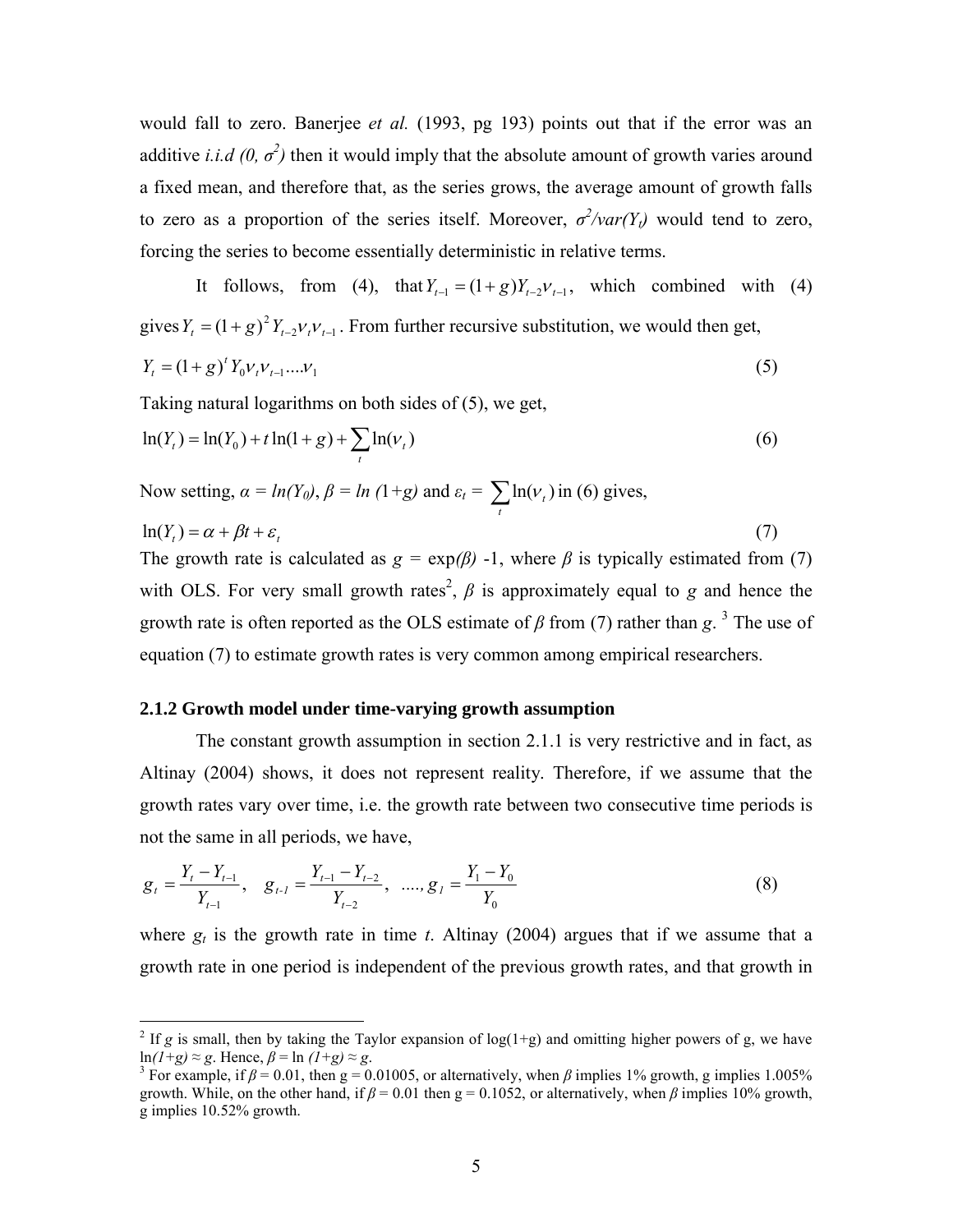one period is the basis of the growth in the next period, then by rearranging (8), we get,  $Y_t = (1 + g_t) Y_{t-1}$  implying that  $Y_t$  follows a geometric random walk and from further recursive substitution, we get,

$$
Y_t = Y_0 \prod_{t=1}^t (1 + g_t)
$$
\n(9)

In order to be able to use OLS estimation technique on (9), Altinay (2004) suggests that (stochastic) time varying growth rates  $(g<sub>i</sub>)$  are to be modelled in a way such that it has a deterministic component and a stochastic disturbance term. Hence, following him, we assume that time-varying growth rate can be represented by a constant deterministic growth  $(1+\overline{g})$  times a stochastic component, the error term  $(\omega_t)$ , that has a log normal distribution. i.e.,

$$
(1+gt) = (1+\overline{g})\omegat
$$
\n(10)

Using  $(10)$  in  $(9)$ , we get,

$$
Y_t = Y_0 \left(1 + \overline{g}\right)^t \prod_{t=1}^t \omega_t \tag{11}
$$

Now, taking the natural logarithm on both sides, (11) can be transformed to a linear model, as follows,

$$
\ln(Y_t) = \ln(Y_0) + t \ln(1 + \overline{g}) + \sum_t \ln(\omega_t)
$$
\n(12)

Now setting  $\alpha = ln(Y_0)$ ,  $\beta = ln(1+\overline{g})$  and  $\varepsilon_t = \sum_t ln(\omega_t)$  in (12) gives,

$$
\ln(Y_t) = \alpha + \beta t + \varepsilon_t \tag{13}
$$

which is exactly equivalent to (7)- the constant growth equation. The growth rate is calculated as  $g = \exp(\beta)$  -1, where  $\beta$  is typically estimated from (13) with OLS. Like in (7), for very small growth rates, *β* is approximately equal to *g* and hence the growth rate is often reported as the OLS estimate of  $\beta$  from (13) rather than *g*. Note that, in this case, even though the underlying assumption for the model is that growth varies with time, the estimate of the growth rate from (13) gives us only the *constant deterministic* component of time varying growth rate.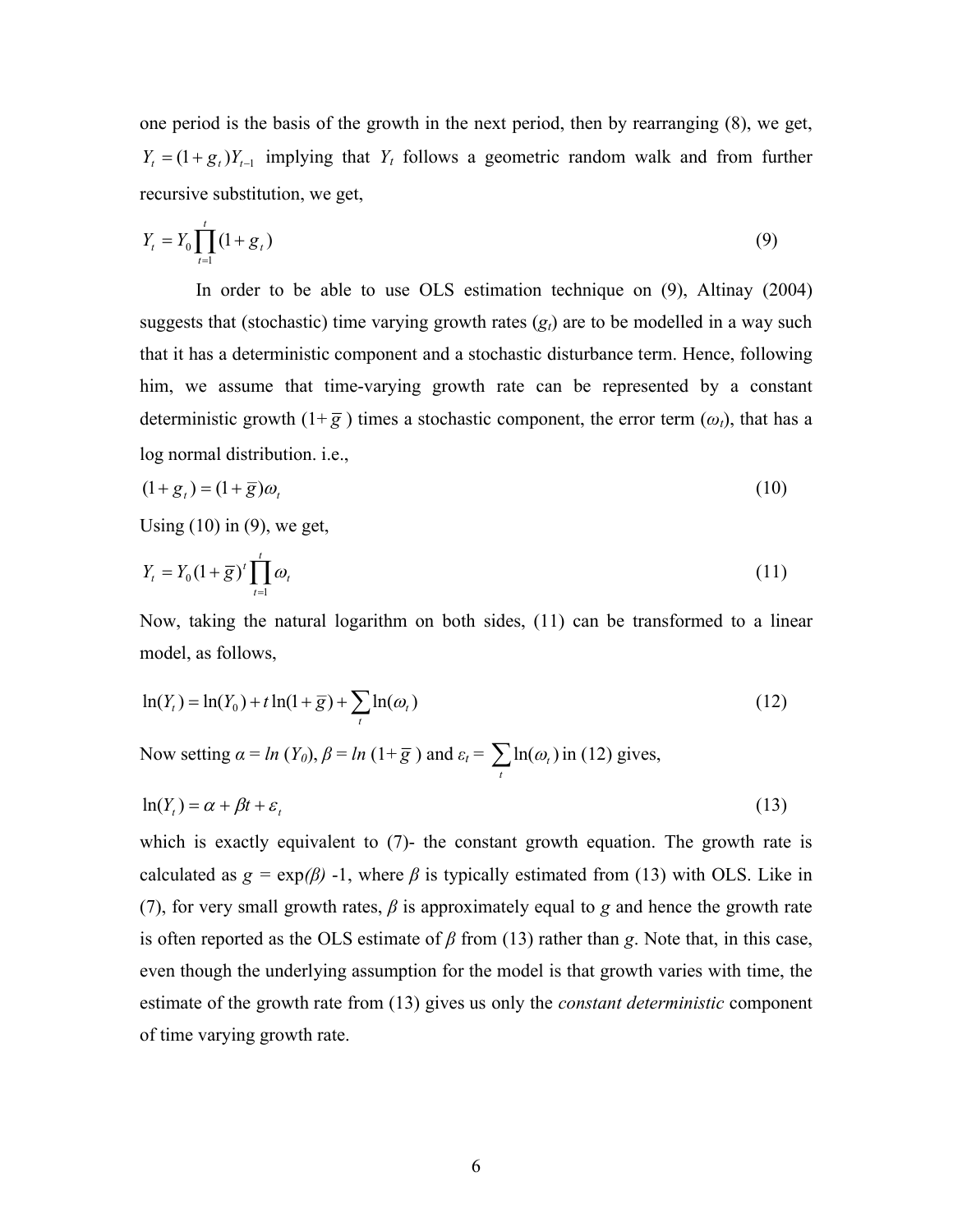## **2.1.3 Commonly used econometric specification for estimation of growth rate: the log-linear trend model**

The discussions in sections 2.1.1 and 2.1.2 show that whether we start with a framework that assumes constant growth or time-varying growth, we end up with a specification for the estimation of growth rate of a time-series variable by OLS which corresponds to fitting a trend line to the natural logarithm of the time series under consideration, i.e.,

$$
\ln(Y_t) = \alpha + \beta t + \varepsilon_t \tag{14}
$$

where OLS estimate of  $\beta$  is the required growth rate of the time series variable  $Y_t$ . Equation (14) is also called the log-linear trend method for growth rate estimation and the estimate of growth rate by this method is equivalent, in theory and principle, to the compounded (annual) growth rate  $(CAGR)^4$ .

The use of the log-linear trend method based on the least-square principles to estimate growth rates, as presented in (14), is very common among empirical researchers and has almost become a norm in economic research. However an important implicit assumption that researchers generally make, when using this model is that the error term, *εt*, in (14) is independently and identically distributed (*i.i.d*) random variable with a zero mean and constant variance  $\sigma^2$ , i.e.,  $\varepsilon_t \sim i.i.d$  (0,  $\sigma^2$ ). This assumption is needed to ensure that the model presented by (14) is a trend-stationary process of which residuals are stationary around a deterministic trend. But what happens when this assumption does not hold? This is an issue that has not attracted too much attention in the economics literature. In fact this assumption does not hold in both (7) and (13), by construction, something that we will illustrate and address in section 2.2.

## **2.2 Limitations of the log-linear trend model for growth rate estimation when the series under study may contain a Unit Root**

<sup>&</sup>lt;sup>4</sup> CAGR is the geometric mean growth rate on an annualised basis. If we assume continuous compounding (i.e. the compounding period is infinitesimally small) of a series, then we have  $Y_t = Y_0 e^{\beta t}$ , where  $Y_0$  is the initial value of the series at  $t = 0$  and  $\beta$  is the CAGR (also called exponential growth rate). Taking natural logarithms on both sides, we get  $\ln(Y_t) = \ln(Y_0) + \beta t$ , which is equivalent to (7) and (13). *β* can be estimated by OLS and represents the CAGR of the series.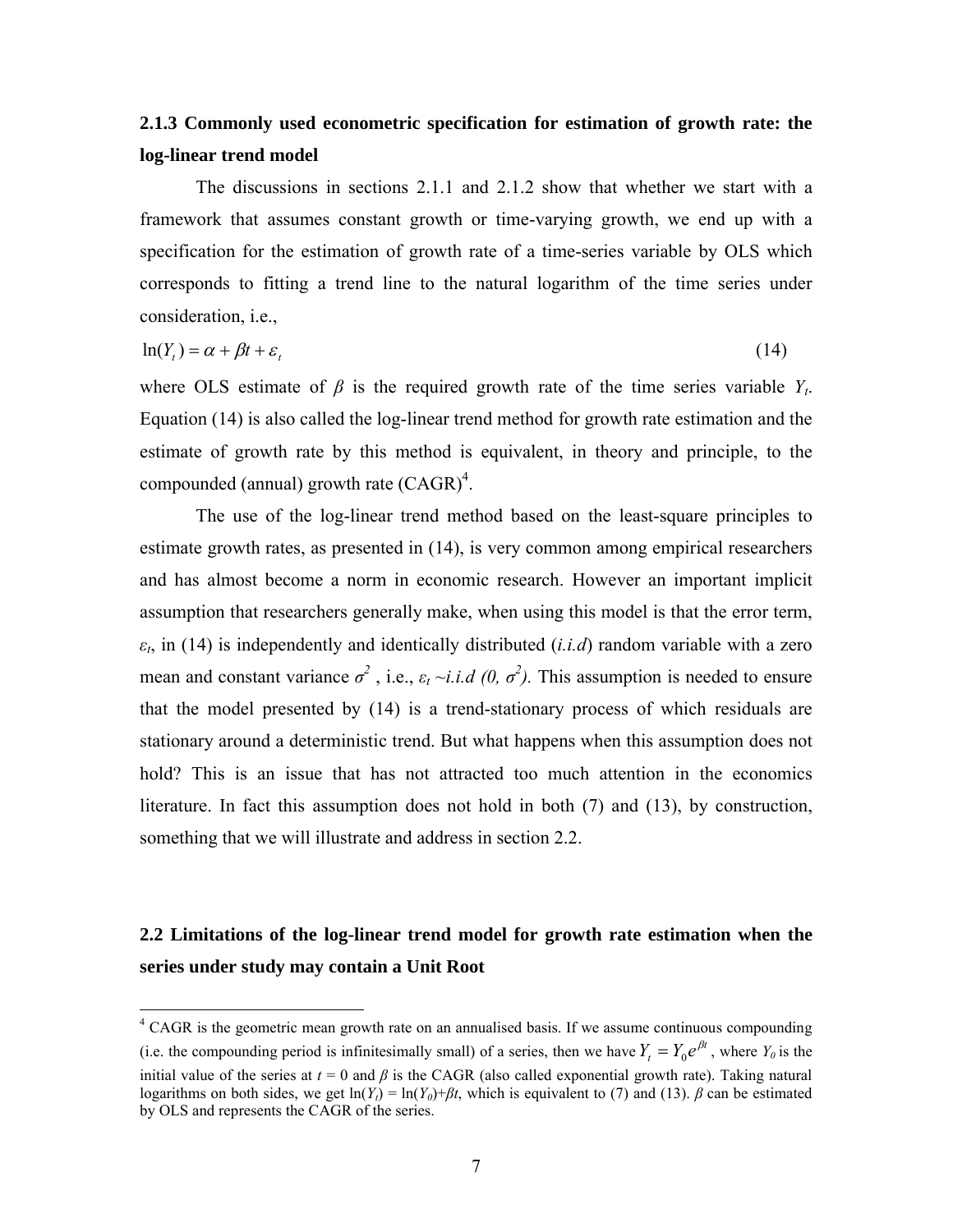In order to highlight the limitations of the log-linear trend method, presented in (14), let us consider a situation, where the error term,  $\varepsilon_t$ , in (14) follows a first order autoregressive process, i.e.,

$$
\varepsilon_t = \rho \varepsilon_{t-1} + u_t \tag{15}
$$

with  $\rho$  being the highest autoregressive root, and  $u_t$  is an I(0) white noise process. In the case of  $\rho = 1$ , which means  $\varepsilon_t$  follows a unit root process, (14) becomes,

$$
\ln(Y_t) = \alpha + \beta t + \sum_t u_t \tag{16}
$$

This shows that  $ln(Y_t)$  is I(1), or another representation of a random walk with a drift. Thus, when  $\rho = 1$ , the error term in (14) is I(1) and hence the natural log of the series under study  $(Y_t)$  is non-stationary. Under such a situation,  $\alpha$  cannot be consistently estimated by any method, and the OLS estimator of  $\beta$  is no longer asymptotically efficient [Altinay (2004)].

Before we proceed any further, it is important to highlight the significance of this issue of  $\ln(Y_t)$  containing a unit root i.e. it is non-stationary. To what extent the estimate of growth rate using (14) reflects the stochastic or deterministic component of the equation depends crucially on whether  $ln(Y_t)$  contains a unit root or not. If  $ln(Y_t)$  contains no unit root [i.e  $|\rho| < 1$  in (15), implying that  $\varepsilon_t$  in (14) is I(0) and hence  $\ln(Y_t)$  is trendstationary], then the series is trend-stationary and hence the estimate of growth rate from (14) is a valid representation of the actual growth of the series. If, on the other hand,  $ln(Y<sub>t</sub>)$  contains a unit root implying that the series is non-stationary, then the average constant growth rate as hypothesised in (14) is not *well defined*. The reason behind this is that, if  $\ln(Y_t)$  is a non-stationary process, then the error term,  $\varepsilon_t$ , in (14) is not well behaved in the sense that it is not an I(0) white noise process and hence it is the stochastic component (i.e.  $\varepsilon_t$ ) of (14) that drives  $Y_t$  rather than its deterministic component (i.e. *t*). And it is for this reason, when  $\rho = 1$  in (15), which means that  $\ln(y_0)$  is non-stationary, the growth in the series is purely the cumulative impact of a stochastic process, as shown in (16). In fact the error terms in (7) and (13), which are the basis of (14), follow a pure random walk process, which is clearly evident, when we re-write them as, Error term in (7):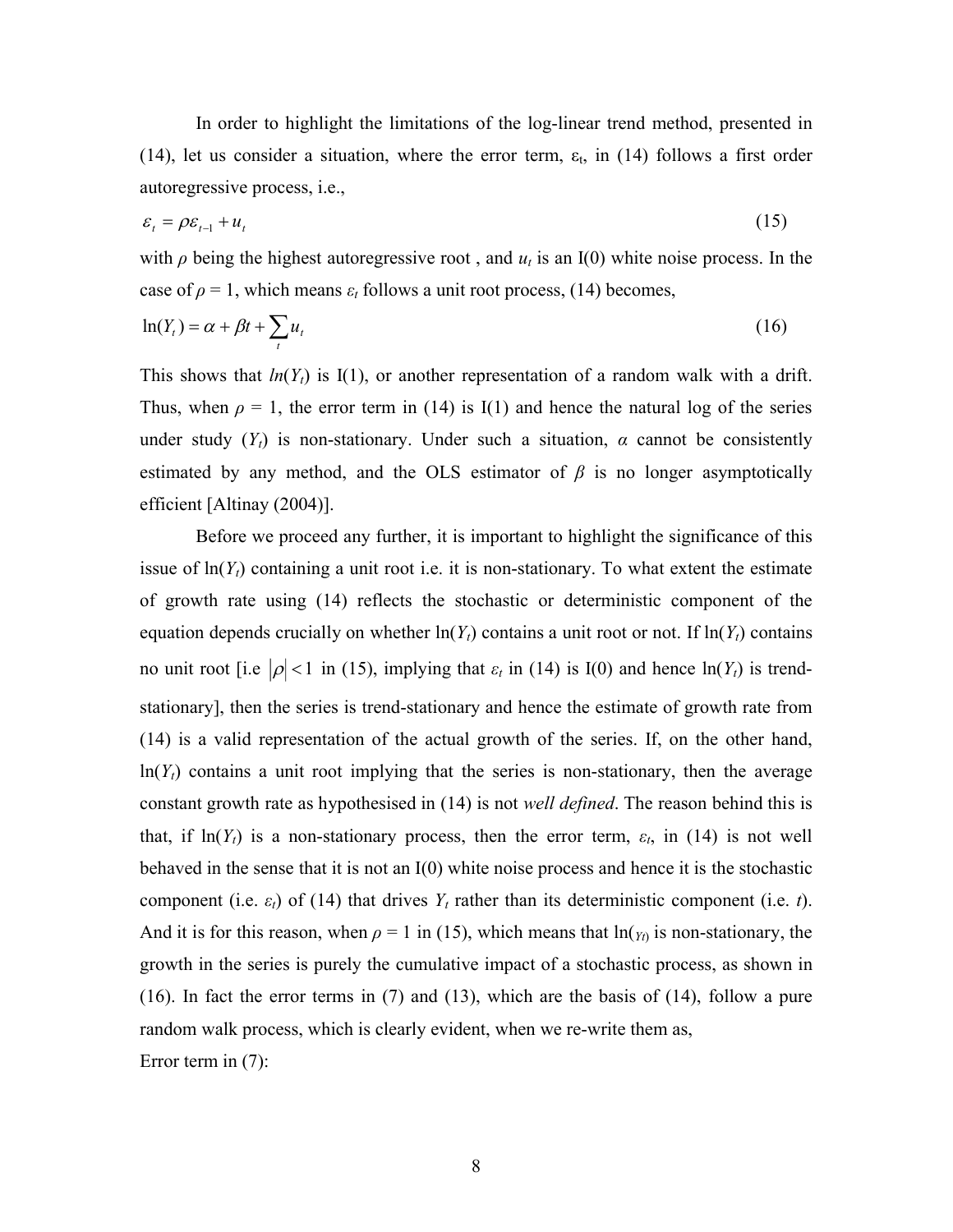$$
\varepsilon_{t} = \sum_{t=1}^{t} \ln(\nu_{t})
$$
  
\n
$$
\varepsilon_{t} = \sum_{t=1}^{t-1} \ln(\nu_{t}) + \ln(\nu_{t})
$$
  
\n
$$
\varepsilon_{t} = \varepsilon_{t-1} + u_{t}
$$
\n(17)

Error term in (13):

$$
\varepsilon_{t} = \sum_{t=1}^{t} \ln(\omega_{t})
$$
\n
$$
\varepsilon_{t} = \sum_{t=1}^{t-1} \ln(\omega_{t}) + \ln(\omega_{t})
$$
\n
$$
\varepsilon_{t} = \varepsilon_{t-1} + u_{t}
$$
\n(18)

Since we had earlier assumed  $v_t$  and  $\omega_t$  to have log normal distributions, their logarithmic transformation is *NID* (0,  $\sigma^2$ ) and hence we denote both  $\ln(v_t)$  and  $\ln(\omega_t)$  as  $u_t$  - an I(0) white noise process. This shows that, by construction, the log-linear trend model in (7) and (13) [and hence in (14)] has obvious problem in its error term which is just the accumulation of past and current logarithmic disturbances implying that the series is an I(1) process as shown in  $(17)$  and  $(18)$ .

Under such a situation of growth in the series being purely the cumulative impact of a stochastic process, the OLS estimate of β from (14) would be like some spurious representation of growth, which actually does not exist. In the rest of the paper, we'll refer the estimate of growth rate in such a situation as "*pseudo growth rate*", which should be interpreted with caution.

Now, theoretically, it can be argued that the typical way around the nonstationarity problem, as noted above, is to consider a first differenced variant of the loglinear trend method in (14), which gives,

$$
\Delta \ln(Y_t) = \beta + u_t \tag{19}
$$

where  $\Delta$  is the first difference operator,  $\beta$  is a constant and  $u_t$  is an I(0) white noise process. The OLS estimator of  $\beta$  in (19) is now asymptotically efficient and is our required estimate of the growth rate of the series [Altinay (2004)]. However, we argue that this first differenced variant of the log-linear trend method (hereafter, log-difference method) is not free from problems and it is important to point out three key limitations of this model. First, this method gives an estimate of growth rate (if it exists), which is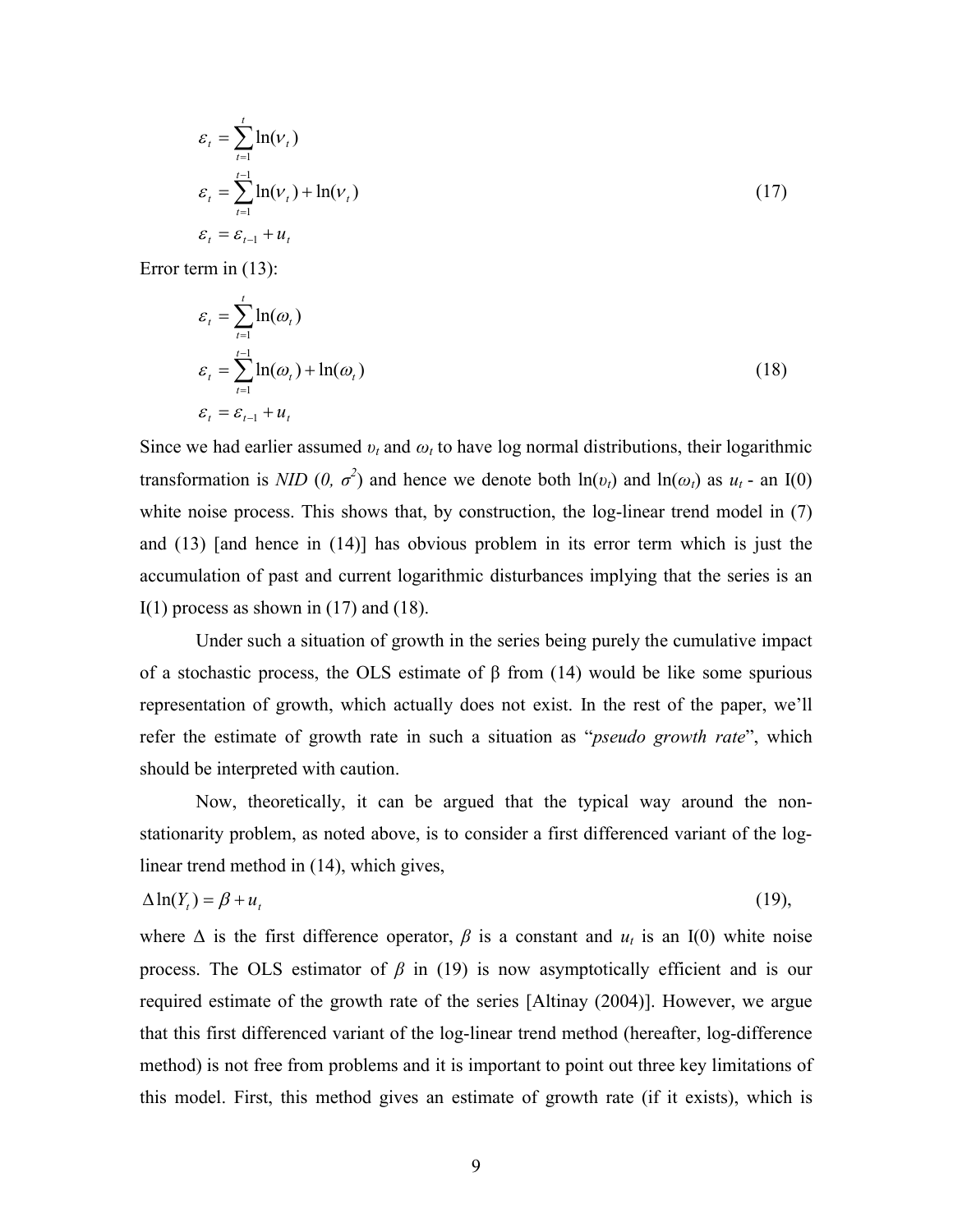equivalent, in theory and principle, to the conventional average (constant) annual growth rate  $(AAGR)^5$ , rather than the CAGR. But since AAGR is simply the (linear) average of the period-to-period growth rates, it is more vulnerable to outliers than the CAGR and hence if the growth rate is particularly high (or low) between two consecutive periods for some reason, then this is going to pull up (or down) the estimate of the (constant) average growth rate for the entire period. Second, the conventional statistics (like adjusted- $R^2$ , tratios etc.) associated with (14) and (19) would be very different from each other and hence any further statistical inferences based on (14) and (19) may potentially give contrasting conclusions. Third, and most importantly, if the natural log of the time series variable under study contains a unit root and hence is non-stationary at the very first place, then we have already argued earlier that growth in the series is cumulative impact of a stochastic process and under such a situation, it is not clear what does the point estimate from (19) even mean and hence it should be interpreted with caution. In fact it again gives us a "*pseudo growth rate*" even though, this time, the estimate is asymptotically efficient. Theoretically, when a series is trend-stationary and hence growth rate exists, its estimate from the log-linear method (CAGR), as presented in (14), should be identical to that from the log-difference method (AAGR), as presented in (19) [Altinay (2004)]. And it is probably for this reason that inferences based on (19) might give contrasting conclusions to that based on (14), as pointed out above.

Thus, to summarise, when  $\rho = 1$  in (15), growth rate does not exist in the true sense of the term. The OLS estimate of  $\beta$  from the log-linear trend model in (14) is asymptotically inefficient and gives us a spurious estimate of CAGR, which we call as a "*pseudo growth rate*". Further, the OLS estimate of *β* from the log-difference model in (19) is asymptotically efficient, but this time it gives us a spurious estimate of AAGR, which is also some kind of a "*pseudo growth rate*". On the other hand, when  $|\rho|$  < 1 in (15), then  $\varepsilon_t$  is I(0) in (14), thus implying that  $\ln(Y_t)$  is a trend-stationary process. Under such a situation, when a time series variable is stationary around a deterministic trend and hence growth rate exists, its estimate from the log-linear method (which gives the CAGR), as presented in (14), should be identical to that from the log-difference method

 $<sup>5</sup>$  The AAGR, in principle, is the average of the period-to-period (annual) growth rate of a time-series</sup> variable.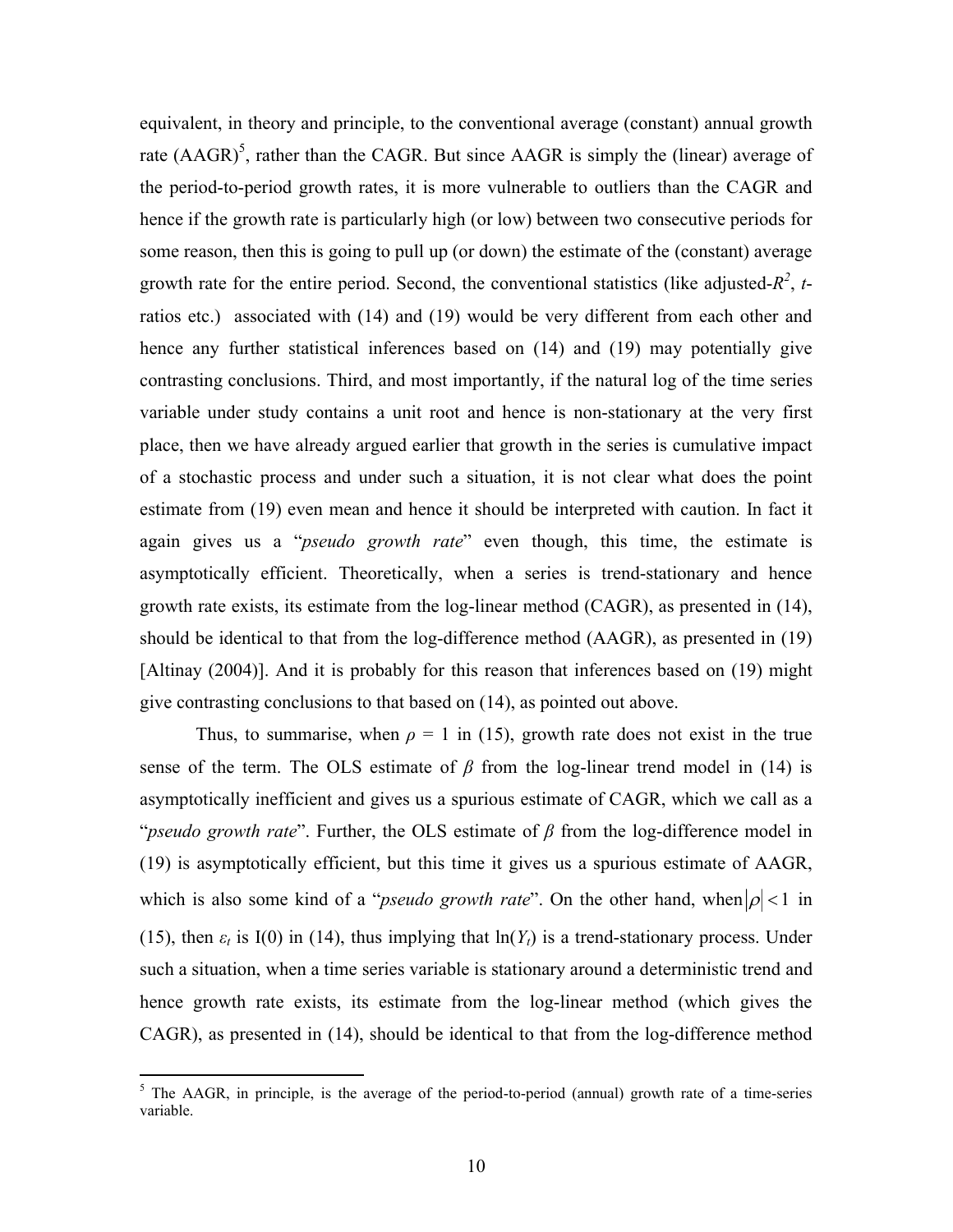(which gives the AAGR), as presented in (19) [Altinay (2004)]. And it is for this reason, Baffes & Vallee (2003) highlights that the trend-stationarity versus unit root dichotomy is an important issue to be considered when estimating growth rate of a series using the loglinear trend model. They therefore emphasise that the performance of the growth regressions should not only be assessed by examining the conventional statistics (like adjusted- $R^2$ , *t*-ratios) but also by examining whether the log of the variable under consideration contains unit roots or not. While testing for unit roots, they focus mainly on the error term [in (14)], where they explore its stationarity properties on the basis of conventional ADF tests as well as Monte Carlo simulations. However, we argue that a more straightforward approach is to follow a two-step procedure. First, determine the stationarity properties of  $\ln(Y_t)$ , where  $Y_t$  is the time series variable under study. Second, if  $ln(Y_t)$  is trend-stationary, then proceed with estimation of growth rates using the loglinear trend model presented in (14), or alternatively, if  $\ln(Y_t)$  is non-stationary, then proceed with estimation of growth rates using the log-difference model presented in (19). However, we emphasise that when  $ln(Y_t)$  is non-stationary, then the estimate of growth rate of the series from (19) is asymptotically efficient but it is actually the "*pseudo growth rate*" and hence should be interpreted with caution.

This shows that the testing of the stationarity of a time series variable is a precondition to the estimation of growth rates using a log-linear trend model as described above. However, under a two step procedure as suggested above, the empirical concern is about the type of the unit root tests used in testing whether the natural log of the variable under study contains a unit root or not, especially in the light of evidence of low power of the conventional and commonly used Augmented Dickey-Fuller test. Hence in the following subsection, we present a historical evolution of the literature on unit root tests where the more recently suggested tests take into account many theoretical and empirical issues of which the most important is allowing the presence of structural break(s) and are therefore better in power and size than the traditional and well established procedures to test the unit root hypothesis.

### **2.3 Unit Root Testing Procedures: A Historical Review of Literature**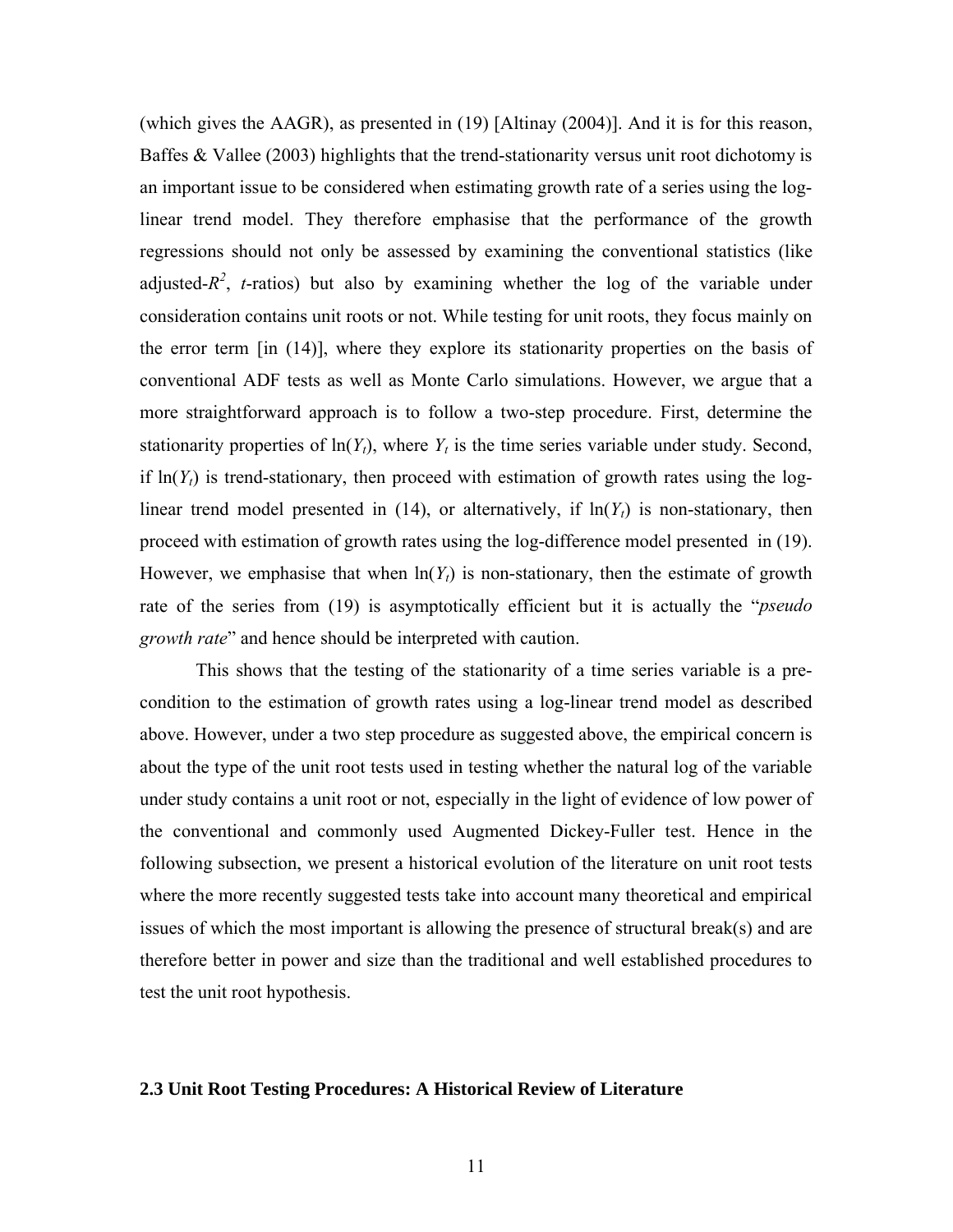The most widely used test for stationarity is the Augmented Dickey-Fuller (hereafter, ADF) test based on the statistical methodology put forward by Dickey  $\&$ Fuller (1979, 1981). Most of the studies that we have earlier discussed in Section 1, including the seminal work of Nelson & Plosser (1982) and some of the work that followed it like Stulz & Wasserfallen (1985), Wasserfallen (1986), among others, that reconfirmed their findings that most macroeconomic variables are non-stationary (i.e. has a unit root), depended on a statistical methodology that was based on the ADF test, which relies on the estimation of the following augmented equation,

$$
\Delta X_t = \hat{\alpha} + \hat{\beta}t + \hat{\beta}X_{t-1} + \sum_{j=1}^k \hat{\delta}_j \Delta X_{t-j} + \hat{e}_t
$$
\n(20)

where  $\Delta$  is the first difference,  $X_t$  is the time series being tested, *t* is the time trend variable, k is the number of lags added to the model<sup>6</sup> to ensure that the residuals,  $\hat{\varepsilon}_t$  are white noise<sup>7</sup>. Non-rejection of the null hypothesis (i.e.  $H_0: \rho = 0$ ) implies that the series  $X_t$ is non-stationary, whereas rejection of the null in favour of the alternate (i.e  $H_1$ :  $\rho \le 0$ ) indicates that the series is trend-stationary.

However, Perron (1989) challenged these findings by arguing that, in the presence of a structural break, the standard ADF test is biased towards the non-rejection of the null hypothesis. In order to overcome this, he developed a procedure, where he allowed a single exogenous (known) break in both the null and the alternate hypothesis. This method tests the null hypothesis that a given series  $\{X_t\}_{t=1}^T$  has a unit root with a non-zero drift and that a one time structural change occurs exogenously at a time  $T_B$  (where  $1 < T_B < T$ ) versus the alternative hypothesis that the series is stationary about a deterministic time trend with an exogenous change in the trend function at time  $T_B$ . Perron considers three different models under the above setting.

In the first model, which Perron calls as the "crash model" (Model A in Perron's original 1989 paper), the null hypothesis that the series contains a unit root allows for a once only exogenous change in the level (or intercept) of the series, whereas, under the alternate hypothesis of trend-stationarity, the model permits for a one time change in the

<sup>&</sup>lt;sup>6</sup> Generally, the Schwarz Bayesian Criterion (SBC) or Akaike Information Criterion (AIC) is used to choose the optimal lag length or *k*.

<sup>&</sup>lt;sup>7</sup> This means that  $\hat{e}_t$  has zero mean and constant variance that is uncorrelated with  $\hat{e}_s$  for  $t \neq s$ .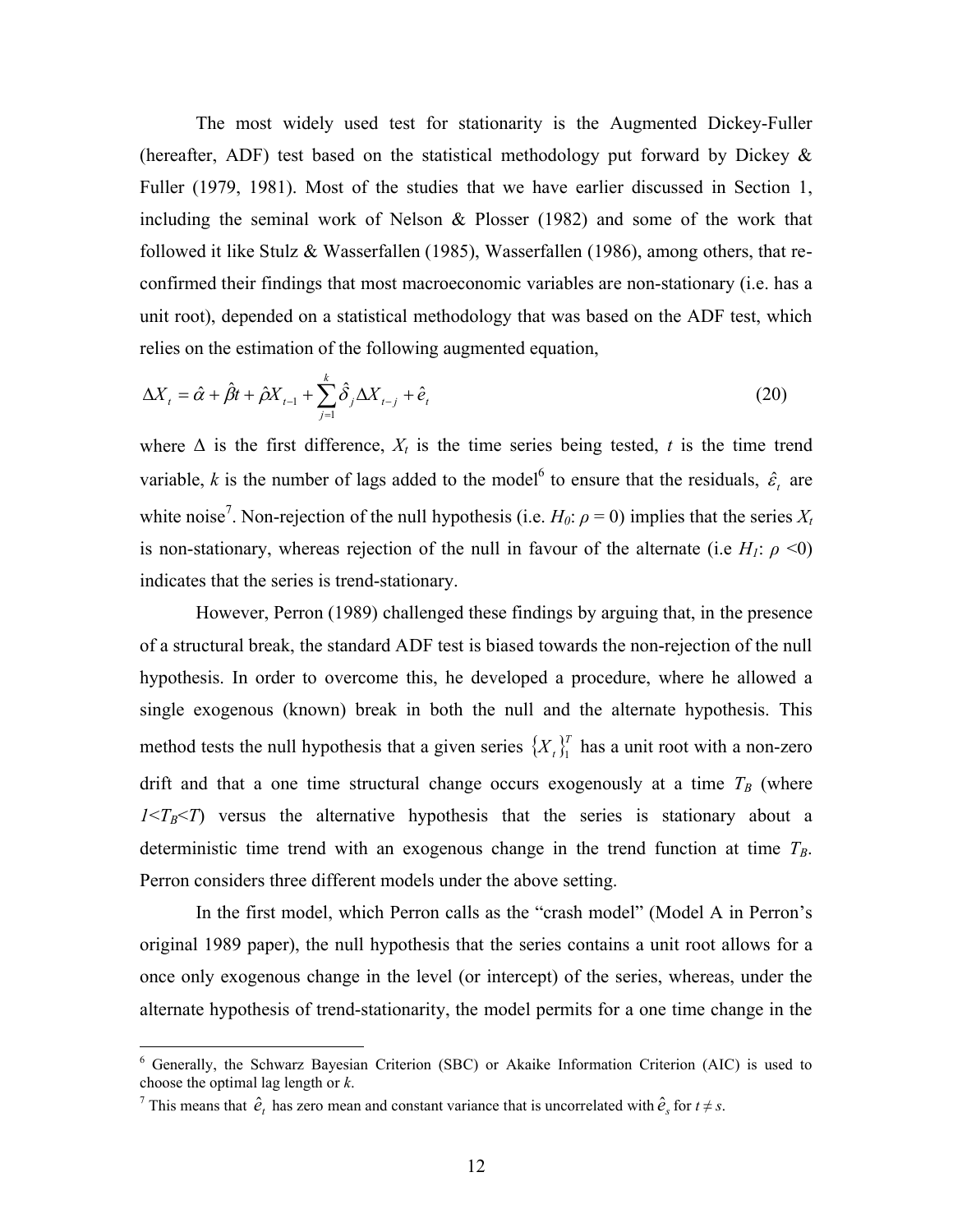intercept of the trend function occurring at the break-point. These hypotheses are parameterised as follows,

*Model (A): The "Crash" Model:*  $H_0: X_t = \alpha + dD(TB)_t + X_{t-1} + e_t$ ,  $H_1$ :  $X_t = \alpha_1 + \beta t + (\alpha_2 - \alpha_1)DU_t + e_t$ , where  $D(TB) = 1$  if  $t = T_B + 1$ , 0 otherwise;  $DU_t = 1$  if  $t > T_B$ , 0 otherwise; and  $A(L)e_t = B(L)v_t$ 

with  $v_t \sim i.i.d$  (0,  $\sigma^2$ ), and A(*L*) and B(*L*) are  $p^{th}$  and  $q^{th}$  order polynomials in the lag operator *L* respectively. The null hypothesis is characterised by: (i) a unit root, and, (ii) a once only exogenous change in the level (intercept) denoted by a dummy variable which takes the value one just after the time of the break. On the other hand, the alternate hypothesis is characterised by: (i) trend-stationarity, and, (ii) an exogenous change in the level of the trend function occurring at the break-point,  $T_B$ , the magnitude of which is represented by  $α_2$ - $α_1$ . In order to test for a unit root with this model, Perron used a modified ADF methodology, which involved the following augmented regression,

Model (A): 
$$
X_t = \hat{\alpha} + \hat{\theta}DU_t + \hat{\beta}t + \hat{d}D(TB)_t + \hat{\gamma}X_{t-1} + \sum_{j=1}^k \hat{\delta}_j \Delta X_{t-j} + \hat{e}_t
$$
 (21)

where, *k* is the number of lags added to the model<sup>8</sup> to ensure that the residuals,  $\hat{e}_t$  are white noise.

In the second model, which Perron calls as the "changing growth" model (Model B in Perron's original 1989 paper), an exogenous change in the rate of growth (or slope) of the series is allowed. The null and alternate hypotheses, under this model, are parameterised as follows,

*Model (B): The "Changing Growth" Model*:  $H_0: X_t = \alpha_1 + X_{t-1} + (\alpha_2 - \alpha_1)DU_t + e_t$  $H_1$ :  $X_t = \alpha + \beta_1 t + (\beta_2 - \beta_1) D T_t^* + e_t$ ,

where  $DU_t = 1$  if  $t > T_B$ , 0 otherwise;

<sup>&</sup>lt;sup>8</sup> The number of extra regressors, *k*, is determined by a test of significance of the estimated coefficients,  $\hat{\delta}_j$ .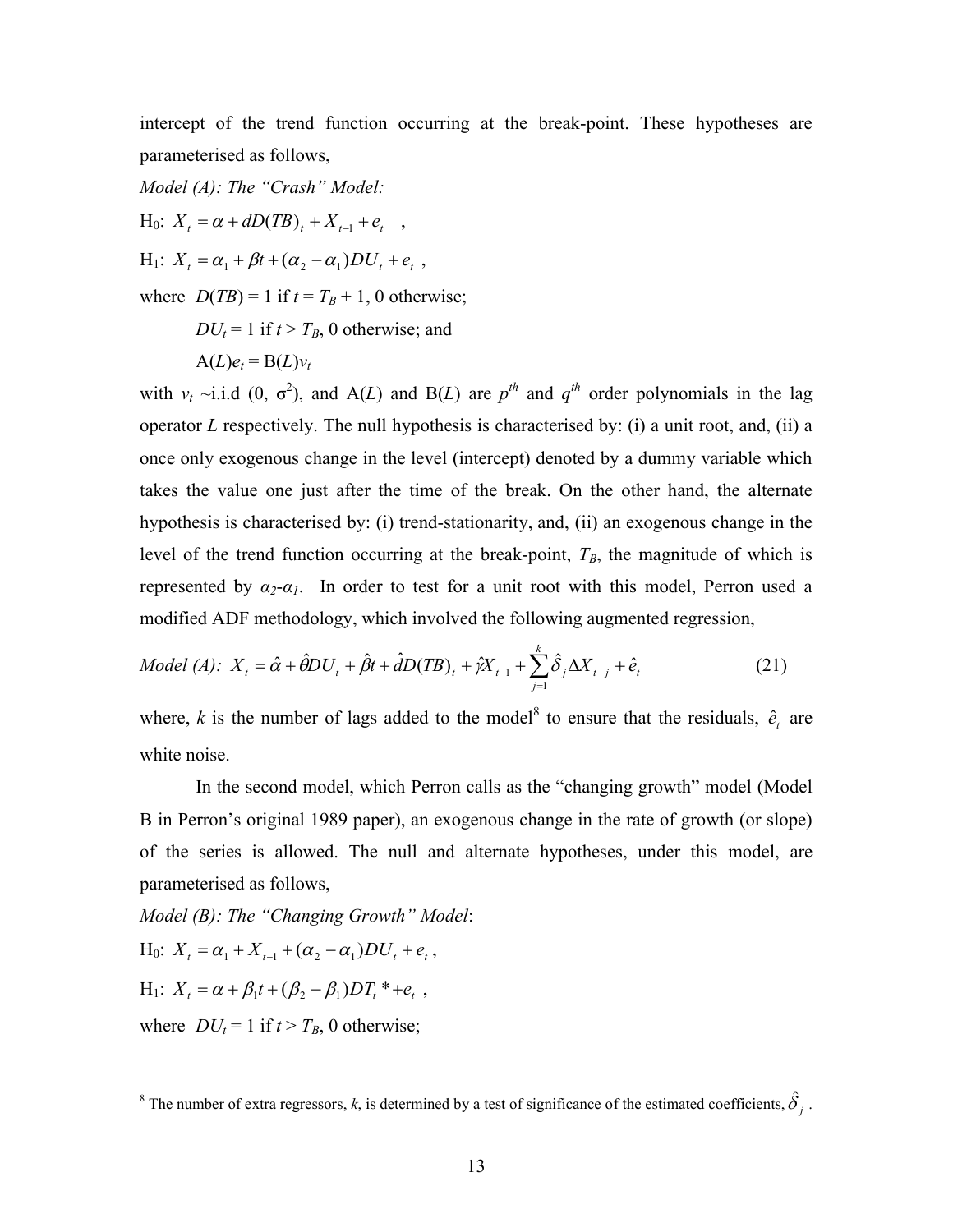$DT_t^* = t - T_B$ , if  $t > T_B$ , 0 otherwise; and,  $A(L)e_t = B(L)v_t$ 

with  $v_t \sim i.i.d$  (0,  $\sigma^2$ ), and A(*L*) and B(*L*) are  $p^{th}$  and  $q^{th}$  order polynomials in the lag operator *L* respectively. The null hypothesis is characterised by: (i) a unit root, and, (ii) a drift parameter  $\alpha$  changing exogenously from  $\alpha_l$  to  $\alpha_2$  at the time of the break,  $T_B$ ; whereas, the alternate hypothesis is characterised by: (i) trend-stationarity, and, (ii) an exogenous change in the slope of the trend function, as represented by  $\beta_2$ - $\beta_1$ , without any sudden change in the intercept, occuring at  $T_B$ . The augmented equation, based on the ADF methodology, for this model is,

Model (B): 
$$
X_t = \hat{\alpha} + \hat{\beta}t + \hat{\mu}DT_t^* + \hat{\gamma}X_{t-1} + \sum_{j=1}^k \hat{\delta}_j \Delta X_{t-j} + \hat{e}_t
$$
 (22)

where, again,  $k$  is the number of lags added to the model to ensure that the residuals,  $\hat{e}_i$ are white noise.

Finally, the third model (Model C in Perron's original 1989 paper) that Perron considers combines changes in both level (intercept) and growth (slope) of the trend function of the series. Under this model, the null and alternate hypotheses are parameterised as follows,

*Model (C): Combination of both "Crash" and "Changing Growth" Model:*  $H_0$ :  $X_t = \alpha_1 + X_{t-1} + dD(TB)_t + (\alpha_2 - \alpha_1)DU_t + e_t$ ,  $H_1$ :  $X_t = \alpha_1 + \beta_1 t + (\alpha_2 - \alpha_1)DU_t + (\beta_2 - \beta_1)DT_t + e_t$ ,

where  $D(TB) = 1$  if  $t = T_B + 1$ , 0 otherwise;

 $DU_t = 1$  if  $t > T_B$ , 0 otherwise;  $DT<sub>t</sub> = t$ , if  $t > T<sub>B</sub>$ , 0 otherwise; and,  $A(L)e_t = B(L)v_t$ 

with  $v_t \sim i.i.d$  (0,  $\sigma^2$ ), and A(*L*) and B(*L*) are  $p^{th}$  and  $q^{th}$  order polynomials in the lag operator *L* respectively. Under this model, the null hypothesis is characterised by: (i) a unit root, (ii) a once only exogenous change in the level (intercept), and, (iii) an exogenous change in the drift parameter from  $\alpha_I$  to  $\alpha_2$  occurring at the break-point,  $T_B$ . On the other hand, the alternate hypothesis is characterised by: (i) trend-stationarity, and, (ii) a change in both the level (intercept) and growth (slope) of the trend function occurring at the break-point,  $T_B$ , the magnitudes of which are represented by  $\alpha_2$ - $\alpha_1$  and  $\beta_2$ -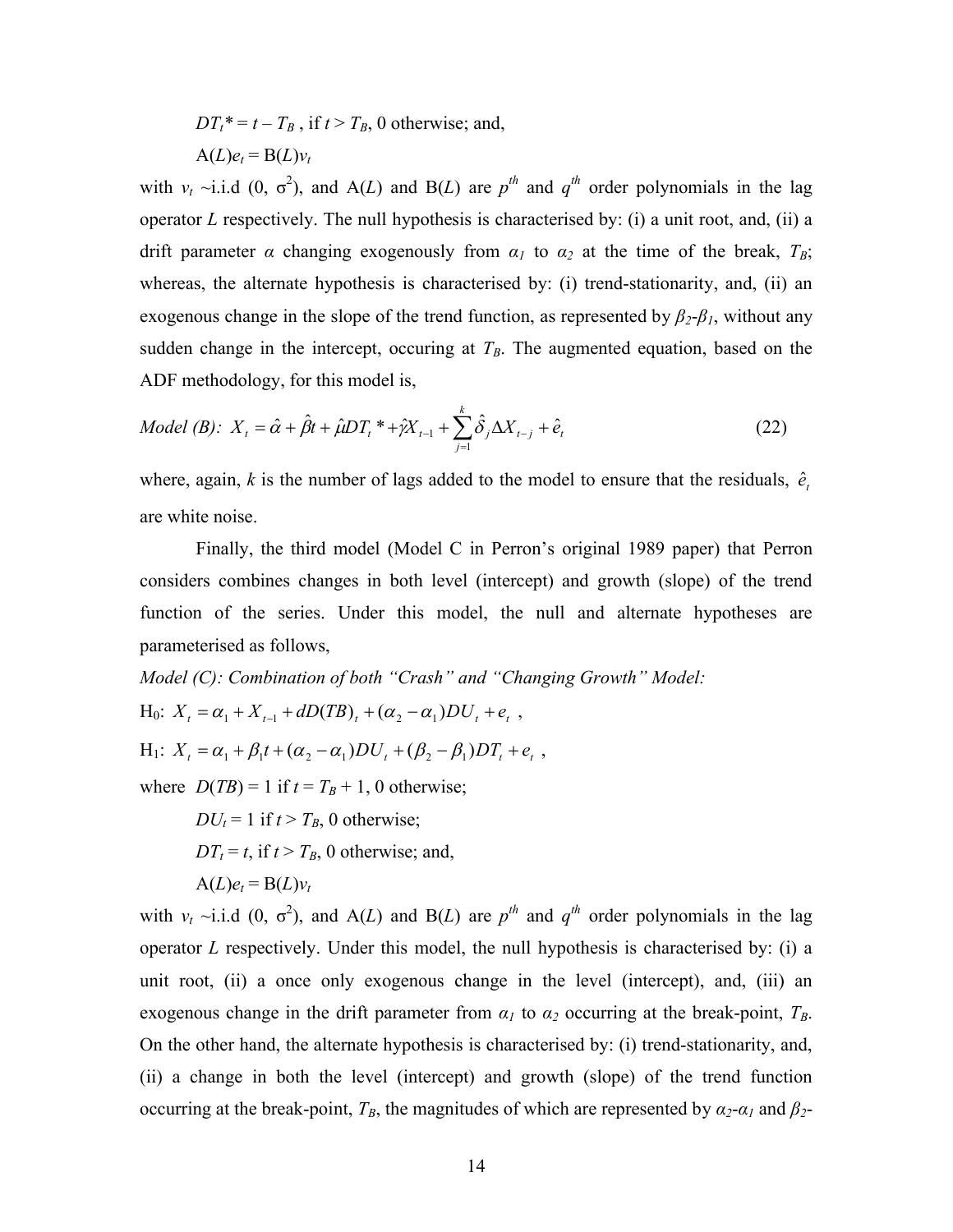$\beta$ <sup>1</sup> respectively. The augmented equation, based on the ADF methodology, for this model is,

Model (C): 
$$
X_t = \hat{\alpha} + \hat{\theta}DU_t + \hat{\beta}t + \hat{\mu}DT_t^* + \hat{d}D(TB)_t + \hat{\gamma}X_{t-1} + \sum_{j=1}^k \hat{\delta}_j \Delta X_{t-j} + \hat{e}_t
$$
 (23)

where, again,  $k$  is the number of lags added to the model to ensure that the residuals,  $\hat{e}_t$ are white noise.

In order to formally test for the presence of a unit root ( $H_0$ :  $\hat{\gamma}^i = 1$ ,  $i =$  Models A, B or C), Perron used the following test statistics, which he computed from (21), (22) and  $(23)$ ,

$$
t_{\hat{r}^i}(\lambda), \text{ where } i = \text{models}(A), (B) \text{ or } (C) \tag{24}
$$

which he showed to depend on the ratio of the pre-break sample size to the total sample size,  $\lambda = T_B/T$ . Perron used (24) to test the unit root hypotheses by comparing the above test statistic (which is the standard *t*-statistic to test  $\hat{\gamma}^i = 1$ ) with its critical value from the asymptotic distribution of (24) for a fixed *λ*. He derived the asymptotic distributions for these test statistics under the preceding null hypotheses and tabulated their critical values for a selected grid of *λ* values. If the value of the test statistic is smaller than that of the critical value, then the null hypothesis of a unit root can be summarily rejected. Based on this methodology, Perron showed that, for 11 out of the 14 time series analysed by Nelson  $\&$  Plosser (1982) and the post war real GNP series analysed by Campbell  $\&$ Mankiw (1987a, 1988b), the unit root hypothesis can be rejected.

Perron's (1989) methodology, of allowing for a structural break while testing for a unit root in a time series, is considered as a pioneering contribution in the literature of the unit root hypothesis. However, in spite of its pioneering nature, Perron's (1989) methodology has been the subject of severe criticism. Christiano (1992) criticised Perron's known (or exogenous) assumption of the break date by arguing that it involves an element of "data mining". He showed that, by using fixed date critical values, if a systematic search for a break in a series is carried out, when the series is actually a unit root process without break then it would entail a test that would lead to possible size distortions. Similarly, Zivot & Andrews (1992) argue that Perron's assumption of known breakpoints is based on prior observation of the data and hence problems associated with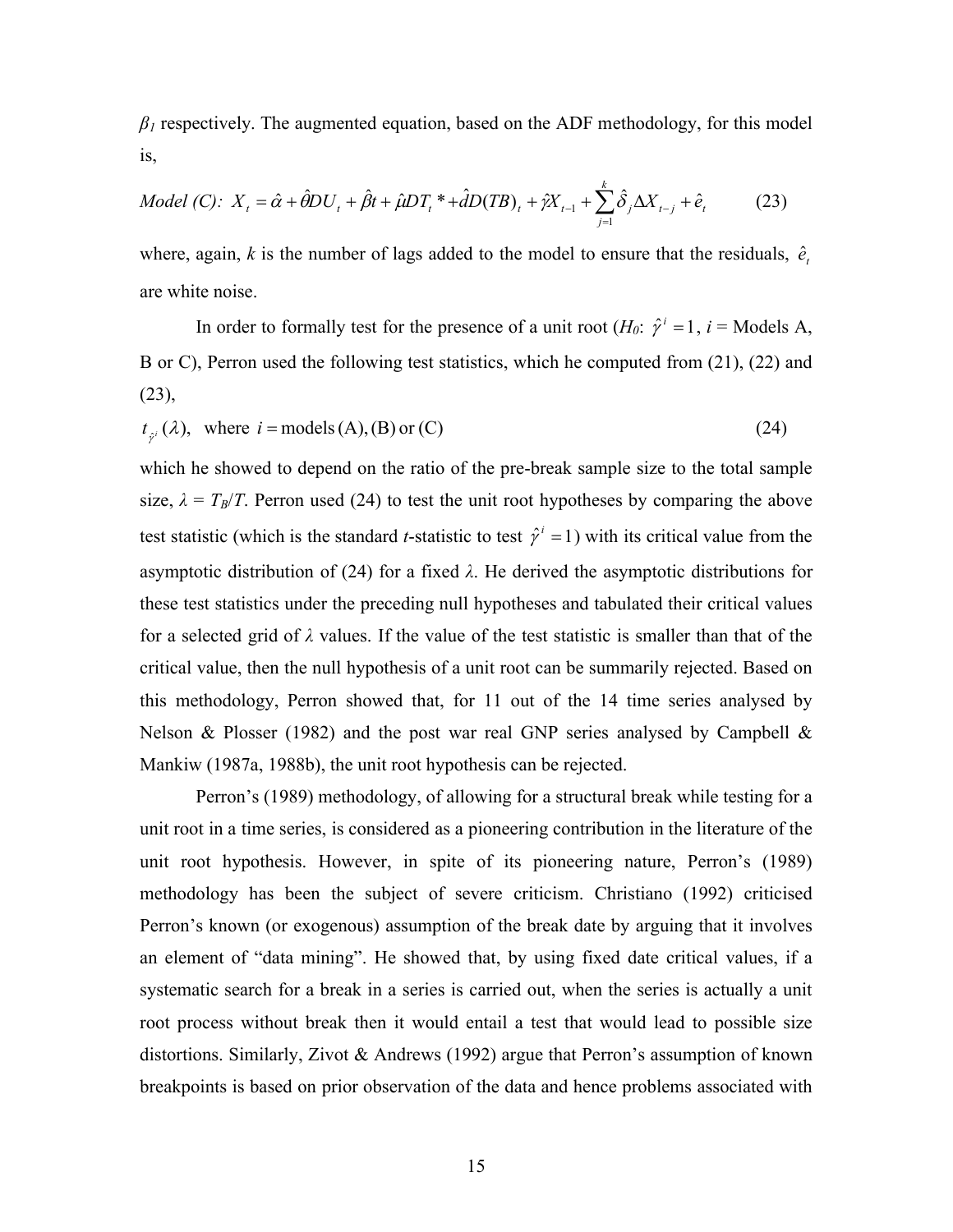"pre-testing" are applicable to his procedure. Since then, the ensuing literature addressed this problem of the known break date by adopting a completely agnostic approach, where a complete and systematic search is done to endogenously determine the break date. Some of these include Perron & Vogelsang (1992), Banerjee *et al*. (1992), Amsler & Lee (1995), Perron (1997), Lumsdaine & Papell (1997), Clemente *et al*. (1998), Lee & Strazicich (2001, 2003), among others. However, in spite of the similarity in the assumption of the endogenous break(s), there are considerable methodological differences among some of these tests. While a complete review of these methodological differences is beyond the scope of this paper, we present a discussion on some of the more important tests that are increasingly getting popular among empirical researchers. For a chronological review of the evolution of the literature on the unit root hypothesis along with a review of the theoretical issues in some of these methodologies, see Perron (2005) and Glynn *et al*. (2007).

Banerjee *et al*. (1992) considered rolling and recursive tests, where the former uses a sample of fixed length (which is much smaller than the full sample) that moves sequentially from some starting date to the end of the sample, while the latter considers a fixed starting date for all tests and increases the sample used from some minimum value to the full sample. However, Glynn *et al.* (2007) point out that their methodology uses non-sequential tests to determine the breaks using only sub-samples of data. The fact that their tests are based on sub-samples implies that not all the information in the data is used suggesting that such tests may be low in power.

Zivot  $\&$  Andrews (1992) adopted an alternative strategy that is more closely related to the methodology of Perron (1989). They argue against Perron's case, where he allows his test statistic in (24) to depend on  $\lambda$  (=  $T_B/T$ ), which is assumed to be exogenous. They question this exogeneity assumption and instead consider the structural break as an endogenous occurrence. As a result, unlike Perron, they have a single model, under the null hypothesis, given by,

$$
H_0: X_t = \alpha + X_{t-1} + e_t \tag{25}
$$

Their null considers that the series  $X_t$  is integrated without any exogenous break and therefore allows them to treat the selection of the breakpoint (*λ*) for the dummy variables in Perron's augmented equations (21)-(23) as the outcome of an estimation procedure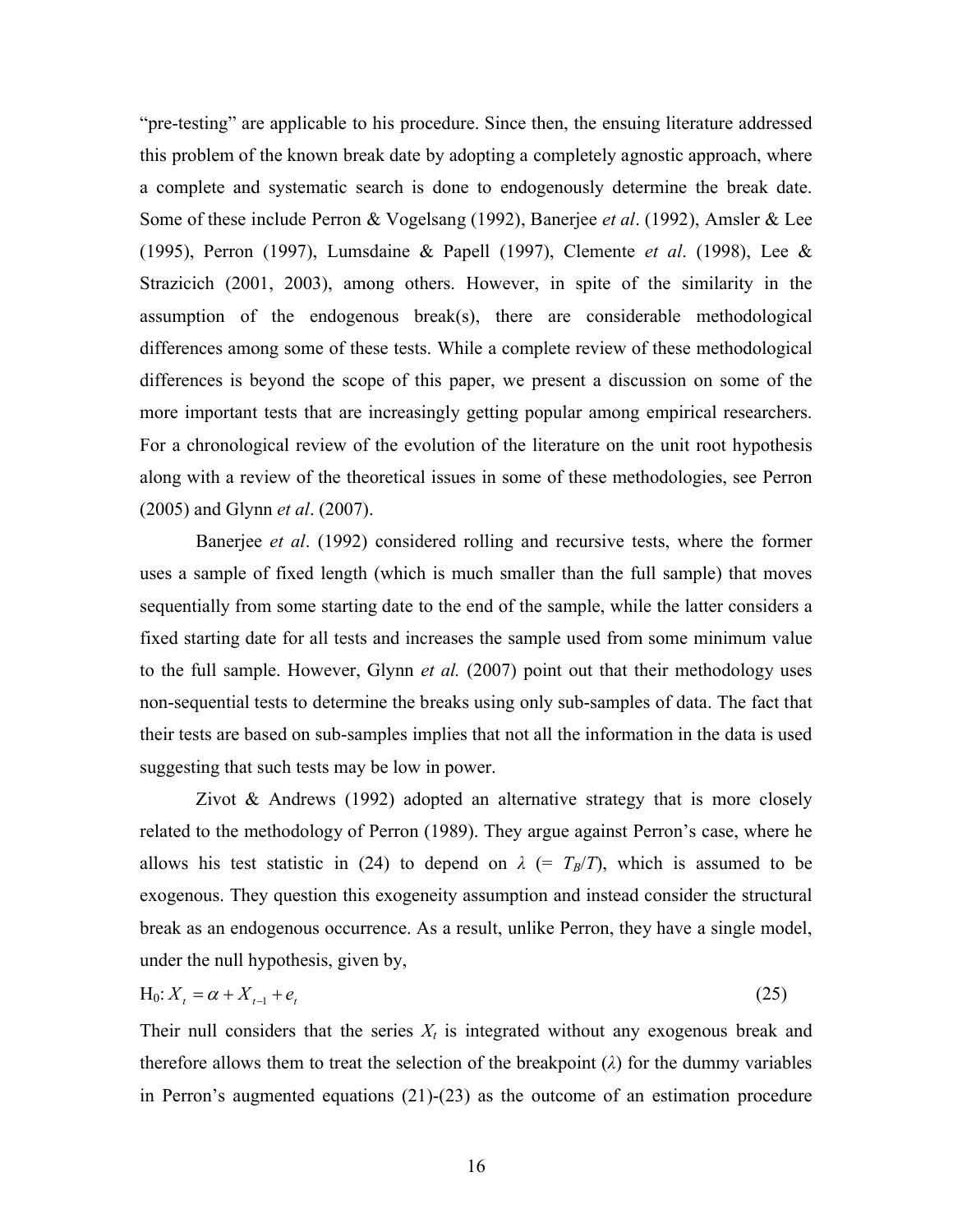intended to fit  $X_t$  to a certain trend stationary representation. Thus, under their alternative hypothesis,  $X_t$  is a trend-stationary process with a one time break in the trend function (intercept break in Model A, slope break in Model B, or both in Model C) occurring at an unknown point in time. Their aim is to estimate the point of break that gives the most weight to the trend-stationary alternative. In their actual procedure, the breakpoint is chosen using the test statistic in (24) in a way that gives the least favourable result for the null hypothesis (25), i.e. *λ* is so chosen as to minimise the one sided *t*-statistic used for testing the presence of a unit root  $(H_0: \hat{\gamma}^i = 1, i = models (A), (B)$  or (C)). If  $\hat{\lambda}_{\text{inf}}^i$  stand for such a minimising value for model  $i$ , then the test statistic is given by,

$$
t_{\hat{\gamma}^i}[\hat{\lambda}_{\inf}^i] = \inf_{\lambda \in \Psi} t_{\hat{\gamma}^i}(\lambda), \quad i = \text{mod} \, els \, (A), (B), (C) \tag{26}
$$

where  $\psi$  is a set containing some pre-specified range for the break fraction,  $\lambda$ , and hence a closed subset of  $(0, 1)$ . It is to be noted here that there is now a single model under the null, and hence the dummy variable  $D(TB)$ <sub>t</sub> used in Perron's augmented equations (21)-(23) are no longer required. Zivot & Andrews, following Perron, uses a modified ADF framework, where the augmented equations used are:

Model (A): 
$$
X_t = \hat{\alpha} + \hat{\theta}DU_t(\hat{\lambda}) + \hat{\beta}t + \hat{\gamma}X_{t-1} + \sum_{j=1}^k \hat{\delta}_j \Delta X_{t-j} + \hat{e}_t
$$
 (27)

Model (B): 
$$
X_t = \hat{\alpha} + \hat{\beta}t + \hat{\mu}DT_t^* (\hat{\lambda}) + \hat{\gamma}X_{t-1} + \sum_{j=1}^k \hat{\delta}_j \Delta X_{t-j} + \hat{e}_t
$$
 (28)

Model (C): 
$$
X_t = \hat{\alpha} + \hat{\theta}DU_t(\hat{\lambda}) + \hat{\beta}t + \hat{\mu}DT_t^* + \hat{\gamma}X_{t-1}^* + \sum_{j=1}^k \hat{\delta}_j \Delta X_{t-j}^* + \hat{e}_t
$$
 (29)

where  $DU_t(\lambda) = 1$  if  $t > T\lambda$ , 0 otherwise; and  $DT_t^*(\lambda) = t - T\lambda$ , if  $t > T\lambda$ , 0 otherwise. "*Hats*" are used on the  $\lambda$  parameters in (27)-(29) to emphasise that they correspond to estimated values of the break fraction. The asymptotic distribution theory of their statistics in  $(26)$  and their critical values are tabulated and presented in Zivot & Andrews (1992). It is important to point out here that their work involves substantial methodological difference from that of Perron (1989). The null hypothesis that they consider is that of a unit root process that has no break, while, under the alternate hypothesis, they consider a stationary process with break. Perron (2005) points out that the result of this in an asymmetric treatment of the specification of the trend function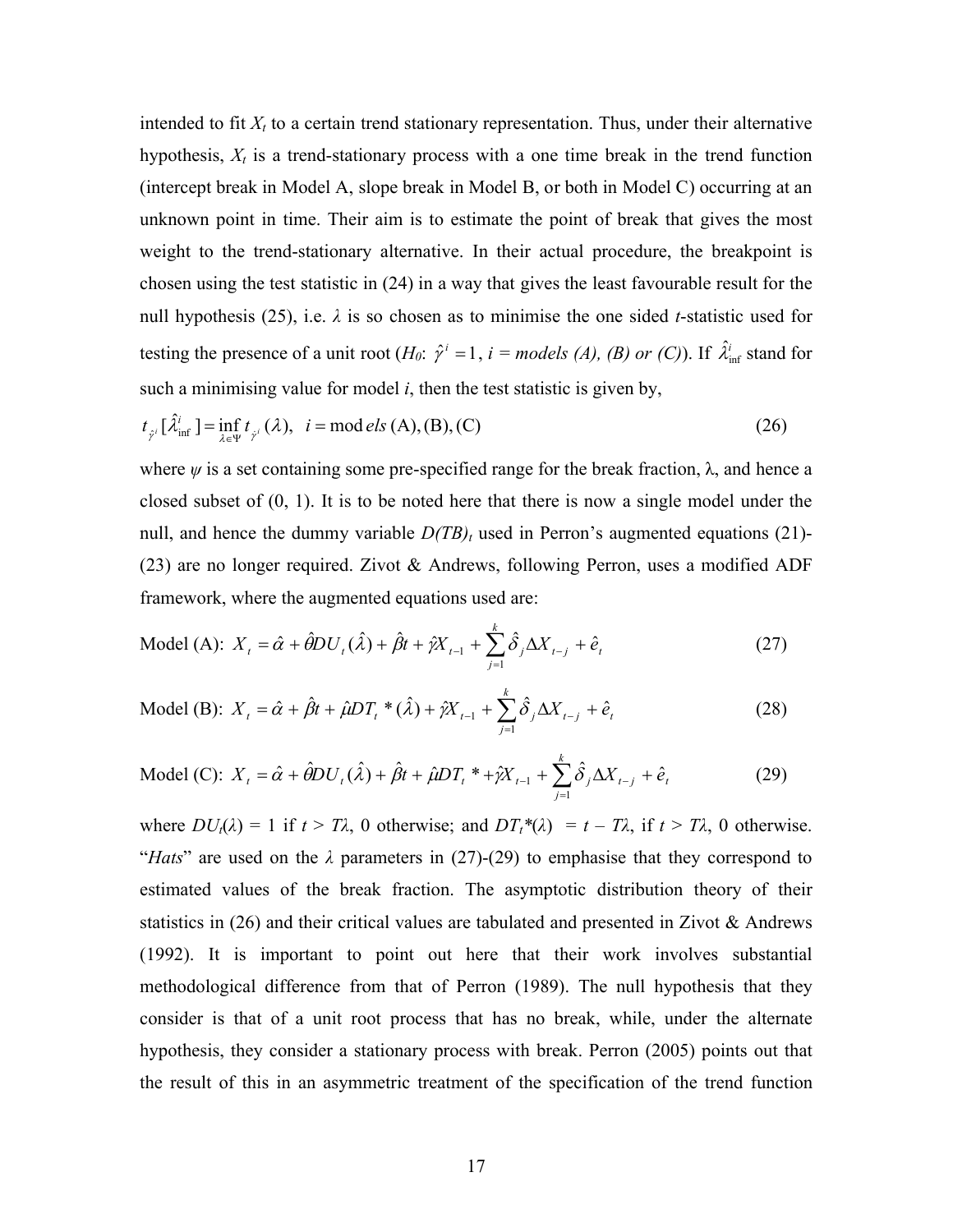under the null and alternate hypotheses. Vogelsang  $&$  Perron (1998) shows that a rejection of the null hypothesis may be due to the presence of a unit root process with breaking trend. They further note that, in practice the distortions may be very small, but nevertheless it remains as a problematic feature of this approach.

Perron & Vogelsang (1992) and Perron (1997) further extend the analysis of Zivot & Andrews (1992) by proposing a class of tests that allows for two different versions of the transition effects of a structural break. The first is called the "additive outlier" (AO) model which specifies that the change to the new trend function occurs instantaneously; while the second is called the "innovational outlier" (IO) model which specifies that the change to the new trend function occurs gradually. The distinction between the two is important not only because they assume different transition paths but also because the statistical procedures to test for unit roots are different for the two models. These tests mainly rely on two approaches in endogenising the choice of the break point, both of which requires estimation of Dickey-Fuller type regressions at all possible break dates. In the first approach, the break date is chosen by minimising the *t*-statistic across all possible regressions. The second approach involves choosing a break date that maximise (or minimises) a statistic that test the significance of one or more trend break coefficients [Perron & Vogelsang (1998)]. Perron & Vogelsang (1992) applied the AO and IO models for non-trending data, while Perron (1997) extended their use to trending data. However, these tests are not free from criticism. Perron himself has questioned the power of these tests. Furthermore, some authors have raised the issue of the trade off between the power of the test and the amount of information incorporated with respect to the choice of the break date [Glynn *et al*. (2007)].

Apart from their power, the single most important and common criticism that the procedures proposed by Banerjee *et al.* (1992), Zivot & Andrews (1992), Perron & Vogelsang (1992), Perron (1997) is that these procedures can capture only the single most significant break in a series. Lumsdaine & Papell (1997) argue that if more than one break exists in a series, then allowing for one endogenous break is insufficient and results in a loss of information. There is a growing belief that the failure to allow for multiple breaks can cause the non-rejection of the unit root null and hence allowing for the possibility of multiple breaks that are endogenously determined from the data will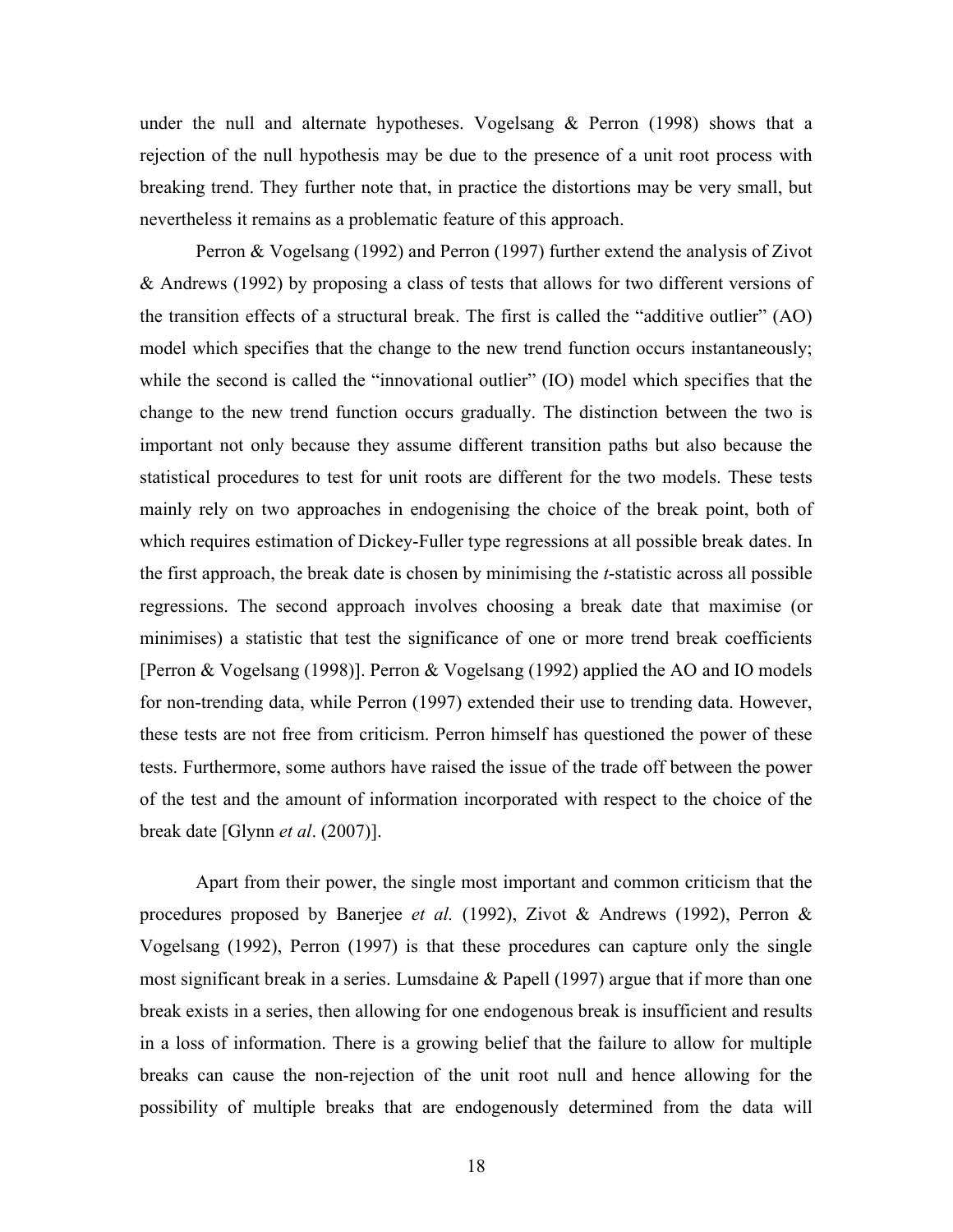provide further evidence against the unit root hypothesis [see, for example, Ben- David *et al.* (2003), Maddala & Kim (2003)]. As a result of this, several recent studies have proposed procedures that address the issue of allowing multiple break points in their tests for unit roots. An extension of Zivot & Andrews (1992) is provided by Lumsdaine  $\&$ Papell (1997) who outline a procedure to test the null hypothesis that there is a unit root in the series against the alternate that the series is trend stationary in the presence of two structural breaks (level or slope or both). Similarly, Clemente *et al.* (1998) carry out an extension of Perron & Vogelsang (1992) by considering the case where the variable under consideration exhibits two changes in its mean (intercept or level). Furthermore, Ohara (1999) extends the approach popularised by Zivot  $\&$  Andrews (1992) to the general case with *m* endogenous breaks. He also shows that if a unit root test taking into account  $m_l$  changes in slope is performed on a series, which actually has  $m_0$  changes, with  $m_0 > m_1$ , then the least squares estimate of  $\hat{\gamma}$  converges to 1 thus providing theoretical evidence to the argument that a non-rejection of the unit root hypothesis may be due to a wrong specification of the deterministic components included as regressors, a point highlighted as a rule by Campbell & Perron (1991) [Ohara (1999)].

The unit root tests discussed above that allow for the possibility of one or multiple structural breaks that are determined endogenously have also drawn severe criticism recently. It has been argued that the critical values used in these tests may potentially be biased as they have been derived under the null hypotheses that does not allow for any break(s). As a result of this, there may be serious size distortions in the presence of a unit root with break(s) [Nunes *et al*. (1997)] and may lead to some loss of power [Perron (2005), Glynn *et al.* (2007)]. Most importantly, Lee & Strazicich (2003) point out that if break(s) are not considered under the null then its rejection does not necessarily imply absence of a unit root, but would imply a rejection of a unit root without break(s). Hence empirical studies employing this kind of procedures might erroneously conclude that rejection of the null indicates evidence of trend-stationarity with break(s), instead of accepting that the series is in fact only difference stationary with break(s). However, it is important to point out here that Perron's (1989) exogenous break unit root test differ from the endogenous break(s) unit root tests, discussed above, in the sense that he allowed for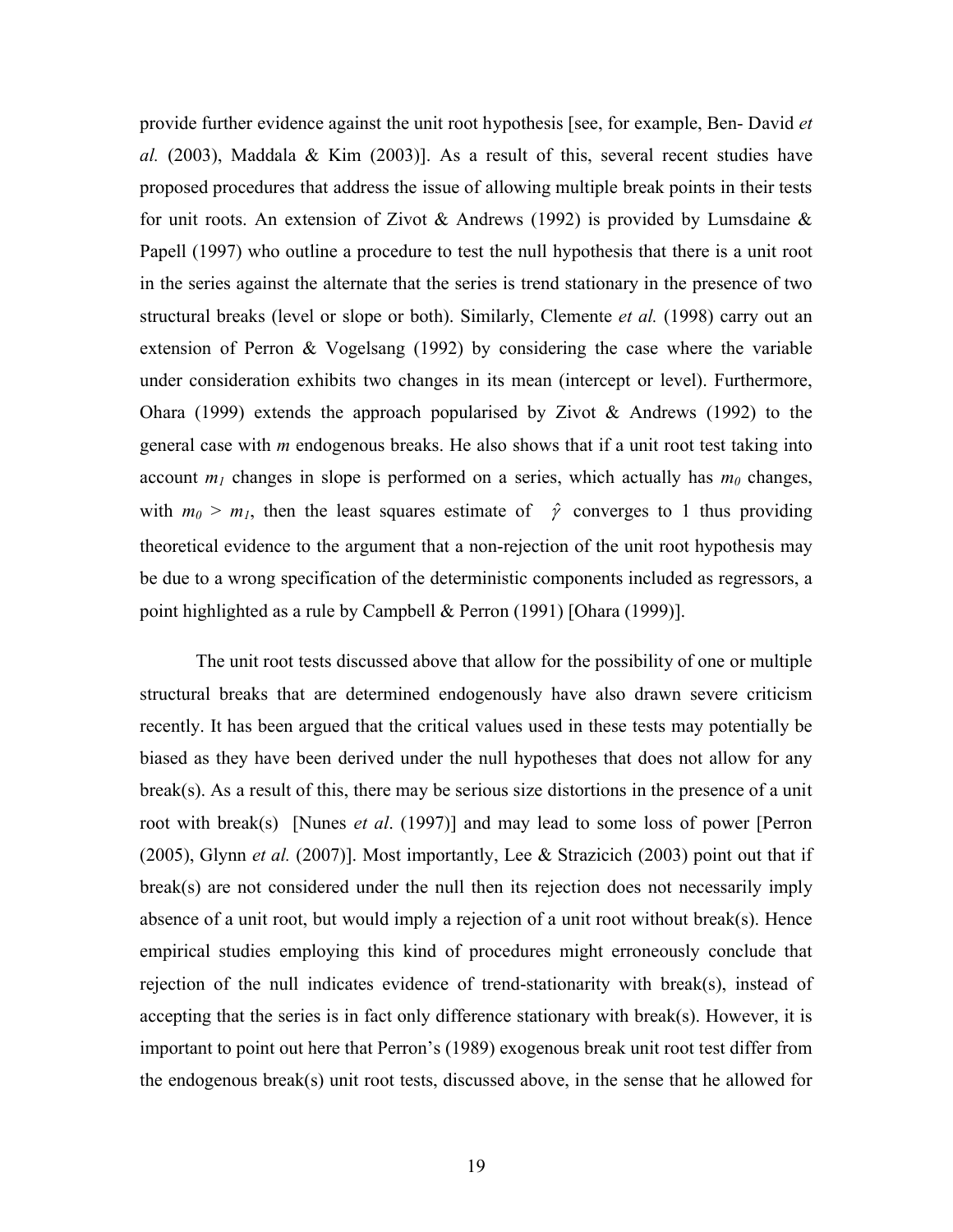a possibility of a break under both the null and the alternate hypothesis. Lee  $\&$  Strazicich (2003) argue that in Perron's test, this treatment was necessary and appropriate because if they would not have allowed the break under the null then the unit root test statistic would have diverged as the size of the break increased under the null. Similarly, Lee  $\&$ Strazicich (2001) provide evidence that, in endogenous break(s) unit root tests, the assumption of no break under the null causes the test statistic to diverge. This might result in a significant rejection of the unit root null when in fact the data generating process (DGP) is a unit root with break(s) [Lee  $&$  Strazicich (2003)].

In order to overcome the problems associated with endogenous break(s) unit root test, Lee & Strazicich (2001, 2003, hereafter LS1 and LS2 respectively) proposed a minimum Lagrange Multiplier (LM) test that not only endogenously determines one (in the LS1 test) and two (in the LS2 test) structural breaks but also circumvents the above noted biases and potential spurious rejections of the unit root null. In the rest of the paper, we will only refer to the LS2 test as it allows two breaks and hence is more general in nature (However, our technical discussion on LS2 is also applicable to LS1, except that LS1 allows for only one break). The test statistic that they use, which is based on Schmidt & Phillips' (1992, hereafter, SP) LM unit root test methodology, is invariant to breakpoint nuisance parameters.<sup>9</sup> They consider a DGP based on the unobserved components model, as follows:

$$
X_t = \delta Z_t + e_t, \qquad e_t = \gamma e_{t-1} + \varepsilon_t \tag{30}
$$

where  $Z_t$  is a vector of exogenous variables and  $\varepsilon_t \sim i.i.d$  N(0,  $\sigma^2$ ). If  $Z = [1, t]$ ', then the DGP is the same as the no break case of the SP LM unit root test. However, LS2 allow for two structural breaks, which means two level shifts in Perron's (1989) Model (A), two slope breaks in Model  $(B)^{10}$  and two level and two slope breaks in Model (C). As such Model (A) can be described by  $Z_t = [1, t, D_{1t}, D_{2t}]'$ , where  $D_{it} = 1$  for  $t \ge T_{Bj} + 1, j = 1, 2$ and 0 otherwise; and Model (C) can be described by  $Z_t = [1, t, D_{1t}, D_{2t}, DT_{1t}, DT_{2t}]'$ ,

<sup>&</sup>lt;sup>9</sup> Assuming no breaks under the null hypothesis may be necessary in the two endogenous breaks unit root test proposed by Lumsdaine and Papell (1997) to make their test statistic invariant to breakpoint nuisance parameters. But this assumption is not required in the LM test as the distribution is invariant to breakpoint nuisance parameter (see, Amsler & Lee, 1995)

 $10$  They omit an explicit discussion on Model (B) arguing that it is commonly held that most economic time series can be described adequately by models (A) and (C). As such we also omit the discussion of the LM unit root test on Model (B), but emphasise that the test also works for model (B) and the asymptotic distributions can be easily extended to this model.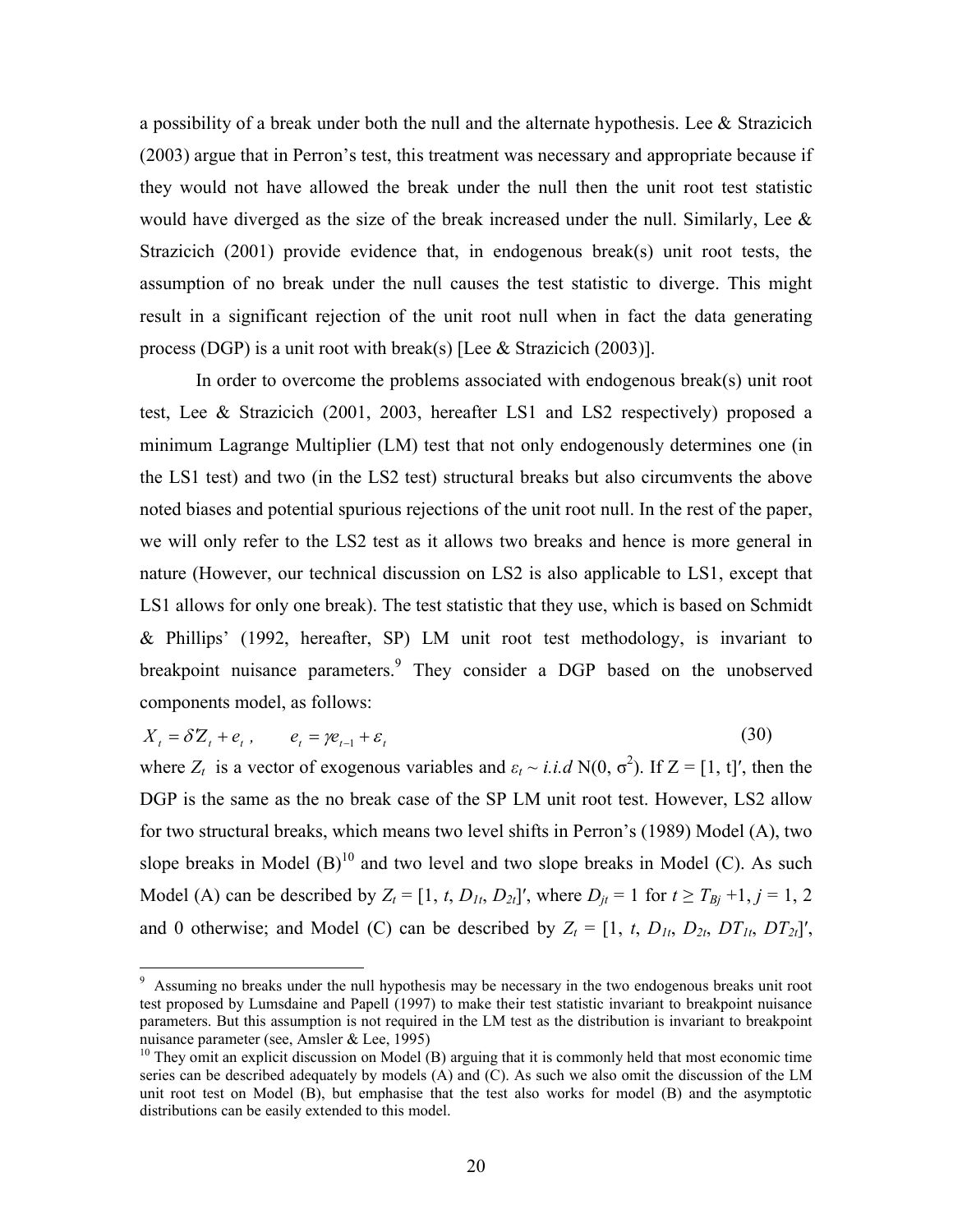where  $DT_{jt} = t - T_{Bj}$  for  $t \geq T_{Bj} + 1$ ,  $j = 1,2$  and 0 otherwise. Their DGP allow breaks under both the null  $(H_0: \gamma = 1)$  and the alternate  $(H_1: \gamma < 1)$  hypotheses, which are parameterised as follows:

Model (A):  
\nH<sub>0</sub>: 
$$
X_t = \alpha_0 + d_1 B_{1t} + d_2 B_{2t} + X_{t-1} + t
$$
  
\nH<sub>1</sub>:  $X_t = \alpha_1 + \beta t + d_1 D_{1t} + d_2 D_{2t} + v_{2t}$ 

and *Model (C):*

 $\overline{a}$ 

H<sub>0</sub>: 
$$
X_t = \alpha_1 + d_1 B_{1t} + d_2 B_{2t} + \theta_1 D_{1t} + \theta_2 D_{2t} + X_{t-1} + e_{1t}
$$
  
\nH<sub>1</sub>:  $X_t = \alpha_1 + \beta t + d_1 D_{1t} + d_2 D_{2t} + \mu_1 DT_{1t} + \mu_2 DT_{2t} + e_{2t}$ 

 $X_{t-1} + U_{1t}$ 

where  $v_{1t}$ ,  $v_{2t}$ ,  $e_{1t}$  and  $e_{2t}$  are stationary error terms,  $B_{jt} = 1$  for  $t = T_{Bj} + 1$ ,  $j = 1,2$  and 0 otherwise. They then estimate the two break LM unit root test statistic, on the basis of the LM (score) principle, from the following augmented equation:

$$
\Delta X_t = \delta' \Delta Z_t + \Phi \widetilde{S}_{t-1} + u_t \tag{31}
$$

where  $\widetilde{S}_t = X_t - \widetilde{\Psi}_v - Z_t \widetilde{\delta}$ ,  $t = 2, ..., T$ ;  $\widetilde{\delta}$  are coefficients on the regression of  $\Delta X_t$  on  $\Delta Z_t$ ;  $\widetilde{\Psi}_v$  is given<sup>11</sup> by  $X_l - Z_l \widetilde{\delta}$ ;  $X_l$  and  $Z_l$  denote the first observation of  $X_t$  and  $Z_t$ , respectively. It is important to point out here that the augmented equation for the testing regression (31) involves  $\Delta Z_t$  instead of  $Z_t$  so that  $\Delta Z_t$  becomes [1,  $B_{1t}$ ,  $B_{2t}$ ] in case of Model (A) and  $[1, B_{1t}, B_{2t}, D_{1t}, D_{2t}]$  in case of Model (C), where  $B_{it} = \Delta D_{it}$  and  $D_{it} =$  $\Delta DT_{jt}$ ,  $j = 1$ , 2. Thus, under the null,  $B_{jt}$  and  $D_{jt}$  correspond to a once only change in the intercept (i.e., a jump) and a permanent change in drift respectively and while, under the alternate they correspond to a change in the intercept and a change in the trend respectively. The unit root null hypothesis to be tested is then given by  $H_0$ :  $\Phi = 0$  and the LM test statistics used to test this hypothesis are:

$$
\widetilde{\rho} = T\widetilde{\Phi} \tag{32}
$$

$$
\tilde{\tau} = t - statistic \text{ for testing the null } \Phi = 0 \tag{33}
$$

<sup>&</sup>lt;sup>11</sup> This parameterisation is based on the Schmidt & Phillips' (1992) methodology, where they consider a DGP as follows:  $y_t = \psi + \xi t + X_t$ ,  $X_t = \beta X_{t-1} + \varepsilon$ , to derive a test statistic based on the LM (score) principle to test the unit root hypothesis. Amsler  $&$  Lee (1995) extend their testing methodology to allow for one exogenous structural break in level, while Lee & Strazicich (2003) further extend it to allow for two endogenously determined structural breaks (in both level and slope).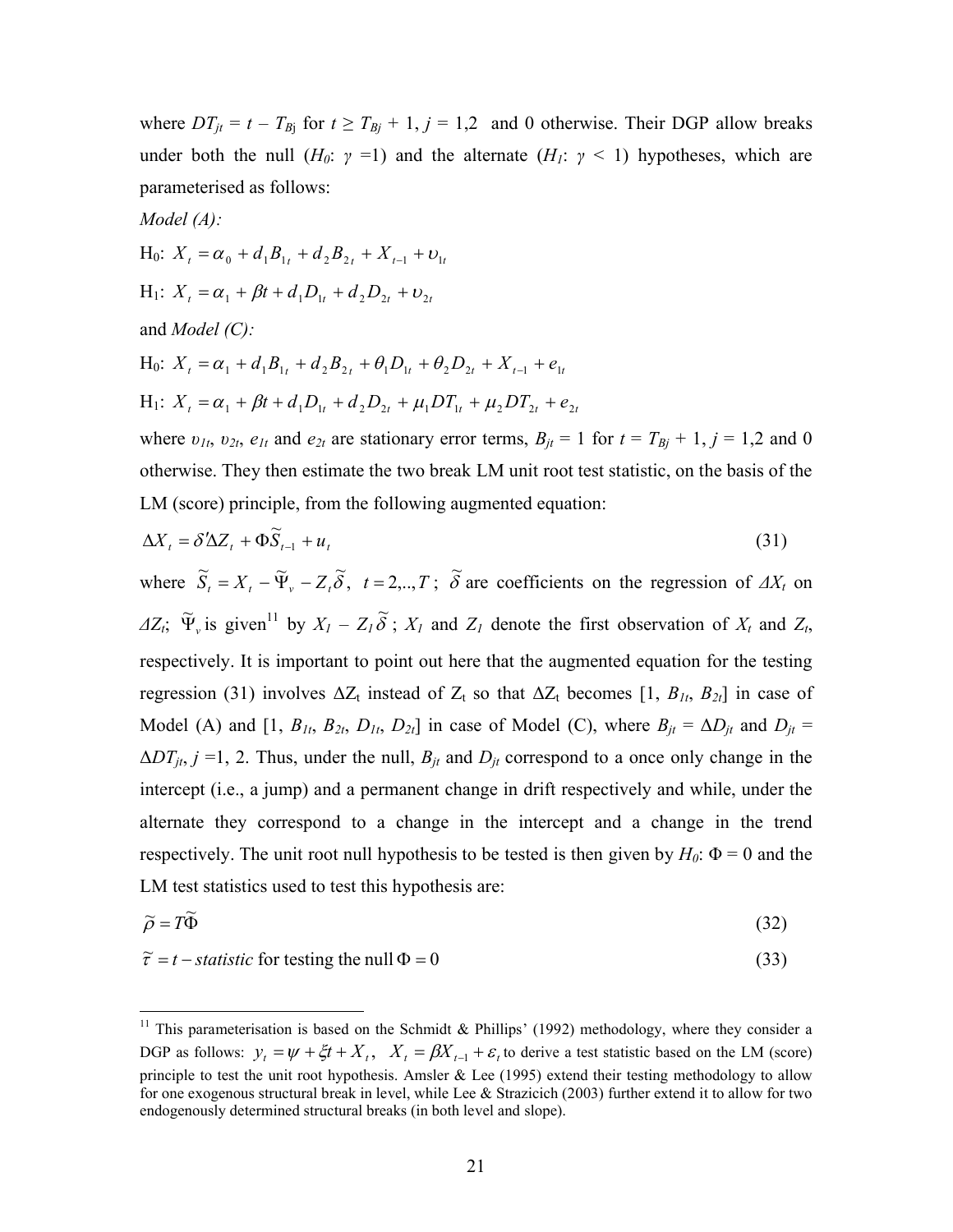Lee & Strazicich (2003) show that the asymptotic null distribution of the two break LM unit root test for Model (A) is invariant to the location ( $\lambda_i = T_{Bi}/T$ ,  $j = 1, 2$ ) and magnitude of structural breaks. However, they show, that this invariance property does not strictly hold for Model (C), as the asymptotic null distribution of the endogenous break LM test somewhat depends on the location of the break  $(\lambda_i)$  even though not on the magnitude of the breaks. To endogenously determine the location of the two breaks  $(\lambda_i)$ , the minimum LM unit root test uses a grid search as follows:

$$
LM_{\rho} = Inf_{\lambda} \widetilde{\rho}(\lambda) \tag{34}
$$

$$
LM_{\tau} = Inf_{\lambda} \widetilde{\tau}(\lambda) \tag{35}
$$

the asymptotic distributions of which, along with the critical values are respectively presented and tabulated in Lee  $\&$  Strazicich (2003). Note that the critical values for Model (C) depend somewhat on the location of the breaks, which are tabulated for a selected grid of  $\lambda_i$  values in their paper.

The above discussion shows that the literature on the unit root hypothesis in the presence of structural change has received a significant amount of attention in the recent past. While there is no general consensus on the most appropriate methodology to perform unit root tests [Glynn *et al* (2007)], we conclude, from the above discussion, that the Lee & Strazicich (2003) LM test is the most powerful test and we prefer this test over all the other tests. However, in this paper, we carry out a number of unit root tests in Section 4 for comparison purposes. We summarise the null and alternate hypotheses of the tests that we adopt in this paper in Table 1.

#### **2.4 Unit Root and Structural Break(s): Implications for Growth Rate Estimation**

Having seen the evolution of the literature on unit roots and the advantages and disadvantages of various unit root tests in the above subsection, we can conclude that the popular and very commonly used ADF test is not a very powerful test. In the presence of structural break(s) in a time series variable, the test is biased towards the non-rejection of the null thus suggesting that the series is difference stationary. Using such a test would lead us to believe that most series contain a unit root and hence non-stationary, when in reality the series might simply be characterised by a structural break, which the test would fail to take into account. Under such circumstances, we would be forced to believe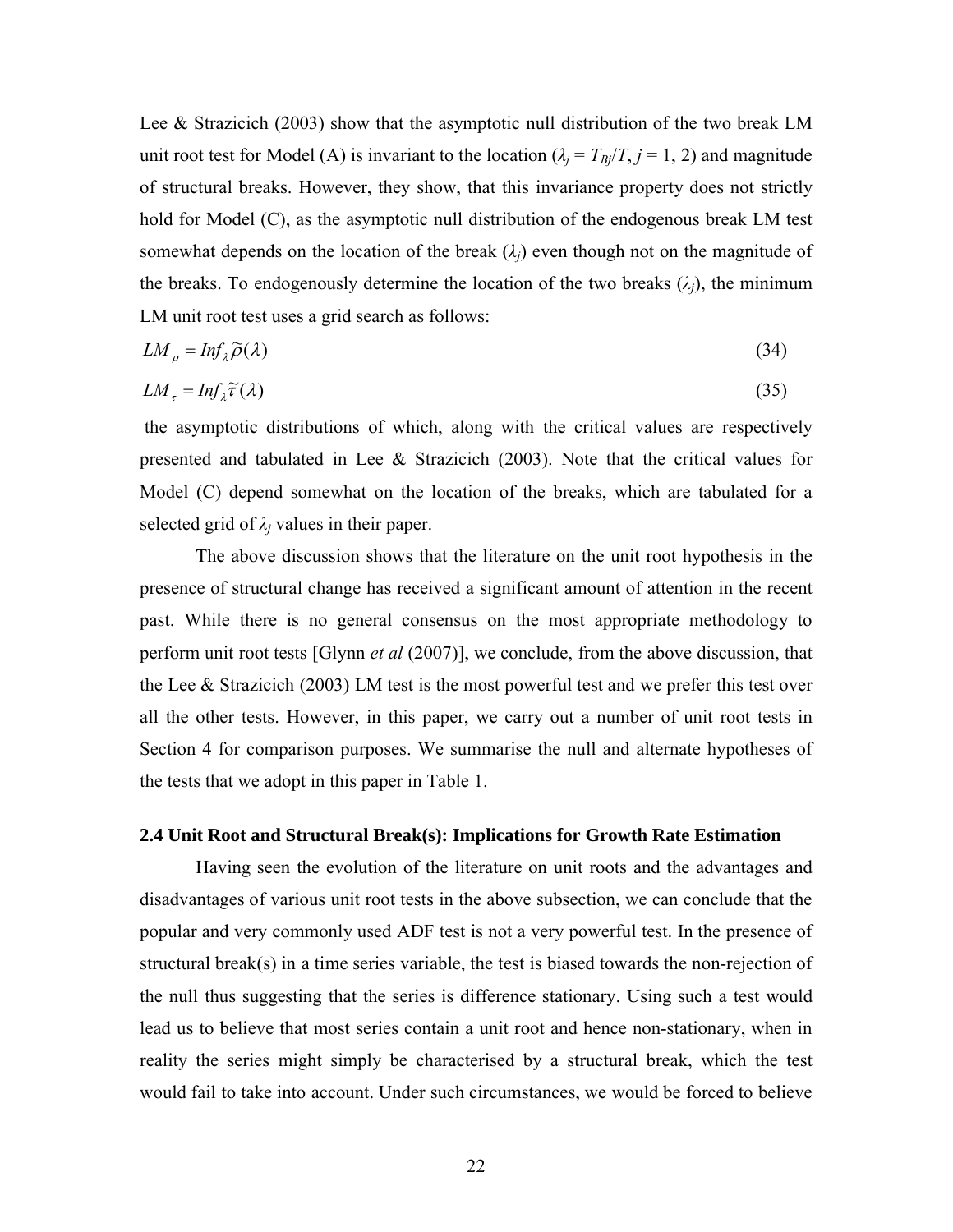that growth of the series is the cumulative impact of a stochastic process, as shown in section 2.2 and as such growth rate (in the true sense of the term) does not exist. In other words, using the log-linear trend model in (14) to estimate the growth rate of the series would result in an estimate of growth rate which would not be a valid representation of the actual growth rate and hence would give us a "*pseudo growth rate*". Further, such an estimate would be asymptotically inefficient. This would lead us to instead use the logdifference model in (19) in order to ensure that the estimate we obtain is asymptotically efficient. However, under such circumstances, the problem of using (19) is that since growth of the series is caused by a stochastic process (as shown by the ADF test), the asymptotically efficient estimate that we obtain from the log-difference model in (19) is still some form of a "*pseudo growth rate*". Thus, as a result the estimate of growth rate from (19) which gives AAGR would be much different than the estimate of growth rate from (14) which gives CAGR, even though, theoretically, we would expect them to be similar when the original series (natural log of the variable) is trend-stationary. But apart from this, the conventional statistics (like adjusted- $R^2$ , *t*-statistic etc.) associated with (14) and (19) would be very different from each other, possibly due to the inability of the ADF test to account for structural breaks and wrongly concluding that the series is nonstationary thus suggesting that it is required to take the difference of the series in order to obtain an asymptotically efficient estimate. And hence, under such a situation, any further statistical inferences based on (14) and (19) may give contrasting conclusions. This clearly shows the pitfalls of using the conventional ADF procedure to test for a unit root.

Given the pitfalls of the ADF test, we turn to the more powerful unit root tests that allow for the possibility of structural break(s) (either exogenous or endogenous) in their testing procedure. When using this strand of tests, we can allow for structural break(s) in the series, based on Perron's (1989) original Model  $(C)^{12}$  and if we can reject the null hypothesis of a unit root<sup>13</sup>, we can carry out the estimation of growth rate using (14). However, in this case, we will have two (or three) estimates of growth rate for a single

 $12$  As model (C) is a more general model that allows for both level break and slope break, we prefer this model over models (A) and (B), which respectively allow for a level break and slope break.

 $13$  Depending on the test we use, the null may or may not allow for break(s) while the alternate allows for break(s) in all the tests. In particular, Perron (1989) allows for an exogenous break under both the null and alternate, Zivot & Andrews (1992) and Lumsdaine & Papell (1997) allow one and two endogenously determined break(s) respectively, only under the alternate, while Lee  $&$  Strazicich (2003) allows two endogenously determined breaks under both the null and alternate. See section 2.3 for more details.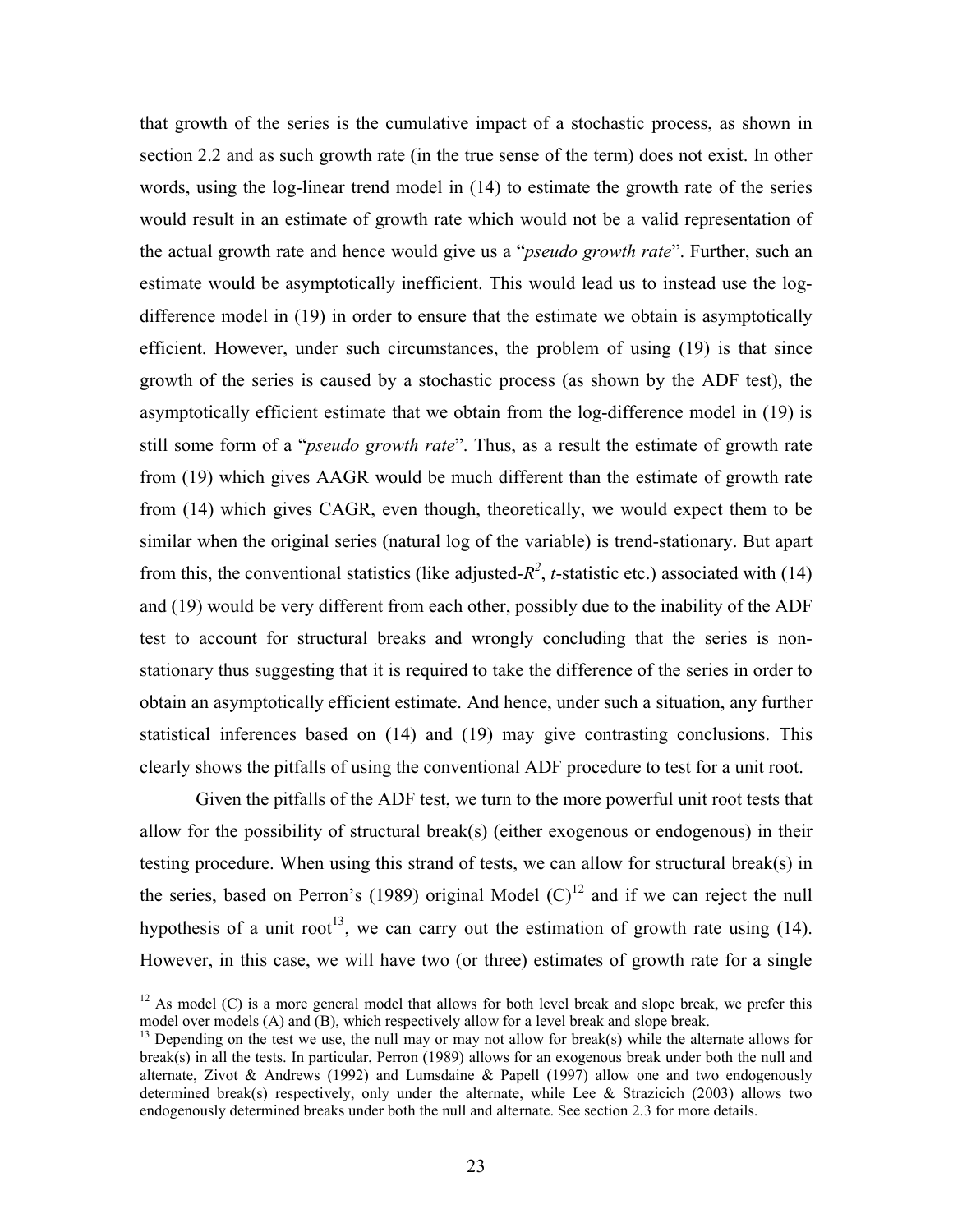series: one for the pre-break (or the pre- first break) sample and one for the post-break (or the post- first break/ pre- second break) sample (and one for the post- second break sample). But both (or all three) estimates would be a valid representation of the true growth of the two (or three) sub-samples of the entire period. This would be equivalent to fitting two (or three) separate trend lines, by ordinary least squares, to the two (or three) sub-samples of the time series respectively. In order to illustrate this, let us consider a time series  $X_t = \ln(Y_t)$ , where  $t = 1, 2, \ldots, T$  and we are interested in estimating the growth rate of the variable  $Y_t$ . Now if  $X_t$  does not contain any unit root then it is stationary and we can use (14) to obtain an unbiased and asymptotically efficient estimate of the growth rate of the series for the whole period. But, however, if the series is stationary only with a break say at  $t = T_B$ , where  $1 \le T_B \le T$ , then we cannot use (14) to obtain any meaningful estimate of the growth rate for the whole period. However, we can use (14) to fit two separate trend lines by OLS to the two sub-periods,  $t = 1, 2, ..., T_B$  and  $t = T_B+1, ..., T$ , as follows,

$$
\ln(Y_t) = \alpha_1 + \beta_1 t + \varepsilon_{1t}, \quad t = 1, 2, ..., T_B
$$
\n(36)

$$
\ln(Y_t) = \alpha_2 + \beta_2 t + \varepsilon_{2t}, \quad t = T_B + 1, ..., T
$$
\n(37)

where  $\beta_1$  and  $\beta_2$  are unbiased and asymptotically efficient estimates of growth rates for the pre-break and post-break periods respectively, which are valid representation of the true growth of the series for these two sub-sample periods. Alternately, we can use dummy variables for the two different sub-samples, and estimate the growth rates for the two sub-periods by fitting a single equation, as follows,

$$
\ln(Y_t) = \alpha_1 D_1 + \alpha_2 D_2 + \beta_1 D_1 t + \beta_2 D_2 t + u_t
$$
\n(38)

where  $D_i$  is a dummy variable which takes the value 1 in the *j*-th sub-period and 0 otherwise. The estimates of  $\beta_1$  and  $\beta_2$  are the required growth rates for the two subperiods which are exactly equal to the estimates of  $\beta$ *l* and  $\beta$ <sub>2</sub> from (36) and (37). This example can also be extended to a series that is trend-stationary with multiple breaks.

## **3. Data and Data Treatment**

This study draws data from the EPW Research Foundation (India) who has collated data from the Annual Survey of Industries (ASI), published by the Central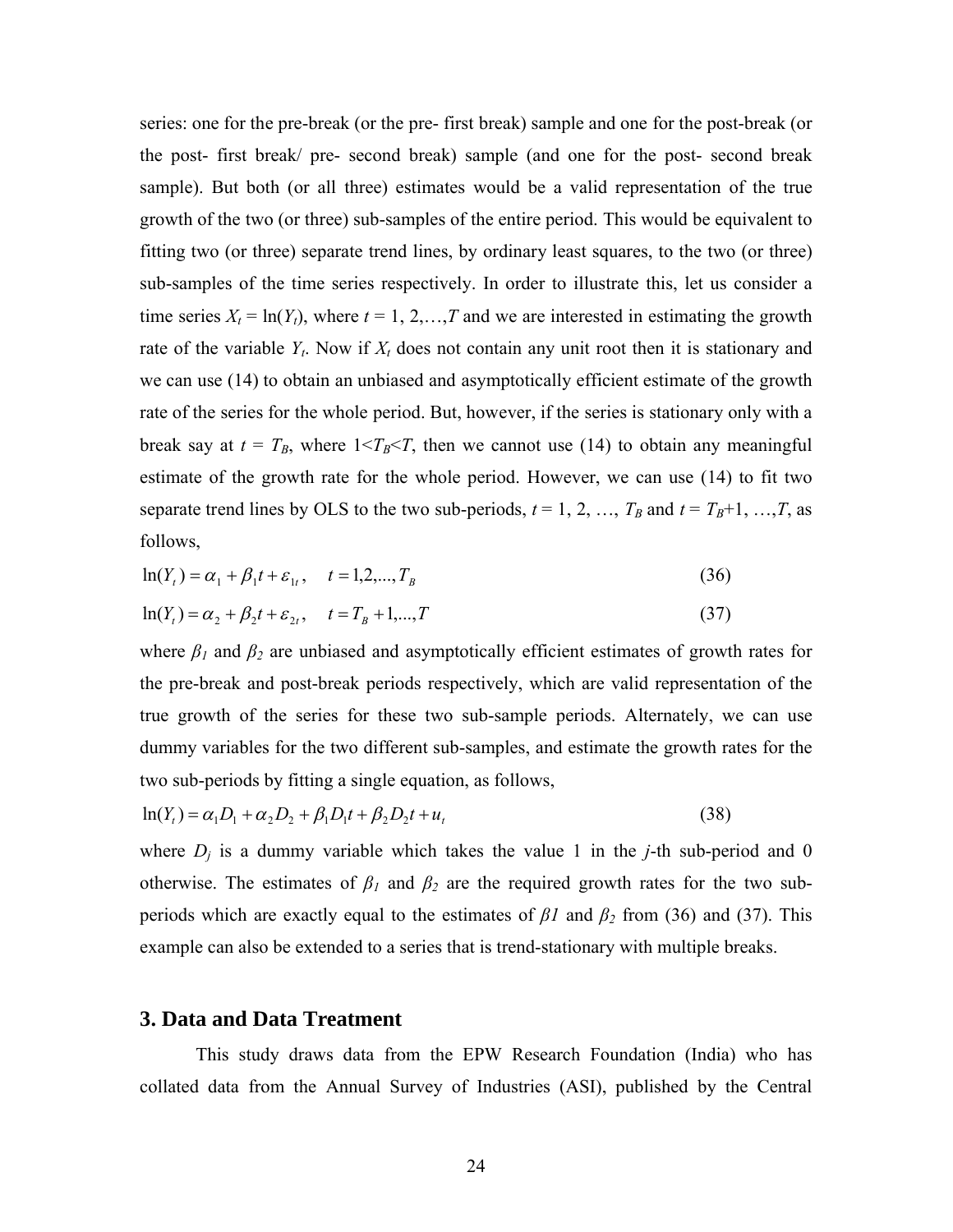Statistical Organisation, Ministry of Statistics and Programme Implementation, Government of India. ASI provides reasonably comprehensive and reliable industrial estimates at a disaggregated level for the organised manufacturing sector in India. It covers the entire factory sector except factories under the control of Defence Ministry, Oil storage depots and technical training institutes. 'Factories' are those which are registered as such under 2m(i) and 2m(ii) of the Factories Act, 1948 which respectively relates to units which employ 10 or more workers with the aid of power and units which employ 20 or more workers without the aid of power. ASI carries out complete enumeration of large factories on a census basis, and the remaining on a sample basis, where 'large units' are defined as factories employing 50 or more workers with aid of power or 100 or more workers without the aid of power. The EPW Research Foundation has collected the primary data from the ASI and has made available continuous annual data on industries from 1973-74 to 2003-04 after carrying out concordance of different series, wherever necessary.

The data from EPW Research Foundation, used in this study, is for 51 industries defined at three digit level of the National Industrial Classification, 1998 (NIC-98) for the period 1973-74 to 2003-04 (hereafter, 1973 to 2003). A description of the three digit industry codes is presented in Appendix Table 1. This data is particularly interesting because it covers a long and continuous period of time which coincides with India's episode of substantial economic reforms in 1991 that marks the change in the policy regime from highly restrictive import substitution industrialisation (ISI) to a regime that was characterised by radical reforms of trade, industrial and foreign exchange policies. We therefore emphasise that 1991, which marks the change in the policy regime, potentially represents a structural break in our data. But given the fact that there were some half-hearted reforms in the 1980s, before they fully took off in the 1990s, we might also potentially have two structural breaks- one in the 1980s and one in the 1990s.

The paper draws raw data on wages paid to production workers (blue-collar workers) reported in current rupees along with data on total number of workers by industry. Using the consumer price index (CPI) for industrial workers (with base 1982) to deflate wages to workers, we arrive at real wages to workers which we further divide by the total number of workers to arrive at real wages per worker (i.e. annual average real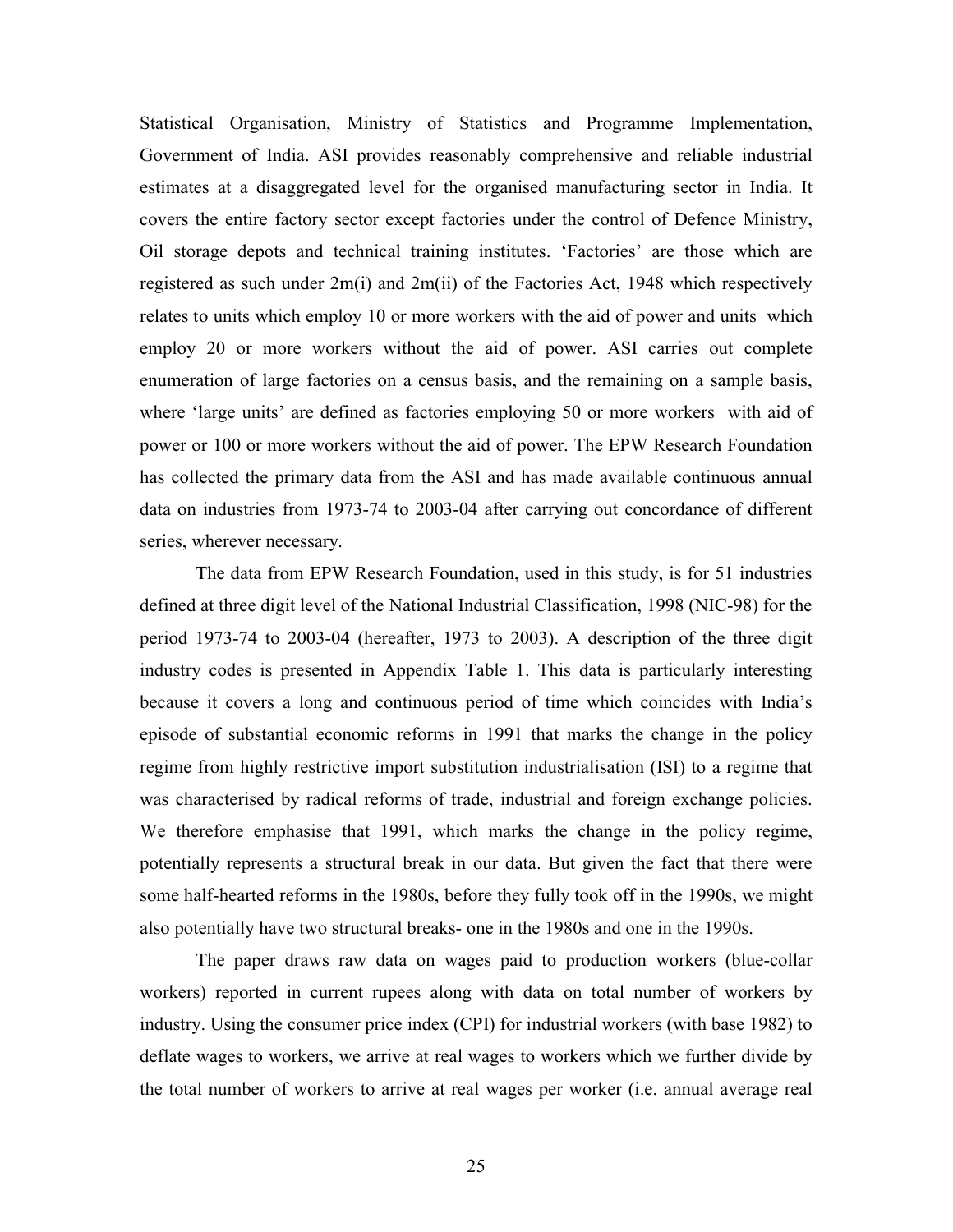wages by industry). The data on CPI used to deflate the nominal figures is taken from the Handbook of Indian Statistics, Reserve Bank of India, 2001.

## **4. Growth Rate Estimation of Real Wages in the presence of Unit Root: An Empirical Application**

In this section, we use the Indian data on real wages per worker for production workers from 51 manufacturing industries from 1973 to 2003 to estimate and compare their growth rates over the whole period. The objective of this exercise is to explore the inter-industry wage structure in India and at the same time to illustrate the issues related with the estimation of growth rates by OLS when the series are non-stationary or are trend-stationary with or without break(s). We first estimate the growth rate of real wage per worker for each industry by using (14) without considering whether each series is stationary or not. These results, which are estimates of CAGR of real wage per worker for the 51 industries, are presented in Table 2A. We also present a summary of the conventional statistics in Table 2B, which, at the first instance, show that the regression equations for estimating growth rate of real wage per worker for the 51 industries performed quite satisfactorily: of the total of 51 regressions, in 26 cases (i.e. 50.98% of all cases) the adjusted- $R^2$  exceeded 0.70. Furthermore, 94.12% of the 51 cases of growth rate estimates are significant at the 5% level confirming that the majority of models exhibited adequate performance. However, since we haven't tested for the stationarity of the natural logarithim of real wage per worker for each industry, we cannot be certain that the estimates of growth rates presented in Table 2A are asymptotically efficient and that they are a valid representation of the true growth rate. In fact a close look at the Durbin-Watson statistic (see Tables 2A and 2B) highlight that in 39 out of the 51 regressions (76.47% of all cases) there is evidence of positive serial correlation and in 52.94% of the total cases there is severe positive serial correlation<sup>14</sup> thus suggesting that there is high persistence in the data, which may be due to the potential presence of a unit root. Hence we conduct an ADF test on each series and find that the natural logarithm of real wages per worker is trend-stationary only for 21 out of 51 industries. This shows that 30 of the estimates of growth rates (58.82% of all cases) presented in Table 2A are not only

 $14$  As a rule of thumb, a DW statistic less than 1 is a cause of concern.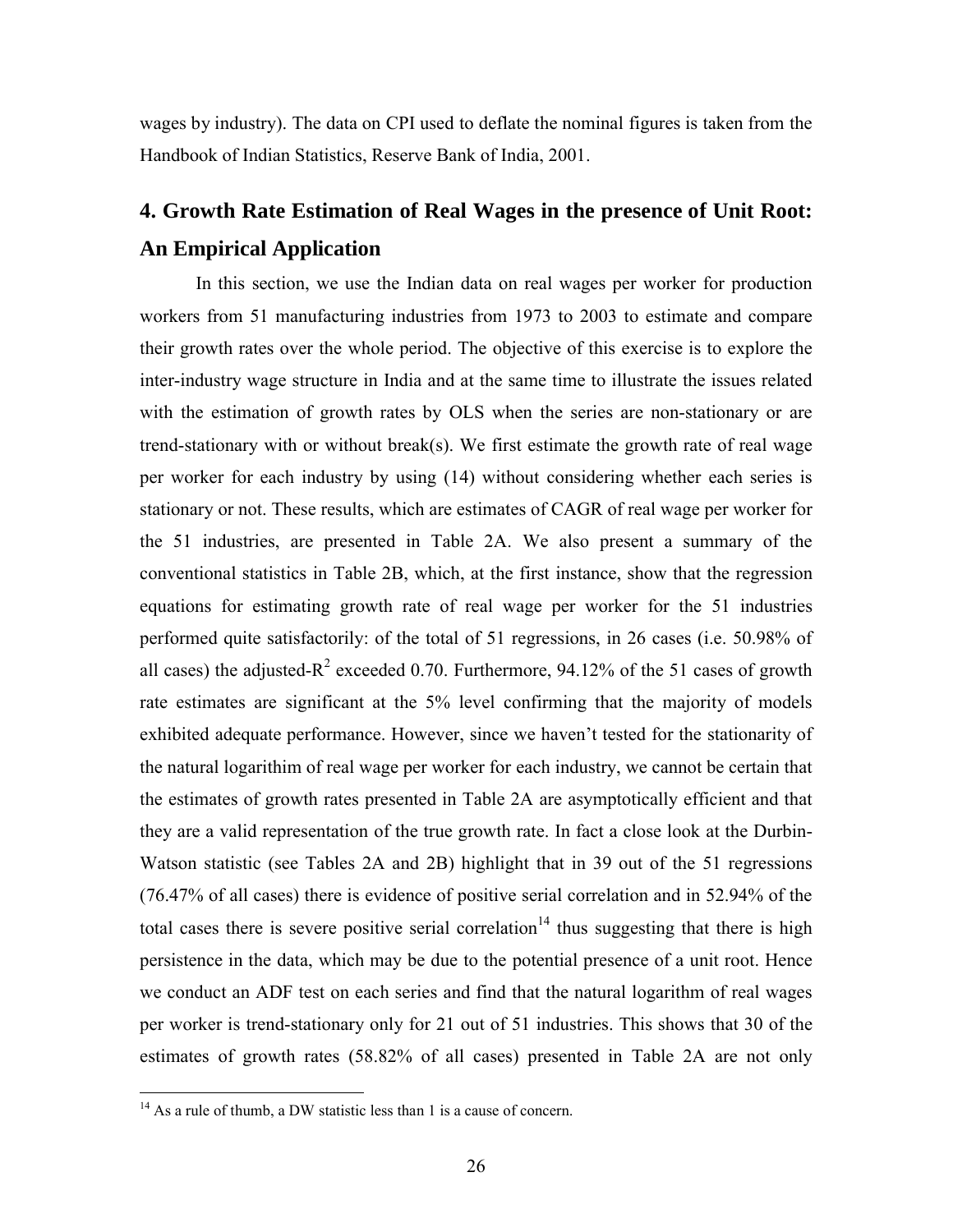asymptotically inefficient but are also some kind of "*pseudo growth rates*". This result is consistent with the view that in the presence of unit roots, trends appear to be statistically significant much more often than stationarity tests would imply [Phillips (1986)], as shown in Table 2B. We therefore retain the estimates of growth rate of real wages per worker based on the log-linear trend model presented in (14) for the 21 industries, for which the series are trend-stationary and use the log-difference model presented in (19) to estimate the growth rates for the rest of the 30 industries, for which the series are nonstationary. Note that using (14) gives us estimates of CAGR, while (19) gives estimates of AAGR. However the AAGR estimates of real wages per worker for the 30 industries should be interpreted with caution as they still represent some kind of meaningless "*pseudo growth rate*", even though they are now asymptotically efficient. We present the ADF test results and the CAGR and AAGR estimates in Table 3. Theoretically, when a series is trend stationary, then the growth rate estimate from the log-linear trend model in (14) which gives CAGR should be identical to that from the log-difference model in (19) which gives AAGR, a point that we highlighted earlier. In Table 3, we can see that the growth rate estimates from both the methods yield very similar results for the series which are trend-stationary, while that for the series which are non-stationary, the growth rate estimates from the two methods differ significantly for majority of the cases.

But given the criticism of the power of the ADF test, due to its inability to account for any existing structural breaks, as emphasised in section 2.3, we test whether the ADF tests used above were biased because possible structural break(s) were ignored. We first consider Perron's (1989) test where he allows for one exogenous break (intercept break, slope break or both). This test has also been criticised for its assumption of an exogenous (or known) break, whereby it has been argued that such an assumption is based on prior observation of the data and hence problems associated with "pre-testing" are applicable to the test. However, we argue that such an assumption of an exogenous break is relevant to our data on real wages for the 51 Indian industries as India witnessed a substantial change in her policy regime in 1991, as pointed out in section 3. Prior to 1991 India was a staunch believer of inward looking import substitution industrialisation (ISI) policies, while in 1991 there was a radical change in outlook resulting in the adoption of a massive economic reforms program, of which trade liberalisation was an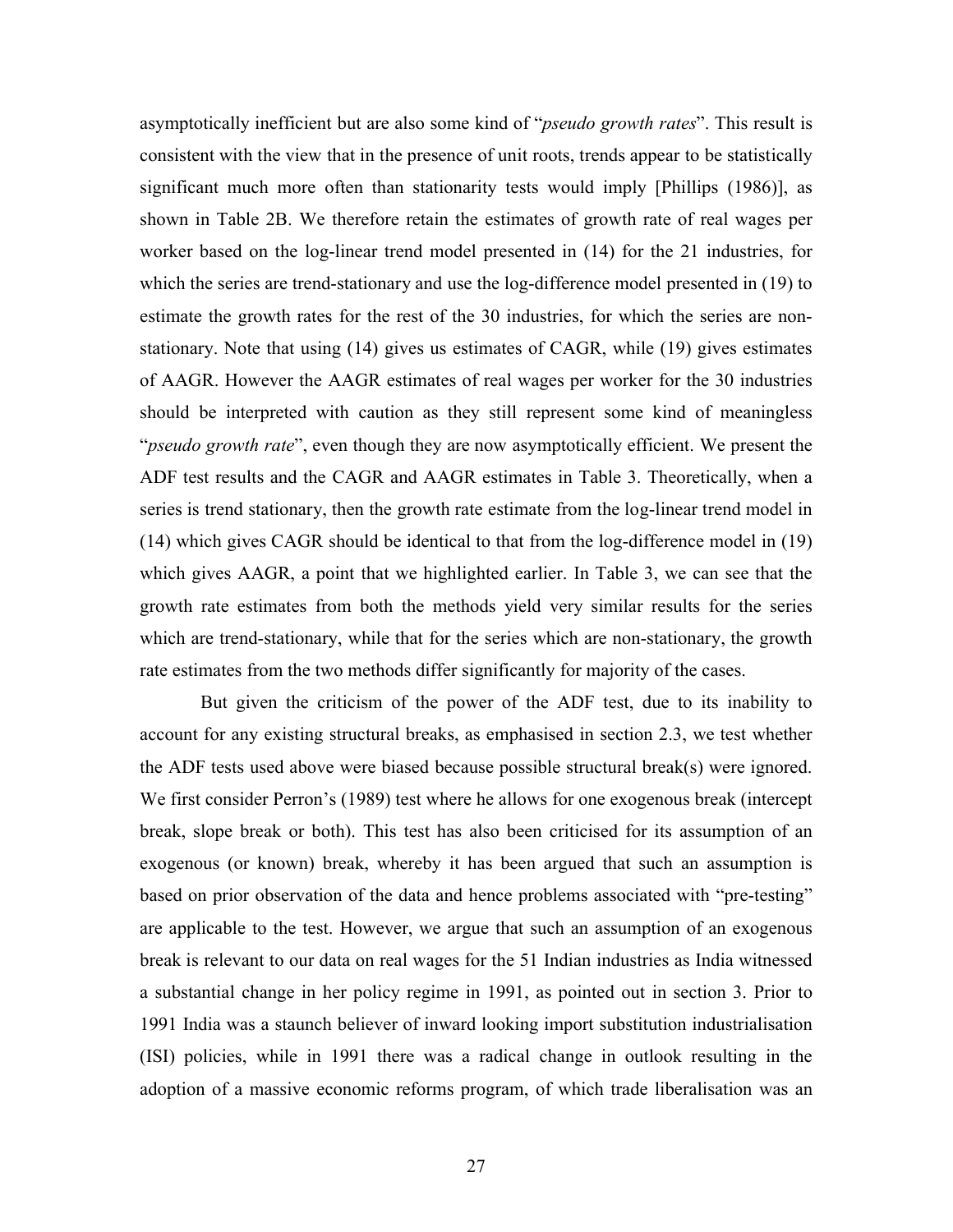important component. We therefore emphasise that 1991, which marks the change in the policy regime, potentially represents a structural break in our data and hence we use Perron's (1989) methodology to test the unit root hypothesis allowing for an exogenous break in 1991.

But, we still recognise the criticism of the exogeneity assumption of the break in Perron's (1989) test that it involves an element of 'data mining'. Furthermore, there has been recent evidence that the reforms in India have actually been initialised much before 1991 and that the effect of these reforms were not felt immediately but with a lag [see, for example, Das (2001, 2003), Pangariya (2004, 2007), Choudhury (2007), Sen (2009)] and hence the break date might not coincide with the year in which the major reforms were initialised. Given this, we also consider Zivot  $\&$  Andrews' (1992) and Lumsdaine  $\&$ Papell's (1997) tests for unit roots, that allow for one and two endogenously determined breaks respectively. But given that these tests do not allow for break(s) under the null, they might result in spurious rejection of the unit root hypothesis and this therefore leads us to also consider Lee  $\&$  Strazicich's (2003) test that allows for two breaks under both the null and the alternate hypothesis. We present the results<sup>15</sup> of all these unit root tests that allow for one or two exogenous or endogenous breaks along with the break dates in Table 4. Since our data is on real wages per worker, we follow Perron (1989), Zivot & Andrews (1992), Lumsdaine & Papell (1997) and Lee & Strazicich (2003) and assume Model  $C^{16}$  (that allows for both level and slope breaks). In each test<sup>17</sup>, we use lags of the dependent variable to correct for any serial correlation, and the optimal lag length (*k*) is determined by following the general-to-specific approach<sup>18</sup> used by Perron (1989) and

<sup>&</sup>lt;sup>15</sup> For compactness, we just present the final results of the test along with the break date(s). For majority of the series, the *t*-statistics on estimated coefficients are significant at conventional levels of significance. Detailed output files (GAUSS files for Perron, Lumsdaine-Papell and Lee-Strazicich tests and STATA files for Zivot-Andrews test) are available from the authors upon request.

<sup>&</sup>lt;sup>16</sup> We also tried Model A, but in majority of the cases, the *t*-statistics on estimated coefficients for Model C are significant at conventional levels of significance and hence we just present the results for Model C.

<sup>&</sup>lt;sup>17</sup> We gratefully acknowledge Junsoo Lee for making the GAUSS codes used in Lee and Strazicich (2003) and the codes for the Perron (1989) and Lumsdaine-Papell (1997) tests freely available in his website: http://cba.ua.edu/~jlee/gauss . We had to slightly modify these codes for our purpose and had to fix a bug in the code for the Perron test. These codes are available from the authors upon request. For the Zivot-Andrews (1992) test, we gratefully acknowledge Christopher Baum for making the STATA routine freely available at http://fmwww.bc.edu/repec/bocode/z/zandrews.ado .<br><sup>18</sup> We use the general-to-specific approach for lag selection in the Perron (1989), Lumsdaine-Papell (1997)

and Lee-Strazicich (2003) tests, while for the Zivot-Andrews (1992) test, we use the Schwartz Bayesian Information Criteria (BIC).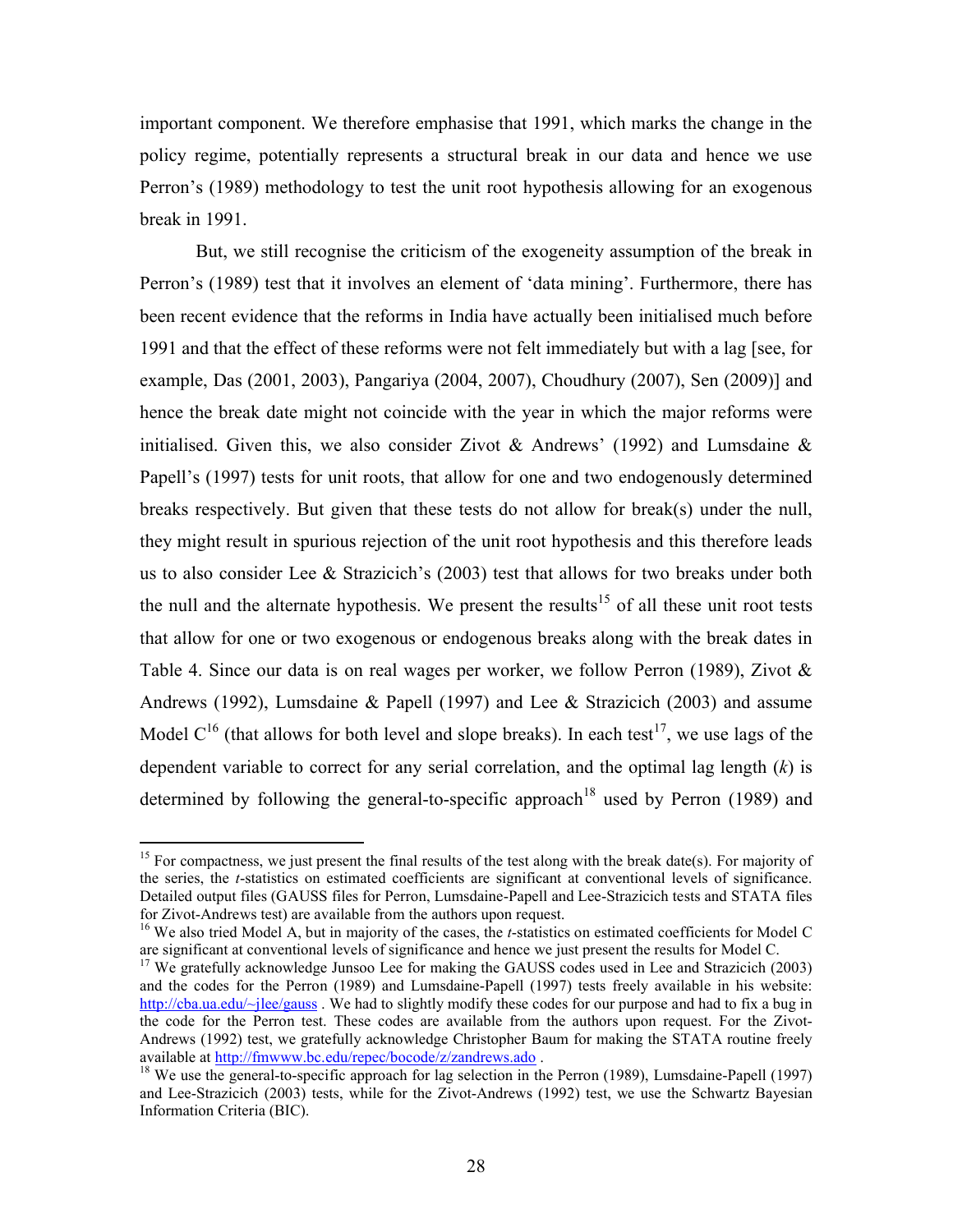suggested by Ng and Perron (1997, 2001). Again, we follow the above cited literature and start from a maximum of  $k = 8$  lagged terms. If the *t*-statistic on the maximum lagged term is not significant at the 10% asymptotic normal value of 1.654, we reduce the maximum lagged terms by one and repeat the test until the maximum lagged term is significant or no lags are found. For the endogenous break(s) test, once the optimal  $k$  is determined at the breakpoint (or each combination of two break points), the break(s) are determined where the endogenous one (or two) break(s) test statistic is at minimum. In order to eliminate end-points, we choose a 'trimming region' to search for the possible break(s) over the time interval [0.1T, 0.9T].

Table 4 shows that, when we introduce an exogenous break in 1991, the real wages per worker for 23 industries out of 51 industries are trend-stationary. This is slightly better than the ADF test results where 21 out of 51 series were trend stationary. But if we compare the results of the ADF test (Table 3) with that of the Perron test (Table 4) that allows for a structural break (both level and slope) in 1991 more carefully, we find that the real wage per worker for 15 industries which were not stationary according to the ADF test become trend-stationary when we allow for a break in 1991 using Perron's (1989) methodology. However, the real wage per worker for 13 industries which were earlier trend-stationary according to the ADF test are now shown to be non-stationary when we introduce a break in 1991.While the remaining 23 industries out of the 51 industries does not exhibit any change in the conclusions<sup>19</sup> of the ADF test, even when we allow for the break in 1991- 15 of the series which were non-stationary according to the ADF test also remain non-stationary according to Perron's test, while 8 of the series which were trend-stationary according to the ADF test are still shown to be trendstationary by Perron's test. We present these comparisons in Table 5.

The implications of these findings on growth rate estimation is that we can now use the log-linear trend model of (14) to estimate growth rate (CAGR) for the 15 series which were shown to be non-stationary by the ADF test earlier but are now trendstationary when we account for the break at 1991. However, we will have to use a

<sup>&</sup>lt;sup>19</sup> Of course, the *t*-statistics on the estimated coefficients are different between the ADF test and Perron's test and hence the statistical level of significance at which the null is rejected or not will be different for the two tests, even though the final verdict on whether the series is stationary or not still remains the same.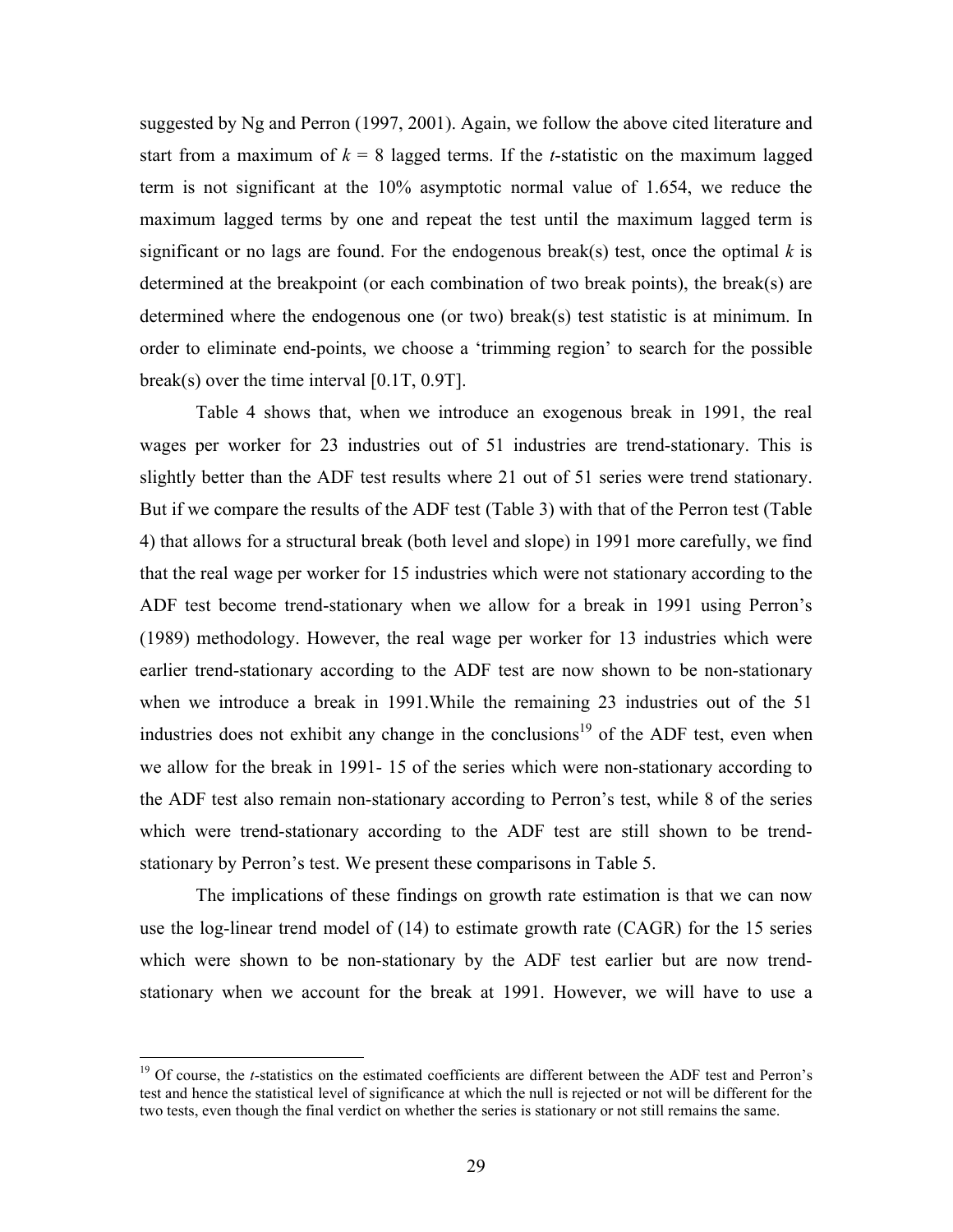dummy variable to distinguish the two periods<sup>20</sup>- the pre-break and the post-break periods- which will thus give us two growth rates for the two periods. These estimates of growth rates will be well defined and would hence be a valid representation of the true growth rates of the series for the two sub-periods. Further, the two sub-period growth estimates will also be unbiased and asymptotically efficient. These results are presented in Table 6. Furthermore, the CAGR estimates that we presented in Table 3 for the 21 industries for which the natural log of the real wage per worker were found to be trendstationary by the ADF test, are still valid.

Turning back to Table 4, we can see that when we use unit root tests that allow for break(s) that are determined endogenously, we find that the log of the real wages per worker becomes stationary for a greater number of industries. Zivot-Andrews test, which allows for one endogenous break, find that the log of the real wages per worker is trendstationary for 35 out of the 51 industries. Of course, in this case, the break dates are different for different industries and ranges from as early as 1978 to as late as 1998. Interestingly, the real wages per worker are trend-stationary for only 2 industries with a break in  $1991^{21}$ , while for 11 industries, with a break in 1989 and still another 11 industries, with a break in 1998 (see, Table 4). Furthermore, when we allow for two endogenous breaks with the Lumsdaine-Papell test, we find that this time the number of industries for which the log of real wages per worker are trend-stationary goes up to 39. Since the second break is statistically significant for majority of the series<sup>22</sup>, we conclude that it is reasonable as well as justifiable to account for two breaks when conducting unit root tests. The first break ranges from 1983 to 1996, while the second one ranges from 1987 to 2000 for the 51 industries. However, for 46 out of 51 industries, the first break occurs before the economic reforms of 1991, while for 41 out of 51 industries, the second break occurs after the policy-regime change of 1991. The implications of these results on growth rate estimation are same as discussed earlier. We can use (14) to estimate growth

 $20$  Or alternately, we can fit two separate trend lines to the two sub-samples of the entire period as discussed in section 2.4.

<sup>&</sup>lt;sup>21</sup> Interestingly, these two industries were non-stationary with a break in 1991 according to Perron's test (see Table 4). This may be because, Perron (1989) considers a break under the null, while Zivot and Andrews (1992) does not allow for a break under the null and hence the critical values of the test statistics are different which gives different outcomes. Additionally, the critical values of Perron's test are dependent on the break fraction.

 $^{22}$  Detailed GAUSS output files are available from the authors, upon request.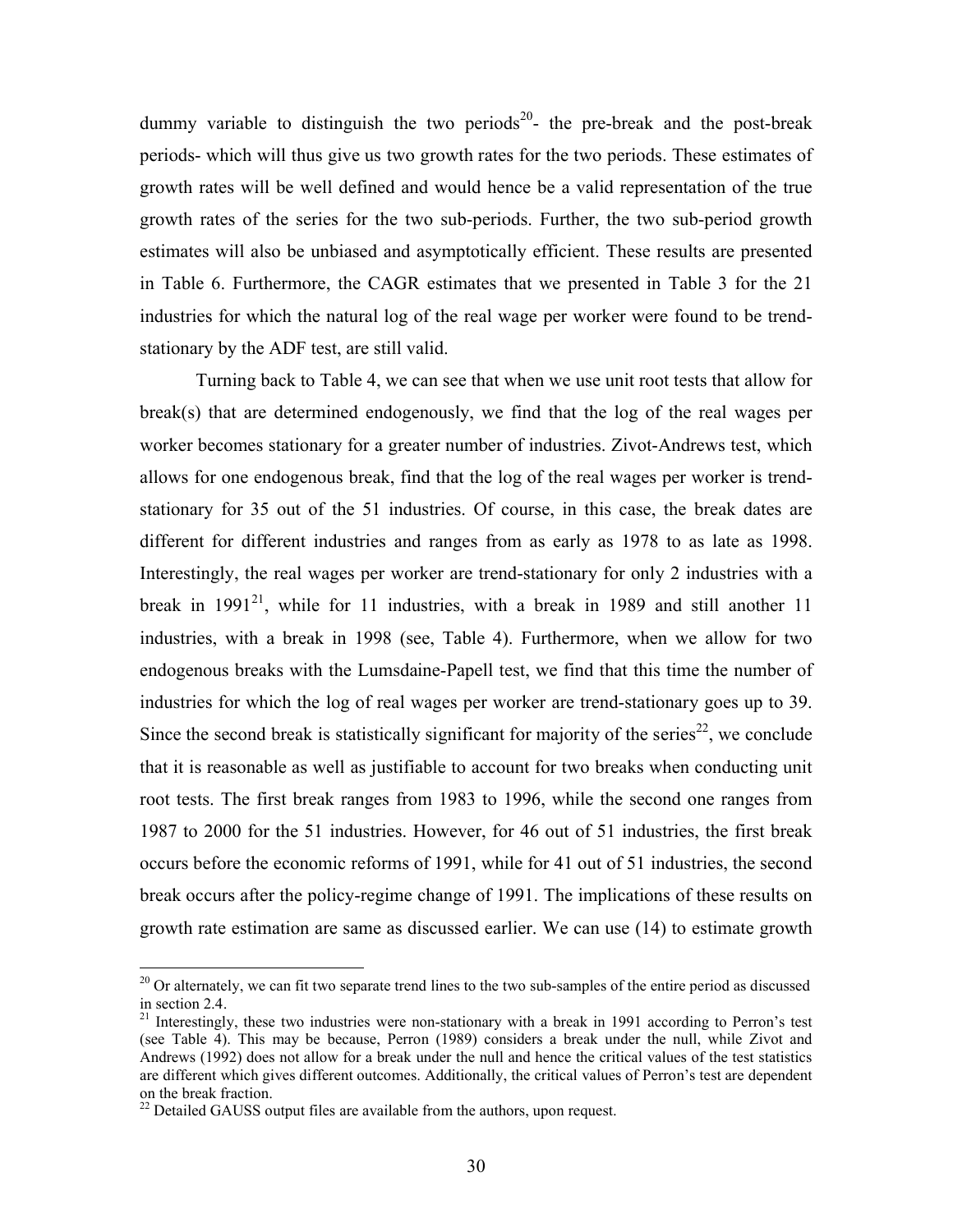rates of the sub-periods for the series which are trend-stationary with break(s). However, we do not present the estimates of growth rates of real wages per worker here, as the Zivot-Andrews and Lumsdaine-Papell tests have drawn the criticism that they result in spurious rejection of the unit root hypothesis, as noted in section 2.3 and we therefore turn to the Lee-Strazicich test, which is supposedly one of the most powerful unit root tests to date, that allows for two endogenously determined breaks under both their null and alternate hypothesis.

When we use the Lee-Strazicich test, we find that the natural log of the real wages per worker is trend-stationary for 49 out of 51 industries, with two endogenously determined breaks, which are statistically significant for majority of the cases<sup>23</sup>, and range from 1983 to 2000, as presented in Table 4. The first break occurs in the preliberalisation period (prior to 1991) for 47 industries, while the second break occurs in the post-reforms period (post 1991) for 42 industries. Theoretically, we expected to find stronger rejections of the null using the Lumsdaine-Papell test than with the Lee-Starzicich LM test, as noted in section 2.3. However, our results are in line with those of Lee & Strazicich (2003) in the sense that, in case of real wages from Nelson & Plosser's (1982) data set, they were able to reject the null at a smaller significance level, using their LM test, than that by Lumsdaine & Papell (1997), while for most of the other series from the same data set, Lee  $\&$  Strazicich could not reject the null and wherever they did, they rejected it at a higher significance level than the Lumsdaine-Papell test.

Given the results of the Lee-Strazicich test, we can use (14) to estimate three subperiod growth rates of real wage per worker for each of the 49 industries, for which the log of real wages per worker was found to be trend-stationary with two endogenously determined breaks. We present these estimates in Table 7A which are a valid representation of the actual growth of the series in each of the three sub-periods in the sense that the growth in the series in each sub-period is driven by the deterministic component and not by the stochastic component of the trend function. Further, the estimates of growth are not only unbiased but also asymptotically efficient. In order to asses the performance of the 49 regression equations for the estimation of three subperiod growth rates for each of the 49 industries, we also present a summary of the

 $^{23}$  Detailed GAUSS output files are available from the authors, upon request.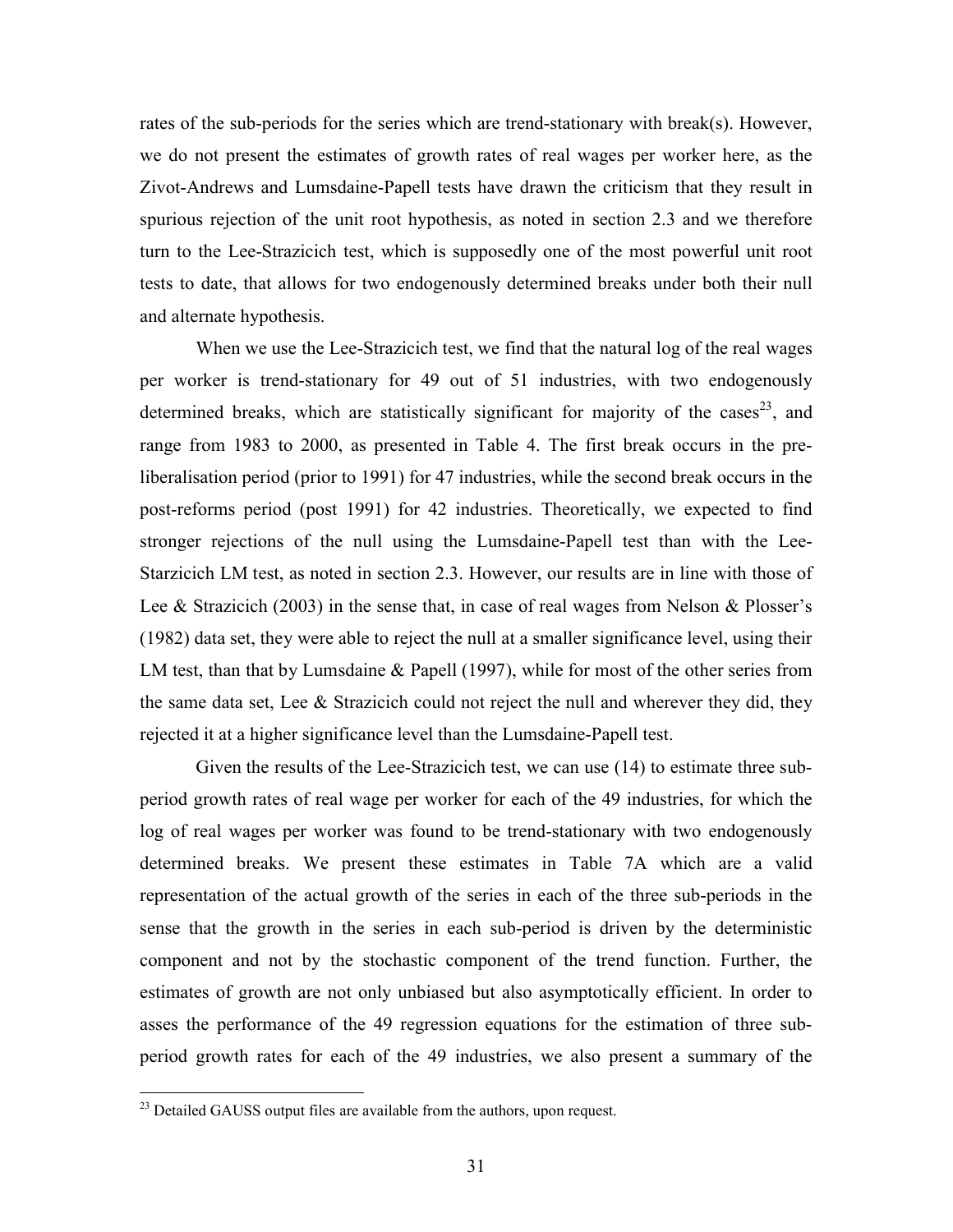conventional statistics in Table 7B. The summary of conventional statistics in Table 7B confirm the validity of the growth rates in Table 7A by highlighting that the regression equations for the 49 industries performed quite satisfactorily: in 38 out of 49 industries (77.55% of all cases) the adjusted- $R^2$  is greater than 0.70. Similarly, of the 147 growth rate estimates (3 sub-periods times 49 industries), 56.46% are statistically significant at 10% or smaller levels of significance. Moreover, this time, we see that in 27 out of the 49 growth regressions (55.10% of all cases), there is no serial correlation as suggested by the Durbin-Watson statistic, although there is evidence of positive serial correlation in a meagre 6.12% of the cases and negative serial correlation in a meagre 2.04% of the cases. This thus suggests that we can use these well defined and valid estimates of growth rates (and their associated statistics) for the 49 industries to draw further statistical inferences and carry out economic analysis. In the case of our dataset, we can use these estimates of growth rates of average real wages to study the inter-industry wage structure for the organised manufacturing sector in India.

The growth rate (CAGR) estimates of real wages per worker for production workers by industry presented in Table 7A highlight a clear picture of the evolving interindustry wage structure of India in both the pre- reforms (prior to 1991) and post- reforms (after 1991) periods. However, since the break dates occur at different points in time for different industries, it is not possible to highlight a comparison of all the industries together. While a complete review of the inter-industry wage structure is beyond the scope of this paper, we nevertheless highlight three key results based on the growth rate estimates in Table 7A. First, the impact of liberalisation in India has not been uniform across all the industries. The fact that the break dates occur at different time points for different industries (see Table 7A) highlight the differential impact of the reforms on different industries. In each industry, this amounts to imparting two (deterministic) shocks to a wage growth process that is intrinsically stationary. Hence we find, for each industry, wage growth varied across three sub-periods. Second, in the case of the 49 industries out of 51, for which the natural log of real wage per worker is trend-stationary with two endogenously determined breaks, the first break occurs in the pre-liberalisation period (prior to 1991) for 47 industries, while the second break occurs in the postliberalisation period (post 1991) for 42 industries (see Table 7A). This result lends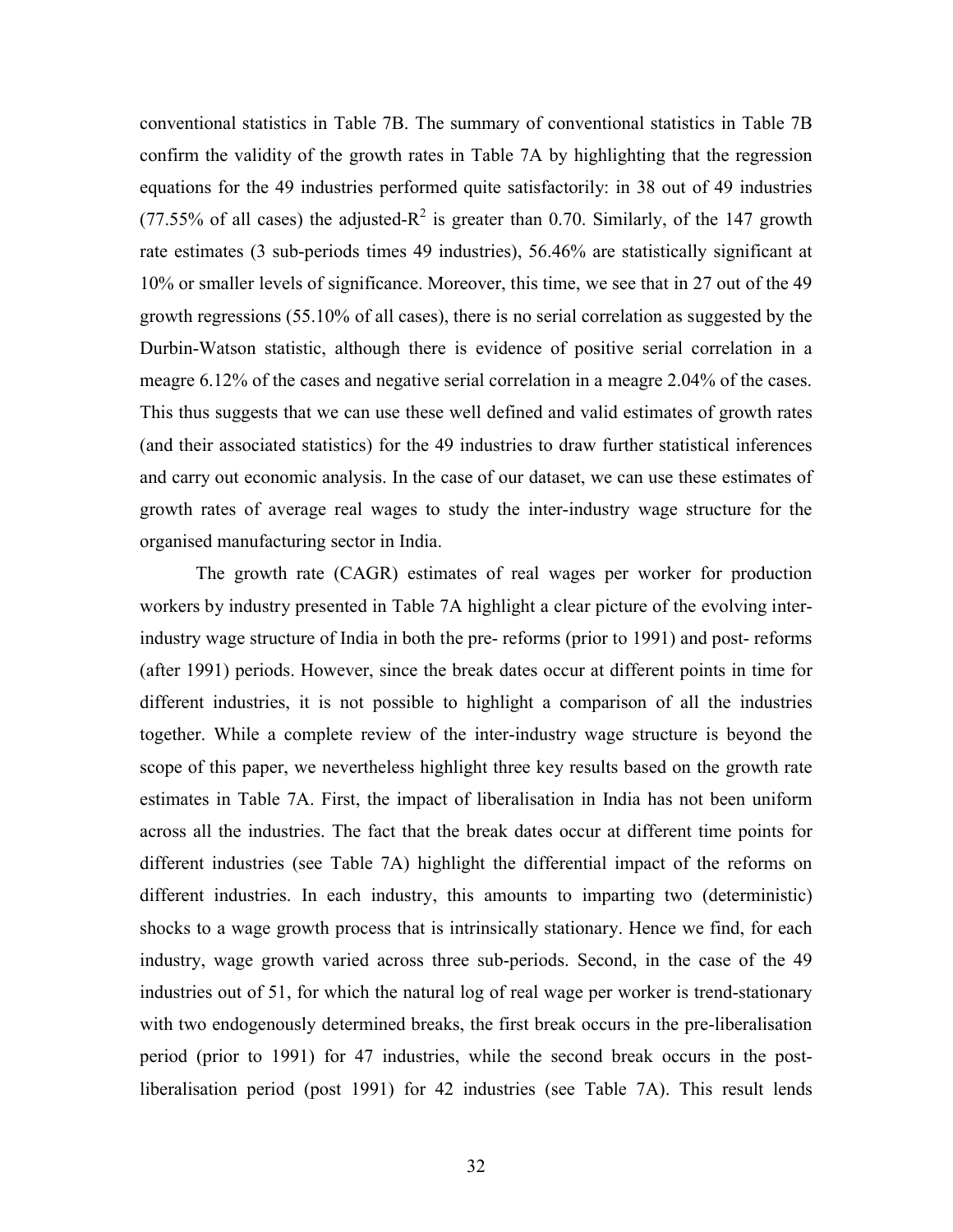support to the conjectures that the reforms in India have actually been initialised much before 1991 and that the impacts of the radical reforms episode of 1991 were not felt immediately, but with a lag. Third, the CAGR estimates of the real wage per worker, presented in Table 7A, show that the inter-industry wage structure in India has changed a lot in the period 1973-2003 and that it provides some evidence that the inter-industry wage differences have become more pronounced in the post-reforms period. Out of the 49 industries, there are 26 industries for which both the break dates are identical to at least one other industry, which makes it possible for us to compare the performance of these industries in terms of real wages per worker. For example, the CAGR of real wages per worker for industries 171 (Spinning, weaving and finishing of textiles), 201 (Saw milling and planing of wood), 252 (Manufacture of plastic products) and 321 (Manufacture of electronic valves, tubes and other electronic components) for the subperiod 1973-87 are 2.03%, 2.02%, 3.84% and 4.68% respectively, while for the subperiod 1988-2000, the CAGRs are -1.11%, -1.40%, -0.03% and 2.16% respectively. The first sub-period, which coincides with a policy regime in the Indian economy that was characterised by restrictive inward looking ISI policies, saw strong positive growth in real wages per worker for each of the four industries with an average of 3.1% (and standard deviation of 0.013) thus implying that real wages for the average worker in each industry was going up at a decent rate. While, on the other hand, the second sub-period, which coincides with a policy regime that was characterised by radical reforms of trade and industrial policies, witnessed not only a slump in the growth but even negative growth rates for some industries, with an average of -0.09% (and standard deviation of 0.016), thus implying that the inter-industry wage structure deteriorated in the post-reforms period. Similarly, a close look at the CAGR estimates of different sub-periods for the other industries, in Table 7A, clearly shows that the inter-industry wage differentials have increased in India over time and provide some evidence that it has become more pronounced in the post reforms period.

We intend to extend this analysis in our future research in order to study the entire inter-industry wage structure for the manufacturing sector in India by using these well defined growth rates of real wages per worker, presented in this study. More importantly,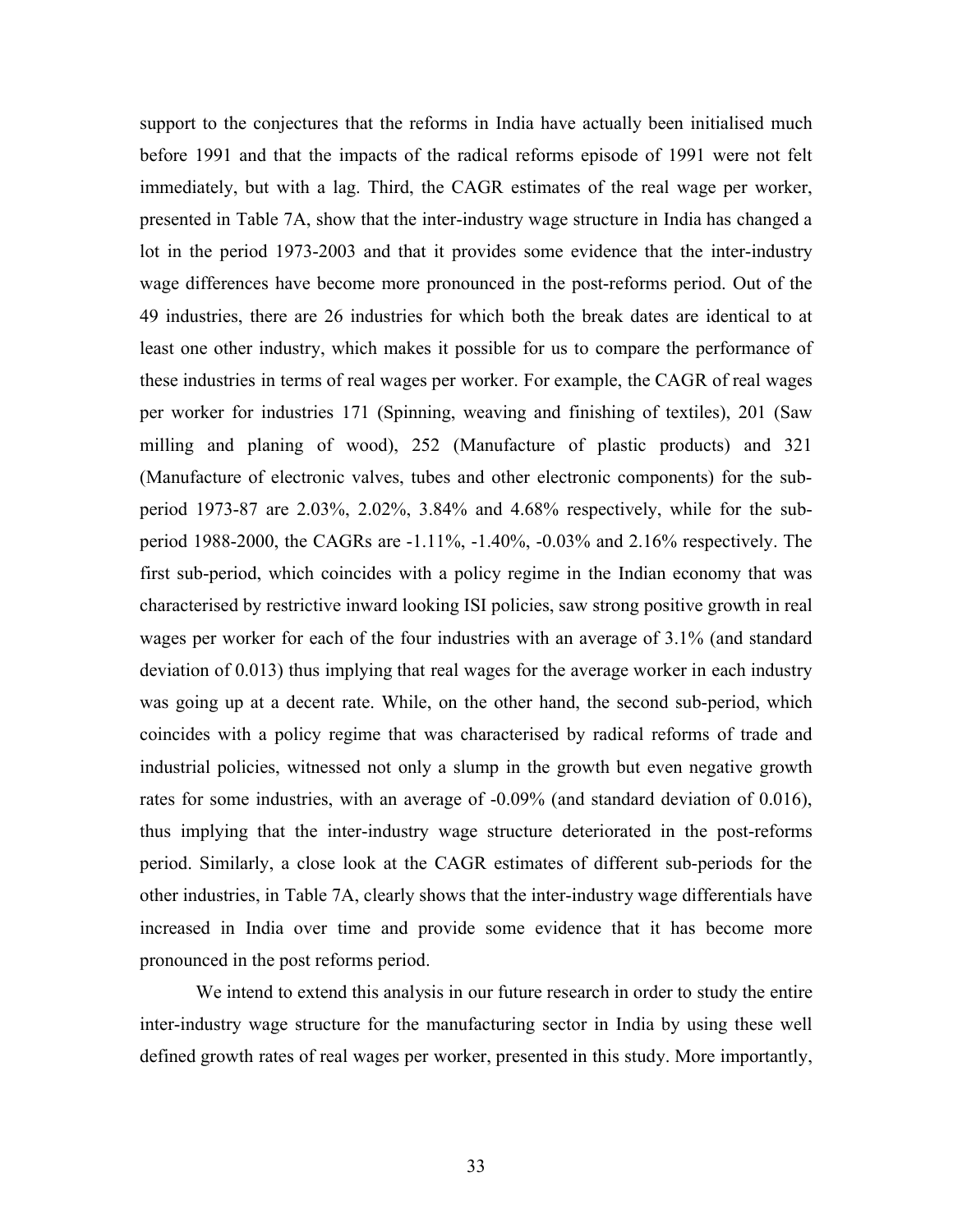it would be interesting to explore the reasons of such variation in the growth rates of real wages per worker between the Indian industries.

## **5. Summary and Conclusions**

This study addresses the possible pitfalls of using the least-squares approach to the estimation of growth rate of a time series variable, when the series in not stationary. The usual way to estimate growth rate for a long time series is to fit an exponential trend to the series. In other words, the natural logarithm of the variable is regressed on a constant and a linear time trend, where the OLS estimate of the coefficient on the trend is the required growth rate of the variable, which in theory and principle is an estimate of the compounded (constant) growth rate. If the observations of the series are annual, this method will give the compounded annual growth rate (CAGR). This study brings out the disadvantages of using such a log-linear trend model, when the log of the variable under study contains a unit root, i.e. it is non-stationary. The study highlights that, in the presence of a unit root, the log-linear model would give an asymptotically inefficient estimate of the growth rate. Also, the presence of a unit root would imply that the growth in the series is not deterministic in nature but it is purely the cumulative impact of a stochastic process. Hence the growth rate estimate obtained from the log-linear trend method would not be well defined in the sense that it would not be a valid representation of the actual growth of the series. At most, it would give us a "*pseudo growth rate*", which would be like a spurious representation of the growth of the series. Under such circumstances, any analysis or further statistical inferences based on such estimates of growth rates will, undoubtedly, give biased conclusions that would be questionable.

The study therefore emphasises that a unit root test of the natural logarithm of the variable under study is a pre-requisite before using a log-linear trend model to estimate the CAGR. If the unit root test suggests that the time series variable is actually difference-stationary rather than trend-stationary, then the first difference of the log-linear trend model (or a log-difference model) would in theory and principle give the average of the period-to-period growth rate (average annual growth rate, or AAGR, if the observations are annual) of the series. However, even if this estimate would now be asymptotically efficient, it would still be some form of a "*pseudo growth rate*" as the log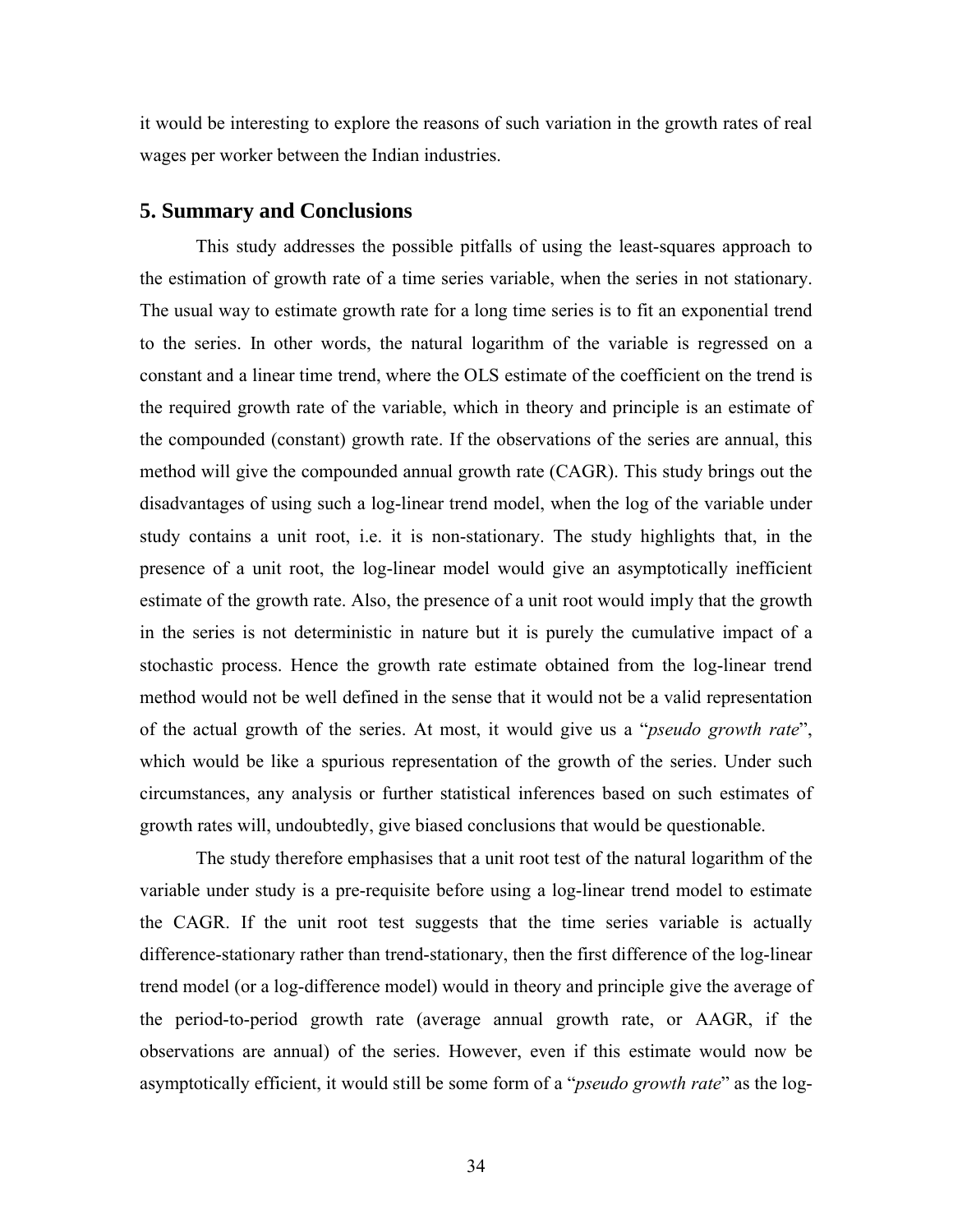difference model is simply a variant of the log-linear trend model and as such if the log of the series is non-stationary the growth in the series is driven by the stochastic component of the trend function and hence growth rate of the series is not *well defined*.

The study then highlights that the popularly used ADF test to test for unit roots is low in power due to its inability to account for structural breaks in a variable. As such, reliance on such a test would often lead us to use the first differenced variant of the loglinear trend method in order to obtain an asymptotically efficient estimate of the growth rate of variable. However, when using this method, while we would be under the impression that we have obtained the AAGR of the series, we would in reality be obtaining an asymptotically efficient estimate of some form of a "*pseudo growth rate*", which actually does not exist. Hence such an estimate should be interpreted with some degree of caution.

This led us to present a historical review of the literature on testing the unit root hypothesis. While the conventionally used ADF test has drawn immense criticism for its inability to capture structural breaks and hence its inability to reject the null that the series contains a unit root, there has been a continuous evolution in the nature of the unit root tests since the late 1980s. We have presented an in-depth discussion on this which has ranged from Perron's (1989) test that allows for an exogenous break until the more recent tests of Lee & Strazicich (2003) that is based on the LM principle and allows for multiple breaks in the series, which are determined endogenously.

Finally we present an empirical application of the above issues by estimating the growth rate of real wages per worker for production (blue collar) workers from 51 manufacturing industries in India from 1973 to 2003. We find that when we use the conventional ADF test, the log of the real wages per worker is trend-stationary for only 21 industries. This implies that we can use the log-linear trend model to estimate well defined growth rates (CAGR) of real wages per worker for the 21 industries. However, when we use the more recent unit root tests, which allow for structural breaks, we find that a greater number of the series are trend-stationary with breaks. Particularly, when we use Perron's (1989) test, with an exogenous break in 1991- a year which saw radical economic reforms in India- we find that the log of real wages per worker is trendstationary with a break in 1991 for 23 industries only. When we use the Zivot-Andrews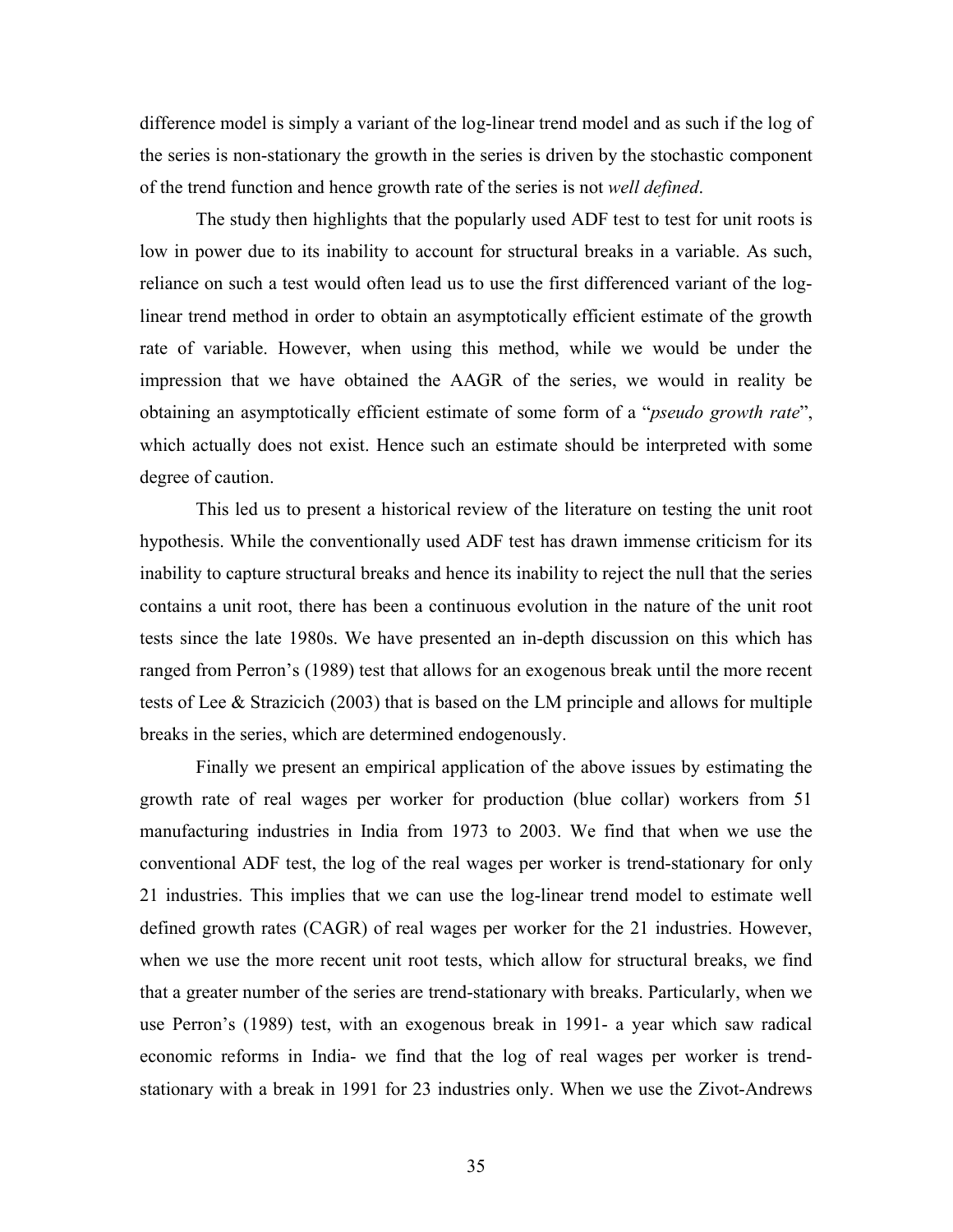(1992) test, which allows for one endogenously determined break, we find that 35 series are trend-stationary with break dates which are different for different industries. When we use Lumsdaine-Papell (1997) test, which allows for two endogenously determined breaks, we find that 39 series are trend-stationary with different break dates, where in majority of the cases, both the breaks are significant. However, we rely on the more superior unit root test proposed by Lee & Strazicich (2003) based on the LM principle, which finds 49 out of 51 series to be trend-stationary, with two endogenously determined breaks for each series. In other words, this translates, for each industry, to imparting to (deterministic) shocks to a wage growth process that is intrinsically stationary. Hence, we find, for each industry, that wage growth varied across three sub-periods. The results from these tests imply that we can use the log-linear trend model to obtain *well defined* growth rates (CAGR) for the sub-periods that would be valid representation of the actual growth of the series. We find that there is quite a bit of variation in growth rates of real wages per worker for different industries which has clear implications on the changing inter-industry wage structure in India. We intend to use these meaningful estimates of growth rate of real wages per worker for the 49 industries that we have presented in this study, which are unbiased and asymptotically efficient, to study the changing interindustry wage structure in India as a next step to this study. We also plan to explore why such a variation exists.

It might also be a good idea to consider the theoretical issues affecting a log-linear trend model for estimation of growth rates when there is serial correlation in the residuals of the growth regressions. In particular, in this paper, we showed that when  $|\rho| < 1$  in (15), *εt* in (14) is I(0) and hence the series is trend-stationary and the OLS estimate of growth rate from (14) is a valid representation of the actual growth of the series. However, as long as  $\rho \neq 0$ , the serial correlation problem remains to exist, although the series is trend-stationary [Altinay (2003)]. We also saw that in 8% of all the growth regressions in Table 7, there is evidence of the presence of serial correlation. Hence, the problems of estimation of growth rate using the log-linear trend model does not only depend on the unit root versus trend-stationary dichotomy, but also on the degree of serial correlation, an issue that we intend to explore in our future work.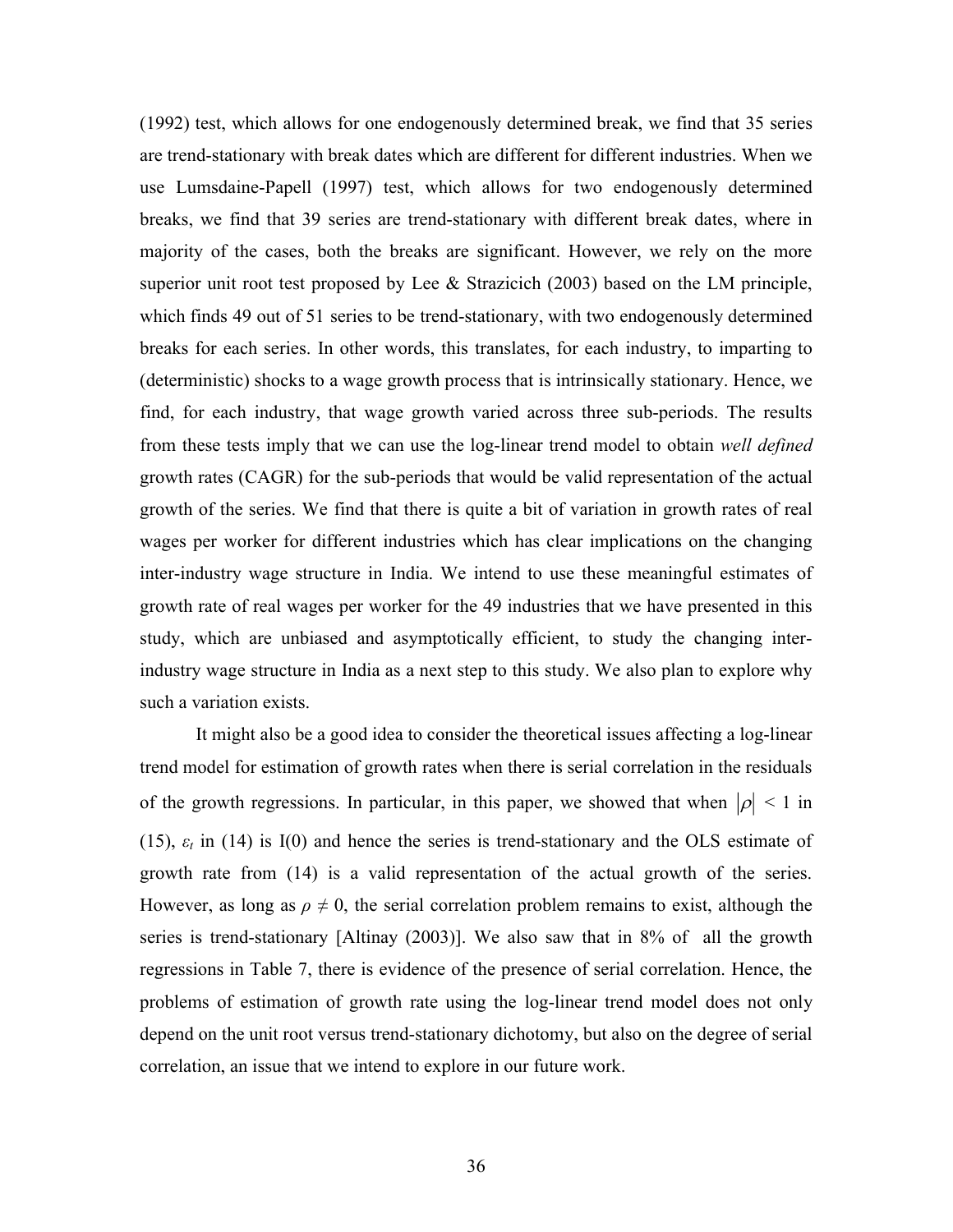|                               | Table 1: Null and Alternate Hypotheses under the different Unit Root Tests |                                    |  |  |  |  |  |  |
|-------------------------------|----------------------------------------------------------------------------|------------------------------------|--|--|--|--|--|--|
|                               | <b>Null:</b> There is a unit root                                          |                                    |  |  |  |  |  |  |
| <b>Unit Root Test</b>         | <b>Alternate</b>                                                           | Assumes break(s) under<br>the null |  |  |  |  |  |  |
| ADF                           | The series is stationary                                                   | N <sub>0</sub>                     |  |  |  |  |  |  |
| Perron (1989)                 | The series is trend-stationary with one exogenous<br><b>break</b>          | <b>Yes</b>                         |  |  |  |  |  |  |
| Zivot and Andrews<br>(1992)   | The series is trend-stationary with one endogenous<br>break                | N <sub>0</sub>                     |  |  |  |  |  |  |
| Lumsdaine and Paell<br>(1997) | The series is trend-stationary with two endogenous<br>breaks               | N <sub>0</sub>                     |  |  |  |  |  |  |
| Lee and Strazicich<br>(2003)  | The series is trend-stationary with two endogenous<br>breaks               | <b>Yes</b>                         |  |  |  |  |  |  |
|                               |                                                                            |                                    |  |  |  |  |  |  |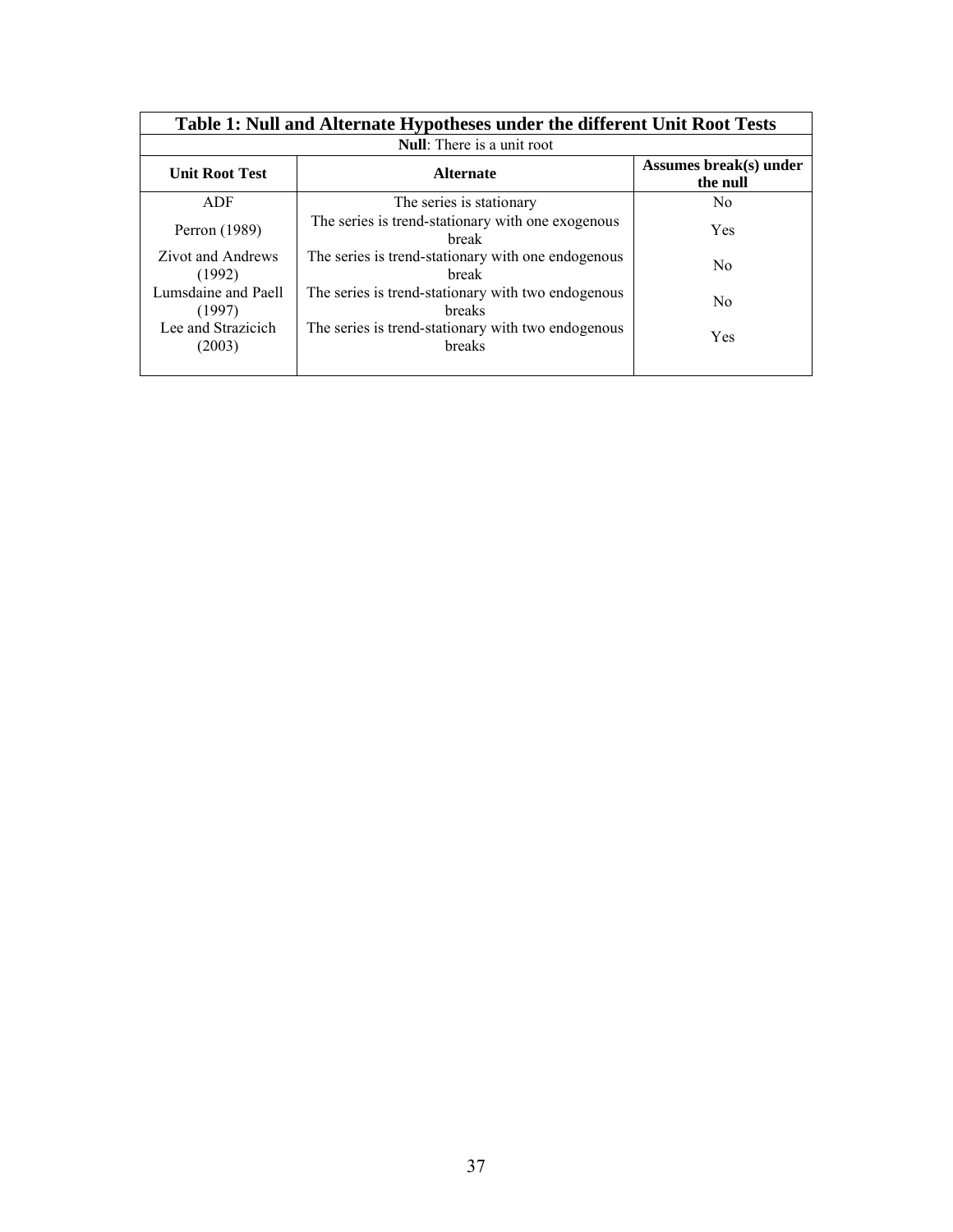|                                                                                   | Table 2A: CAGR of Real Wages Per Worker                                                                              |           |           |                 |               |            |           |
|-----------------------------------------------------------------------------------|----------------------------------------------------------------------------------------------------------------------|-----------|-----------|-----------------|---------------|------------|-----------|
| $Y_t = \alpha + \beta t + \varepsilon_t$ , t = 1973,,2003 for each i, i = 1 to 51 |                                                                                                                      |           |           |                 |               |            |           |
|                                                                                   | $Y_t$ is the natural logarithm of real wage per worker for industry I at time t, $\beta$ estimate is required growth |           |           |                 |               |            |           |
|                                                                                   |                                                                                                                      |           | rate      |                 |               |            |           |
|                                                                                   | $CAGR(\hat{\beta})$                                                                                                  |           |           | <b>Industry</b> | $CAGR(\beta)$ |            |           |
| <b>Industry Code</b>                                                              |                                                                                                                      | $Adj-R^2$ | <b>DW</b> | Code            |               | Adj- $R^2$ | <b>DW</b> |
| 151                                                                               | $0.0278***$                                                                                                          | 0.83      | 0.69      | 269             | $0.0171***$   | 0.83       | 0.87      |
| 152                                                                               | $0.0268***$                                                                                                          | 0.87      | 0.57      | 271             | $0.0248***$   | 0.82       | 1.07      |
| 153                                                                               | $0.0258***$                                                                                                          | 0.83      | 1.40      | 272             | $0.0240***$   | 0.91       | 0.86      |
| 154                                                                               | $0.0423***$                                                                                                          | 0.79      | 0.54      | 281             | $0.0391***$   | 0.90       | 1.34      |
| 155                                                                               | $0.0251***$                                                                                                          | 0.85      | 0.80      | 289             | $0.0178***$   | 0.71       | 0.49      |
| 160                                                                               | $0.0176***$                                                                                                          | 0.74      | 0.95      | 291             | $0.0202***$   | 0.75       | 0.64      |
| 171                                                                               | $0.0076***$                                                                                                          | 0.34      | 0.36      | 292             | $0.0230***$   | 0.88       | 0.50      |
| 172                                                                               | $0.0104***$                                                                                                          | 0.39      | 0.98      | 293             | $0.0163***$   | 0.41       | 1.16      |
| 173                                                                               | $0.0168***$                                                                                                          | 0.58      | 1.32      | 300             | $0.0076***$   | 0.19       | 1.30      |
| 181                                                                               | $0.0125***$                                                                                                          | 0.72      | 1.37      | 311             | $0.0530***$   | 0.94       | 1.21      |
| 182                                                                               | $0.0161***$                                                                                                          | 0.32      | 1.30      | 312             | $-0.0111$     | 0.03       | 0.27      |
| 191                                                                               | $0.0106***$                                                                                                          | 0.47      | 0.73      | 313             | $0.0113***$   | 0.46       | 0.48      |
| 192                                                                               | $-0.0044**$                                                                                                          | 0.16      | 1.48      | 314             | $0.0120***$   | 0.35       | 0.57      |
| 201                                                                               | $0.0126***$                                                                                                          | 0.53      | 0.88      | 319             | 0.0008        | $-0.03$    | 0.52      |
| 202                                                                               | $0.0154***$                                                                                                          | 0.79      | 1.53      | 321             | $0.0388***$   | 0.91       | 1.25      |
| 210                                                                               | $0.0171***$                                                                                                          | 0.75      | 0.68      | 323             | 0.0018        | $-0.01$    | 1.35      |
| 221                                                                               | $0.0334***$                                                                                                          | 0.95      | 1.50      | 331             | $0.0250***$   | 0.70       | 0.42      |
| 222                                                                               | $0.0155***$                                                                                                          | 0.48      | 0.60      | 332             | $0.0244***$   | 0.73       | 1.43      |
| 231                                                                               | $0.0217***$                                                                                                          | 0.88      | 1.79      | 333             | $0.0278***$   | 0.90       | 2.05      |
| 232                                                                               | $0.0289***$                                                                                                          | 0.68      | 0.98      | 341             | $0.0368***$   | 0.96       | 1.43      |
| 241                                                                               | $0.0249***$                                                                                                          | 0.90      | 0.89      | 342             | $0.0155***$   | 0.44       | 1.56      |
| 242                                                                               | $0.0106***$                                                                                                          | 0.34      | 0.29      | 351             | $0.0120***$   | 0.37       | 0.96      |
| 251                                                                               | $0.0151***$                                                                                                          | 0.60      | 0.78      | 352             | $0.0141***$   | 0.48       | 0.49      |
| 252                                                                               | $0.0198***$                                                                                                          | 0.67      | 1.09      | 359             | $0.0245***$   | 0.84       | 1.66      |
| 261                                                                               | $0.0311***$                                                                                                          | 0.89      | 1.38      | 361             | $0.0273***$   | 0.35       | 1.10      |
|                                                                                   |                                                                                                                      |           |           | 369             | $0.0129***$   | 0.60       | 1.22      |

**Notes:**

1. \*\*\*, \*\*, \* denotes that the estimate is statistically significant at 1%, 5% and 10% level respectively. 2. Adj-R<sup>2</sup> and DW stands for Adjusted-R<sup>2</sup> and Durbin-Watson statistic (*d*) respectively.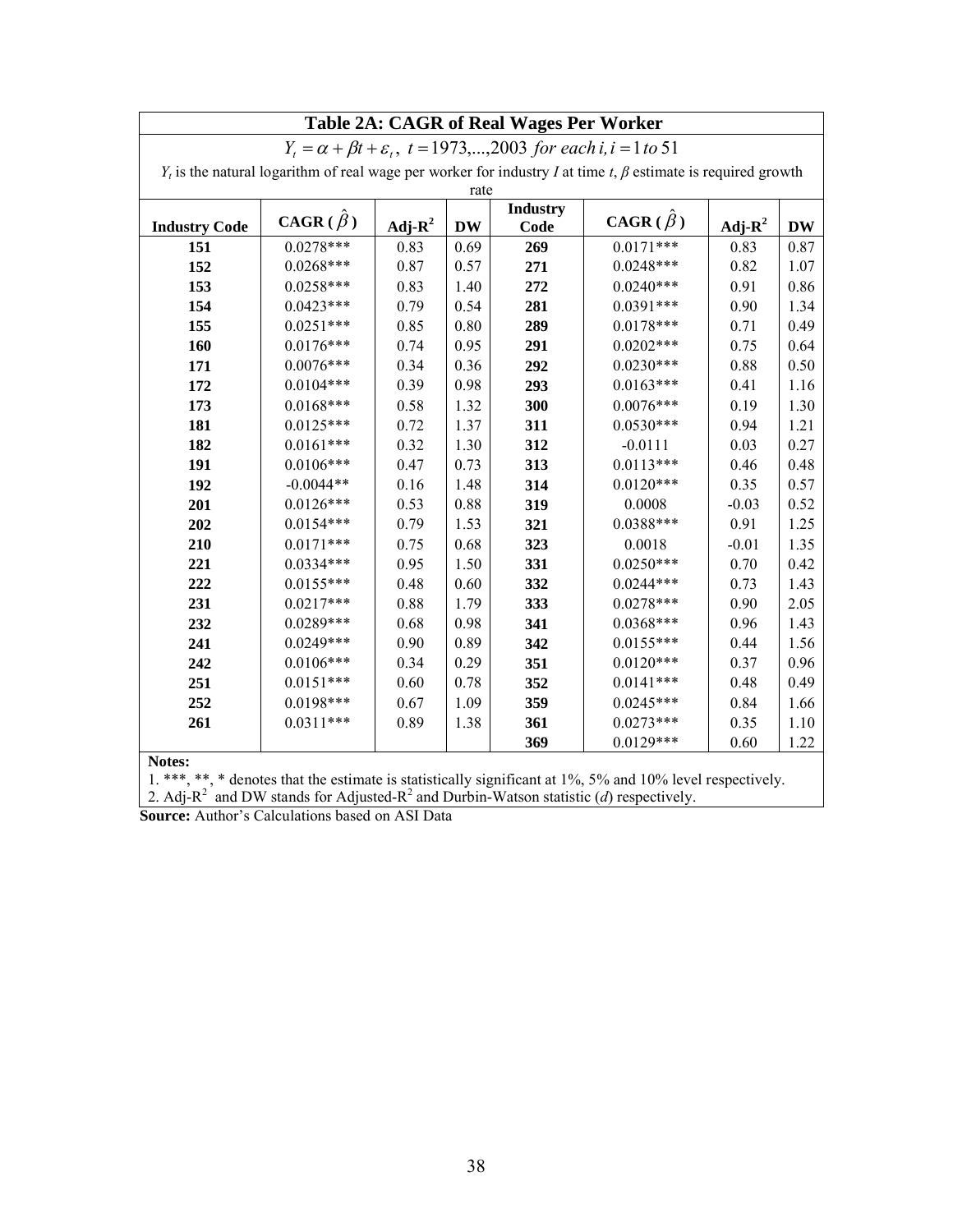| Table 2B: Performance of growth equations: A Summary of the Conventional<br><b>Statistics</b> |        |             |              |                                |        |  |
|-----------------------------------------------------------------------------------------------|--------|-------------|--------------|--------------------------------|--------|--|
| Adjusted – $R^2$                                                                              |        |             | $t$ – ratios | Durbin Watson $(d)$            |        |  |
| $\geq 0.90$                                                                                   | 13.73% | $1\%$       | 92.16%       | $\leq 0.5$                     | 13.73% |  |
| $\geq 0.80$                                                                                   | 35.29% | $< 5\%$     | 94.12%       |                                | 52.94% |  |
| $\geq 0.70$                                                                                   | 50.98% | $\leq 10\%$ | 94.12%       | $\leq$ 1.363 (d <sub>L</sub> ) | 76.47% |  |

**Notes:**

1. This table summarises the information on the Conventional Statistics from Table 2A and reports the percentage of cases that fulfils the criteria. For example, 13.73% of the total number of cases (51 growth equations for 51 industries in Table 2A) has an adjusted-R2 that is greater than or equal to 0.90.

2. *t*-ratios refer to all 51 growth estimates (whole period growth rates for 51 industries). For example, 94.12% of the 51 estimates of growth rates are statistically significant at 10% or lower levels of significance.

3.  $d_l$  is the lower bound critical value for Durbin Watson statistic for a model with 1 explanatory variable and 31 observations at 5% significance level. In 76.47% of the total number of cases (51 growth equations for 51 industries in Table 2A), there is positive autocorrelation. For 52.94% cases there is severe positive autocorrelation suggesting that there is persistence in the data and that growth is a result of a cumulative stochastic process.

**Source:** Author's Calculations based on Table 2A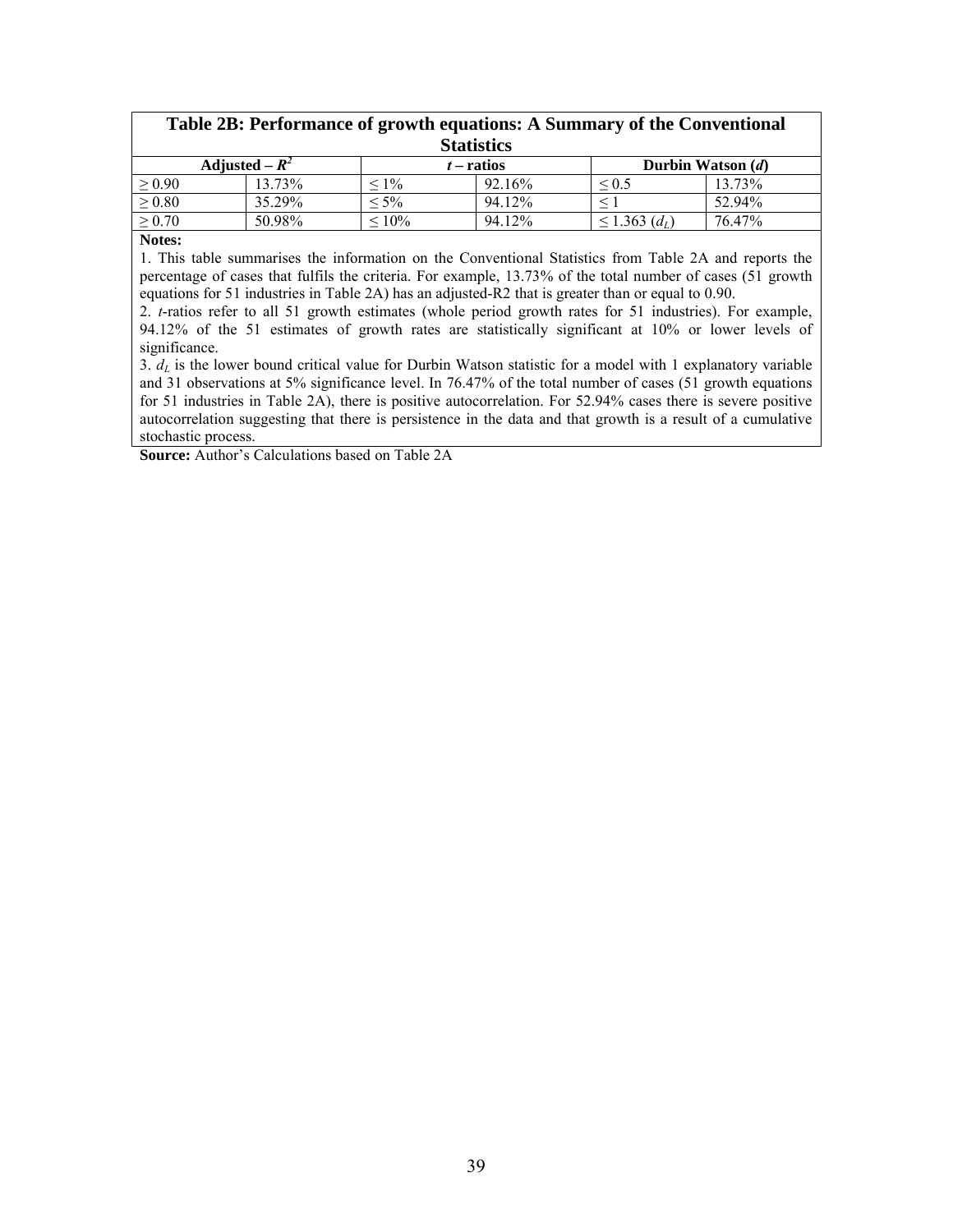## **Table 3: ADF Test and CAGR & AAGR of Real Wages Per Worker**

ADF Test:

 $H<sub>0</sub>$ : There is a unit root i.e the series is non-stationary or I(1)

 $H<sub>1</sub>$ : There is no unit root i.e the series is trend-stationary or  $I(0)$ 

 $CAGR$  :  $Y_t = \alpha + \beta t + \varepsilon_t$ ;  $AAGR$  :  $\Delta Y_t = \beta + \varepsilon_t$ ; where  $Y_t$  is the natural log of real wage per worker

at time  $t = 1973-2003$  for each industry  $i = 1-51$ ,  $\beta$  estimate is the required growth rate

| <b>Industry</b> |                 |             |             | <b>Industry</b>               |                 |             |             |
|-----------------|-----------------|-------------|-------------|-------------------------------|-----------------|-------------|-------------|
| Code            | <b>ADF</b> test | <b>CAGR</b> | <b>AAGR</b> | Code                          | <b>ADF</b> test | <b>CAGR</b> | <b>AAGR</b> |
| 151             | <b>NS</b>       | 0.0278      | 0.0179      | 269                           | <b>NS</b>       | 0.0171      | 0.0142      |
| 152             | <b>NS</b>       | 0.0268      | 0.0203      | 271                           | $TS***$         | 0.0248      | 0.0259      |
| 153             | $TS**$          | 0.0258      | 0.0203      | 272                           | <b>NS</b>       | 0.0240      | 0.0253      |
| 154             | <b>NS</b>       | 0.0423      | 0.0204      | 281                           | $TS**$          | 0.0391      | 0.0365      |
| 155             | <b>NS</b>       | 0.0251      | 0.0188      | 289                           | <b>NS</b>       | 0.0178      | 0.0129      |
| 160             | $_{\rm NS}$     | 0.0176      | 0.0109      | 291                           | <b>NS</b>       | 0.0202      | 0.0141      |
| 171             | <b>NS</b>       | 0.0076      | 0.0037      | 292                           | <b>NS</b>       | 0.0230      | 0.0201      |
| 172             | <b>NS</b>       | 0.0104      | 0.0059      | 293                           | $TS^*$          | 0.0163      | 0.0125      |
| 173             | <b>NS</b>       | 0.0168      | 0.0091      | 300                           | $TS**$          | 0.0076      | 0.0115      |
| 181             | $TS***$         | 0.0125      | 0.0082      | 311                           | TS*             | 0.0530      | 0.0521      |
| 182             | $TS**$          | 0.0161      | 0.0243      | 312                           | $_{\rm NS}$     | $-0.0111$   | $-0.0133$   |
| 191             | <b>NS</b>       | 0.0106      | 0.0065      | 313                           | <b>NS</b>       | 0.0113      | 0.008       |
| 192             | $TS**$          | $-0.0044$   | $-0.0049$   | 314                           | <b>NS</b>       | 0.0120      | 0.0112      |
| 201             | <b>NS</b>       | 0.0126      | 0.0092      | 319                           | <b>NS</b>       | 0.0008      | 0.0109      |
| 202             | $TS***$         | 0.0154      | 0.011       | 321                           | $TS***$         | 0.0388      | 0.0287      |
| 210             | <b>NS</b>       | 0.0171      | 0.0122      | 323                           | $TS**$          | 0.0018      | 0.0036      |
| 221             | TS**            | 0.0334      | 0.0292      | 331                           | <b>NS</b>       | 0.0250      | 0.0161      |
| 222             | <b>NS</b>       | 0.0155      | 0.0076      | 332                           | $TS**$          | 0.0244      | 0.0175      |
| 231             | $TS***$         | 0.0217      | 0.0169      | 333                           | $TS***$         | 0.0278      | 0.0257      |
| 232             | <b>NS</b>       | 0.0289      | 0.0211      | 341                           | $TS***$         | 0.0368      | 0.0337      |
| 241             | $_{\rm NS}$     | 0.0249      | 0.0241      | 342                           | $TS**$          | 0.0155      | 0.0122      |
| 242             | <b>NS</b>       | 0.0106      | 0.0058      | 351                           | <b>NS</b>       | 0.0120      | 0.0094      |
| 251             | <b>NS</b>       | 0.0151      | 0.0109      | 352                           | <b>NS</b>       | 0.0141      | 0.0112      |
| 252             | <b>NS</b>       | 0.0198      | 0.0126      | 359                           | <b>NS</b>       | 0.0245      | 0.0233      |
| 261             | $TS**$          | 0.0311      | 0.0217      | 361                           | TS*             | 0.0273      | 0.0278      |
|                 |                 |             |             | 369                           | TS*             | 0.0129      | 0.0129      |
|                 |                 |             |             | Total Number of TS series: 21 |                 |             |             |

#### **Notes:**

1. NS and TS stands for Non-stationary and Trend-stationary respectively.

2. In a trend stationary series, the star stands for the statistical level of significance at which the Null Hypothesis that the series contains a unit root is rejected; \*\*\*, \*\*, \* denotes significance levels of 1%, 5% and 10% respectively.

3. When a series is NS, then growth rate does not exist. The estimate we obtain is a "*pseudo growth*  rate", which is not a valid representation of the actual growth rate- the CAGR estimate from the loglinear trend model is asymptotically inefficient and the AAGR estimate from the log-difference model is asymptotically efficient. We nevertheless report both for the sake of comparison and completeness. See section 2.2 for more details.

4. When a series is TS i.e I(0) then its first difference is also I(0). Hence we can also estimate the AAGR of the series. Theoretically, if the series is TS, then the growth rate estimate should be same from the log-linear method (CAGR) and log-difference method (AAGR). See section 2.4 for more details.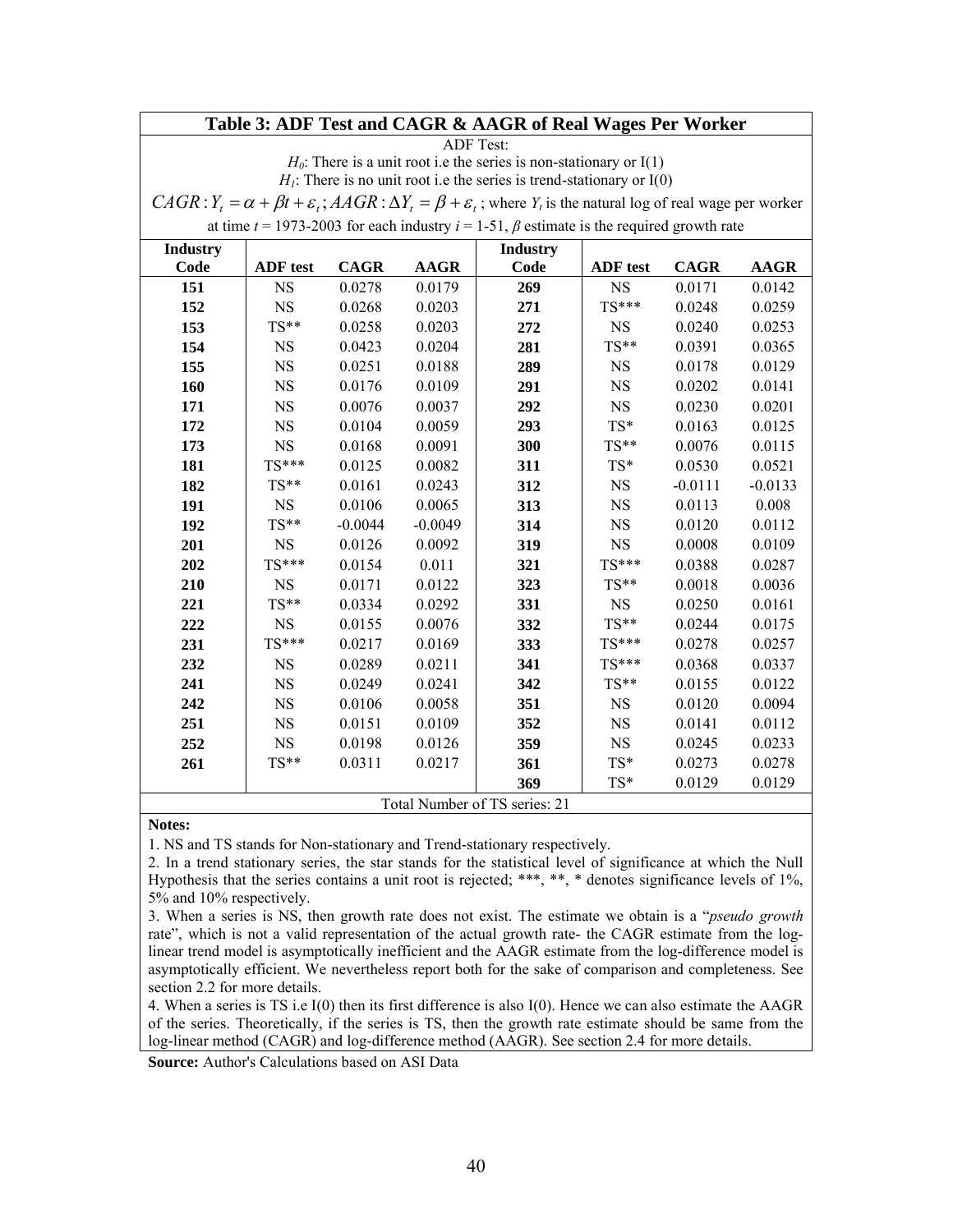| Table 4: Unit Root Tests with Break(s) |                                     |               |                      |               |                         |      |               |                    |      |
|----------------------------------------|-------------------------------------|---------------|----------------------|---------------|-------------------------|------|---------------|--------------------|------|
|                                        | Perron                              | Zivot-Andrews |                      |               | <b>Lumsdaine-Papell</b> |      |               | Lee-Strazicich     |      |
| <b>Industry</b><br>Code                | <b>Result</b><br>(Break at<br>1991) | <b>Result</b> | <b>Break</b><br>Date | <b>Result</b> | <b>Break Dates</b>      |      | <b>Result</b> | <b>Break Dates</b> |      |
| 151                                    | <b>NS</b>                           | TS***         | 1989                 | <b>NS</b>     | 1983                    | 1991 | $TS**$        | 1985               | 1997 |
| 152                                    | $TS***$                             | TS***         | 1995                 | TS***         | 1984                    | 1992 | $TS***$       | 1983               | 1989 |
| 153                                    | $TS***$                             | TS**          | 1981                 | TS***         | 1984                    | 1999 | TS***         | 1983               | 1990 |
| 154                                    | <b>NS</b>                           | <b>NS</b>     | 1997                 | TS***         | 1983                    | 1994 | TS***         | 1987               | 1999 |
| 155                                    | $TS***$                             | TS**          | 1989                 | $TS***$       | 1988                    | 1999 | $TS***$       | 1985               | 1996 |
| 160                                    | <b>NS</b>                           | TS**          | 1984                 | TS***         | 1983                    | 1994 | TS***         | 1983               | 1990 |
| 171                                    | <b>NS</b>                           | <b>NS</b>     | 1989                 | <b>NS</b>     | 1987                    | 2000 | TS***         | 1987               | 2000 |
| 172                                    | $TS***$                             | <b>NS</b>     | 1990                 | TS***         | 1984                    | 1995 | TS***         | 1984               | 1992 |
| 173                                    | <b>NS</b>                           | <b>NS</b>     | 1990                 | $TS**$        | 1985                    | 1994 | TS***         | 1984               | 2000 |
| 181                                    | <b>NS</b>                           | TS***         | 1980                 | TS***         | 1988                    | 1999 | TS***         | 1983               | 1986 |
| 182                                    | <b>NS</b>                           | TS*           | 1998                 | <b>NS</b>     | 1986                    | 2000 | $TS**$        | 1983               | 1996 |
| 191                                    | $TS^*$                              | <b>NS</b>     | 1990                 | TS***         | 1985                    | 1994 | $TS***$       | 1986               | 1995 |
| 192                                    | <b>NS</b>                           | TS***         | 1979                 | $TS***$       | 1985                    | 1988 | $TS^*$        | 1983               | 1994 |
| 201                                    | $TS***$                             | $TS***$       | 1988                 | TS***         | 1992                    | 2000 | $TS***$       | 1987               | 2000 |
| 202                                    | TS*                                 | TS***         | 1997                 | TS***         | 1990                    | 1999 | $TS^*$        | 1986               | 1998 |
| 210                                    | TS*                                 | TS*           | 1989                 | <b>NS</b>     | 1987                    | 1991 | $TS**$        | 1985               | 1997 |
| 221                                    | $TS***$                             | TS***         | 1989                 | TS***         | 1986                    | 2000 | $TS***$       | 1985               | 1995 |
| 222                                    | $TS***$                             | $TS**$        | 1998                 | TS***         | 1990                    | 1997 | $TS***$       | 1986               | 1998 |
| 231                                    | <b>NS</b>                           | TS***         | 1994                 | <b>NS</b>     | 1984                    | 2000 | TS***         | 1984               | 2000 |
| 232                                    | $TS***$                             | $TS**$        | 1984                 | TS*           | 1985                    | 1995 | TS***         | 1988               | 2000 |
| 241                                    | $TS***$                             | TS***         | 1978                 | $TS***$       | 1992                    | 1995 | TS***         | 1983               | 1994 |
| 242                                    | $TS***$                             | <b>NS</b>     | 1989                 | TS***         | 1988                    | 1995 | $TS***$       | 1993               | 1996 |
| 251                                    | <b>NS</b>                           | TS**          | 1991                 | TS***         | 1996                    | 2000 | $TS***$       | 1991               | 2000 |
| 252                                    | TS*                                 | TS***         | 1989                 | <b>NS</b>     | 1983                    | 2000 | $TS***$       | 1987               | 2000 |
| 261                                    | $TS***$                             | TS*           | 1998                 | TS***         | 1986                    | 1997 | TS***         | 1985               | 1998 |
| 269                                    | $_{\rm NS}$                         | TS**          | 1993                 | TS*           | 1988                    | 1993 | TS***         | 1983               | 1997 |
| 271                                    | <b>NS</b>                           | TS***         | 1991                 | <b>NS</b>     | 1987                    | 1994 | TS***         | 1986               | 1995 |
| 272                                    | <b>NS</b>                           | <b>NS</b>     | 1997                 | <b>NS</b>     | 1983                    | 1992 | TS***         | 1992               | 1999 |
| 281                                    | <b>NS</b>                           | <b>NS</b>     | 1995                 | TS***         | 1985                    | 1990 | TS*           | 1984               | 1997 |
| 289                                    | <b>NS</b>                           | <b>NS</b>     | 1993                 | $TS***$       | 1986                    | 1991 | TS***         | 1983               | 1989 |
| 291                                    | <b>NS</b>                           | TS***         | 1998                 | <b>NS</b>     | 1988                    | 1992 | TS***         | 1986               | 2000 |
| 292                                    | $TS***$                             | TS***         | 1998                 | TS***         | 1985                    | 1988 | $TS***$       | 1989               | 2000 |
| 293                                    | TS*                                 | $TS***$       | 1989                 | TS**^         | 1986                    | 1996 | TS***         | 1990               | 1997 |
| 300                                    | <b>NS</b>                           | <b>NS</b>     | 1983                 | <b>NS</b>     | 1989                    | 1995 | <b>NS</b>     | 1990               | 2000 |
| 311                                    | <b>NS</b>                           | TS***         | 1998                 | TS***         | 1983                    | 1995 | <b>NS</b>     | 1987               | 1996 |

Continued on next page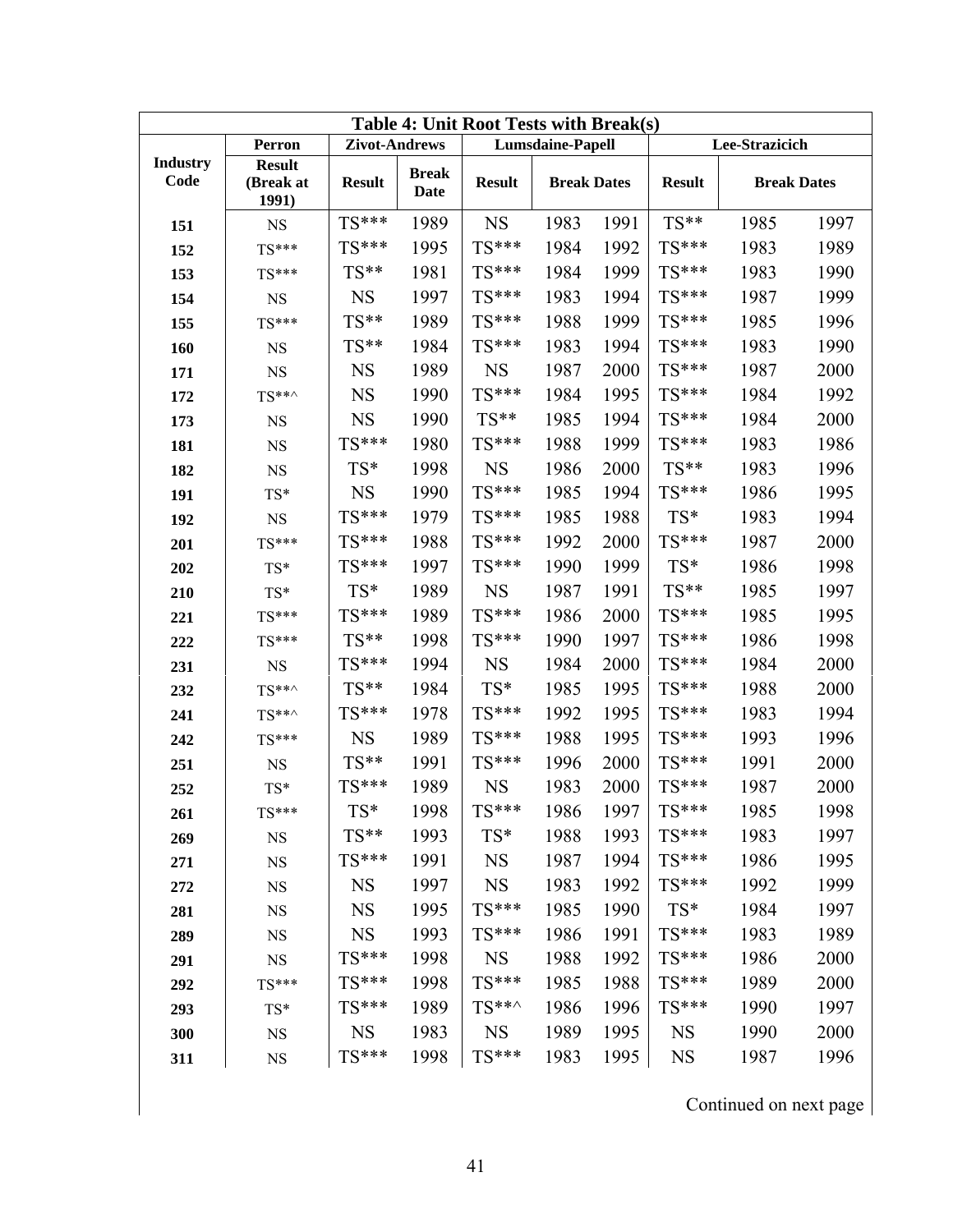|                         | Table 4: Continued from previous page |                      |                      |               |                         |      |               |                    |      |
|-------------------------|---------------------------------------|----------------------|----------------------|---------------|-------------------------|------|---------------|--------------------|------|
|                         | Perron                                | <b>Zivot-Andrews</b> |                      |               | <b>Lumsdaine-Papell</b> |      |               | Lee-Strazicich     |      |
| <b>Industry</b><br>Code | <b>Result</b><br>(Break at<br>1991)   | <b>Result</b>        | <b>Break</b><br>Date | <b>Result</b> | <b>Break Dates</b>      |      | <b>Result</b> | <b>Break Dates</b> |      |
| 312                     | <b>NS</b>                             | $TS***$              | 1998                 | $TS***$       | 1987                    | 1993 | TS***         | 1983               | 1999 |
| 313                     | <b>NS</b>                             | <b>NS</b>            | 1987                 | $TS***$       | 1983                    | 1988 | TS*           | 1984               | 2000 |
| 314                     | $_{\rm NS}$                           | TS**                 | 1997                 | TS***         | 1984                    | 1997 | $TS***$       | 1983               | 1986 |
| 319                     | <b>NS</b>                             | $TS***$              | 1990                 | $TS***$       | 1983                    | 1997 | $TS***$       | 1983               | 1988 |
| 321                     | <b>NS</b>                             | $TS***$              | 1992                 | <b>NS</b>     | 1991                    | 1996 | $TS***$       | 1987               | 2000 |
| 323                     | TS*                                   | TS***                | 1989                 | $TS***$       | 1987                    | 1997 | $TS***$       | 1986               | 1989 |
| 331                     | TS**                                  | <b>NS</b>            | 1998                 | $TS***$       | 1984                    | 2000 | $TS***$       | 1988               | 2000 |
| 332                     | <b>NS</b>                             | $TS***$              | 1989                 | $TS***$       | 1986                    | 2000 | $TS***$       | 1986               | 1999 |
| 333                     | <b>NS</b>                             | TS***                | 1998                 | TS***         | 1985                    | 1992 | $TS***$       | 1992               | 2000 |
| 341                     | <b>NS</b>                             | $TS***$              | 1998                 | $TS***$       | 1983                    | 1988 | $TS***$       | 1986               | 1997 |
| 342                     | <b>NS</b>                             | $TS***$              | 1988                 | <b>NS</b>     | 1984                    | 1995 | $TS***$       | 1984               | 1994 |
| 351                     | $_{\rm NS}$                           | <b>NS</b>            | 1990                 | TS***         | 1985                    | 1988 | $TS***$       | 1984               | 1987 |
| 352                     | TS*                                   | TS**                 | 1998                 | TS***         | 1992                    | 2000 | $TS***$       | 1984               | 1999 |
| 359                     | $TS***$                               | <b>NS</b>            | 1996                 | $TS***$       | 1983                    | 1987 | $TS***$       | 1989               | 2000 |
| 361                     | $TS***$                               | <b>NS</b>            | 1989                 | $TS***$       | 1984                    | 1992 | TS***         | 1983               | 1986 |
| 369                     | $TS***$                               | <b>NS</b>            | 1990                 | $TS***$       | 1984                    | 1997 | $TS**$        | 1983               | 1991 |
| <b>Total TS</b>         |                                       |                      |                      |               |                         |      |               |                    |      |
| <b>Series</b>           | 23                                    | 35                   |                      |               | 39                      |      |               | 49                 |      |

**Notes:**

1. NS and TS stands for Non-stationary and Trend-stationary respectively.

2. In a trend stationary series, the star stands for the statistical level of significance at which the Null Hypothesis that the series contains a unit root is rejected; \*\*\*, \*\*^, \*\*, \* denotes significance levels of 1%, 2.5%, 5% and 10% respectively.

3. For all the tests, the model that allows break(s) in both level(s) and slope(s) is considered. This corresponds to Perron (1989) Model C and Lumsdaine and Papell (1997) Model CC.

4. For compactness, we just report the final result of the concerned unit root test with the break dates. But the detailed output files are available from the authors upon request.

5. Perron, Lumsdaine-Papell and Lee-Strazicich tests are conducted in GAUSS and uses critical values as reported in Perron (1989), Lumsdaine-Papell (1997) and Lee and Strazicich (2003); while Zivot-Andrews test is conducted in Stata and uses critical values as reported in Zivot and Andrews (1992).

6. The critical values for the Perron (1989) test depend on the location of the exogenous break,  $\lambda = T_B/T$ .

7. The critical values for the Lee and Strazicich (2003) test for Model (C) somewhat depend on the location of the break,  $\lambda = (T_{\text{B1}}/T, T_{\text{B2}}/T)$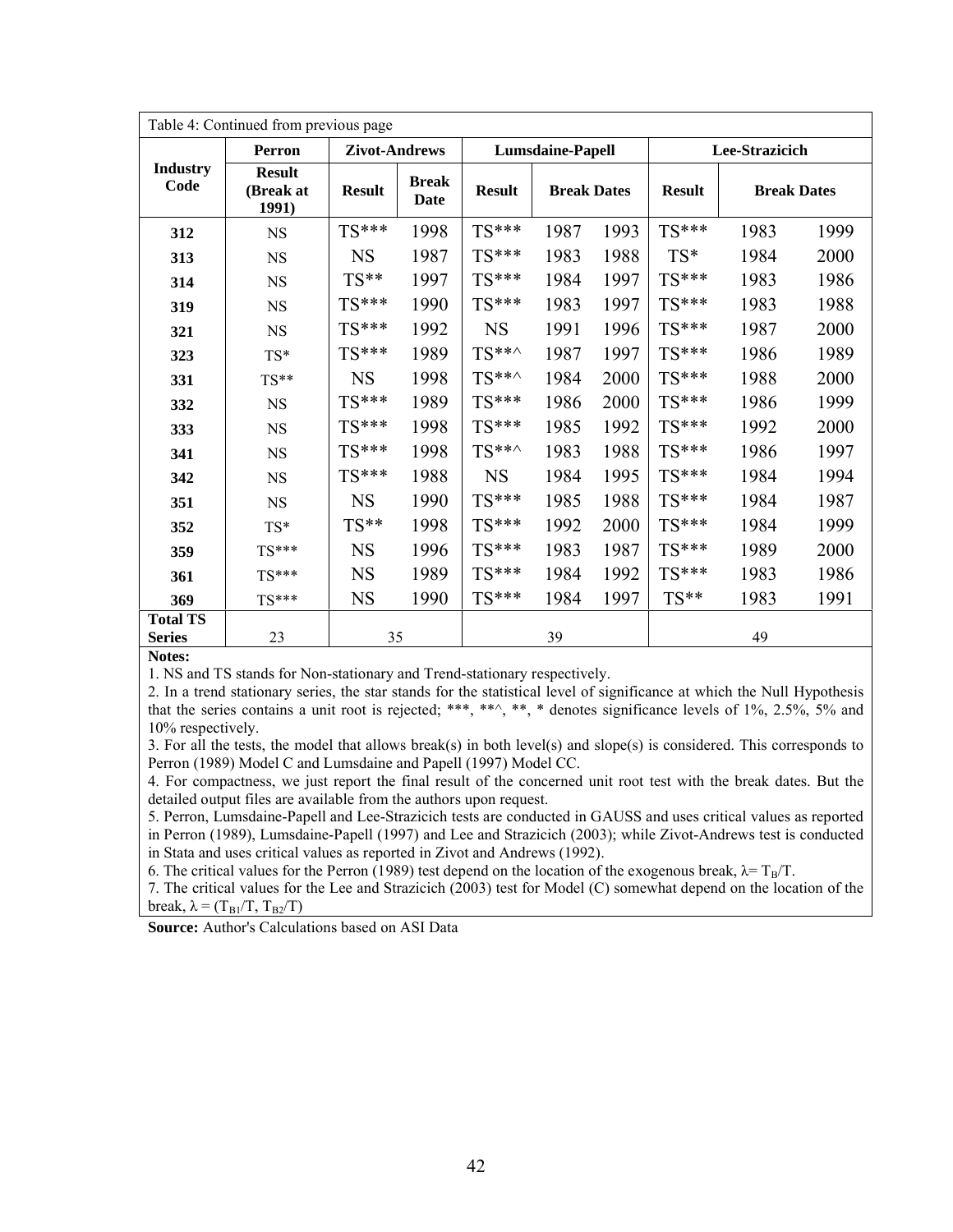| Table 5: Comparison of ADF test and Perron's test (with exogenous break at 1991) |                                                           |                              |                         |              |  |  |
|----------------------------------------------------------------------------------|-----------------------------------------------------------|------------------------------|-------------------------|--------------|--|--|
|                                                                                  |                                                           | results                      |                         |              |  |  |
|                                                                                  |                                                           | <b>Different conclusions</b> | <b>Same conclusions</b> |              |  |  |
| <b>Industry Codes</b>                                                            | NS (ADF) and TS                                           | TS (ADF) and NS              |                         | TS (ADF) and |  |  |
| that are:                                                                        | (Perron)                                                  | (Perron)                     | (Perron)                | TS (ADF)     |  |  |
|                                                                                  | 152                                                       | 181                          | 151                     | 153          |  |  |
|                                                                                  | 155                                                       | 182                          | 154                     | 202          |  |  |
|                                                                                  | 172                                                       | 192                          | 160                     | 221          |  |  |
|                                                                                  | 191                                                       | 231                          | 171                     | 261          |  |  |
|                                                                                  | 201                                                       | 271                          | 173                     | 293          |  |  |
|                                                                                  | 210                                                       | 281                          | 251                     | 323          |  |  |
|                                                                                  | 222                                                       | 300                          | 269                     | 361          |  |  |
|                                                                                  | 232                                                       | 311                          | 272                     | 369          |  |  |
|                                                                                  | 241                                                       | 321                          | 289                     |              |  |  |
|                                                                                  | 242                                                       | 332                          | 291                     |              |  |  |
|                                                                                  | 252                                                       | 333                          | 312                     |              |  |  |
|                                                                                  | 292                                                       | 341                          | 313                     |              |  |  |
|                                                                                  | 331                                                       | 342                          | 314                     |              |  |  |
|                                                                                  | 352                                                       |                              | 319                     |              |  |  |
|                                                                                  | 359                                                       |                              | 351                     |              |  |  |
| <b>Total No. of</b>                                                              |                                                           |                              |                         |              |  |  |
| series                                                                           | 15                                                        | 13                           | 15                      | 8            |  |  |
| Notes:                                                                           |                                                           |                              |                         |              |  |  |
|                                                                                  | 1 NS and TS stand for non-stationary and trend-stationary |                              |                         |              |  |  |

1. NS and TS stand for non-stationary and trend-stationary.

2. The variable in question here is the natural log of real wages per worker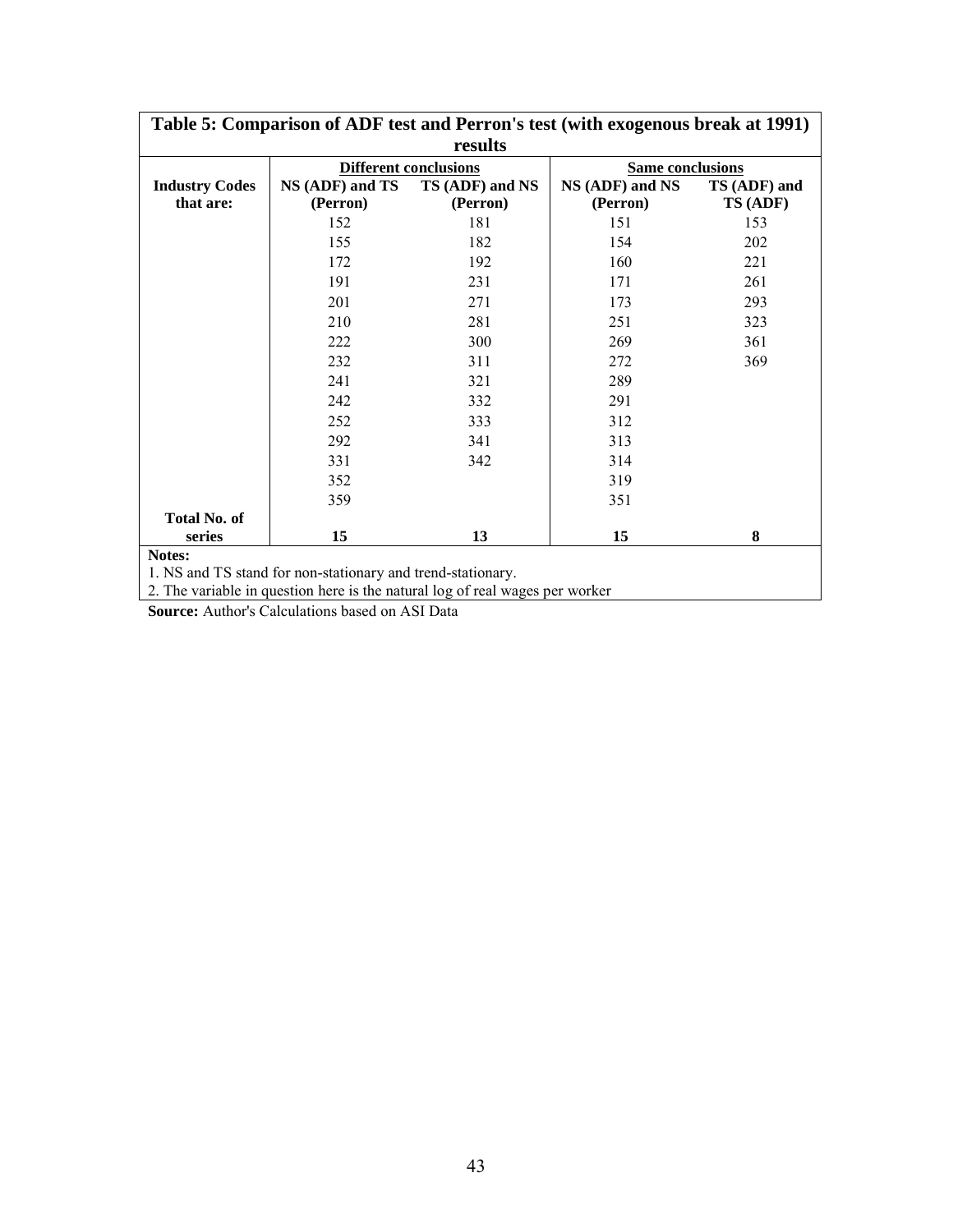|                       |                                           | Table 6: Growth rate estimates of real wage per worker for the 15                                                                 |            |           |  |  |  |  |
|-----------------------|-------------------------------------------|-----------------------------------------------------------------------------------------------------------------------------------|------------|-----------|--|--|--|--|
|                       | industries presented in column 2, Table 5 |                                                                                                                                   |            |           |  |  |  |  |
|                       |                                           | $Y_t = \alpha_1 D_1 + \alpha_2 D_2 + \beta_1 D_1 t + \beta_2 D_2 t + \varepsilon_t$ , where $Y_t$ is the natural log of real wage |            |           |  |  |  |  |
|                       |                                           | per worker at $t = 1973,, 2003$ for each industry $i = 1, 2, , 15; D_i (j = 1, 2)$ is a                                           |            |           |  |  |  |  |
|                       |                                           | dummy variable which takes the value 1 in the <i>j-th</i> sub-period and 0 otherwise. OLS                                         |            |           |  |  |  |  |
|                       |                                           | estimate of $\beta_i$ (j=1, 2) is the required growth rate for the j-th sub-period                                                |            |           |  |  |  |  |
| <b>Industry Codes</b> | 1973-1991                                 | 1992-2003                                                                                                                         | Adj- $R^2$ | <b>DW</b> |  |  |  |  |
| 152                   | $0.0386***$                               | 0.0024                                                                                                                            | 0.95       | 1.65      |  |  |  |  |
| 155                   | $0.0339***$                               | 0.0028                                                                                                                            | 0.9        | 1.42      |  |  |  |  |
| 172                   | $0.02440***$                              | $-0.0159**$                                                                                                                       | 0.72       | 2.30      |  |  |  |  |
| 191                   | $0.02061***$                              | $-0.0160**$                                                                                                                       | 0.73       | 1.57      |  |  |  |  |
| <b>201</b>            | $0.0254***$                               | $-0.0085$                                                                                                                         | 0.75       | 1.79      |  |  |  |  |
| 210                   | $0.0265***$                               | $-0.0039$                                                                                                                         | 0.86       | 1.33      |  |  |  |  |
| 222                   | $0.0276***$                               | $-0.0206**$                                                                                                                       | 0.69       | 1.14      |  |  |  |  |
| 232                   | $0.0241***$                               | $0.0335**$                                                                                                                        | 0.65       | 1.00      |  |  |  |  |
| 241                   | $0.0343***$                               | $0.0160***$                                                                                                                       | 0.93       | 1.63      |  |  |  |  |
| 242                   | $0.0309***$                               | $-0.0227$ ***                                                                                                                     | 0.88       | 1.80      |  |  |  |  |
| 252                   | $0.0357***$                               | $-0.0038$                                                                                                                         | 0.83       | 2.31      |  |  |  |  |
| 292                   | $0.0325***$                               | 0.0015                                                                                                                            | 0.95       | 1.57      |  |  |  |  |
| 331                   | $0.0395***$                               | $-0.0259***$                                                                                                                      | 0.92       | 1.81      |  |  |  |  |
| 352                   | $0.0317***$                               | $-0.0171**$                                                                                                                       | 0.82       | 1.46      |  |  |  |  |
| 359                   | $0.0361***$                               | $0.0151**$                                                                                                                        | 0.89       | 2.70      |  |  |  |  |
| Notes:                |                                           |                                                                                                                                   |            |           |  |  |  |  |

1. \*\*\*, \*\*, \* denotes that the estimate is statistically significant at 1%, 5% and 10% level respectively.

2. Adj-R<sup>2</sup> and DW stands for Adjusted-R<sup>2</sup> and Durbin-Watson statistic (*d*) respectively.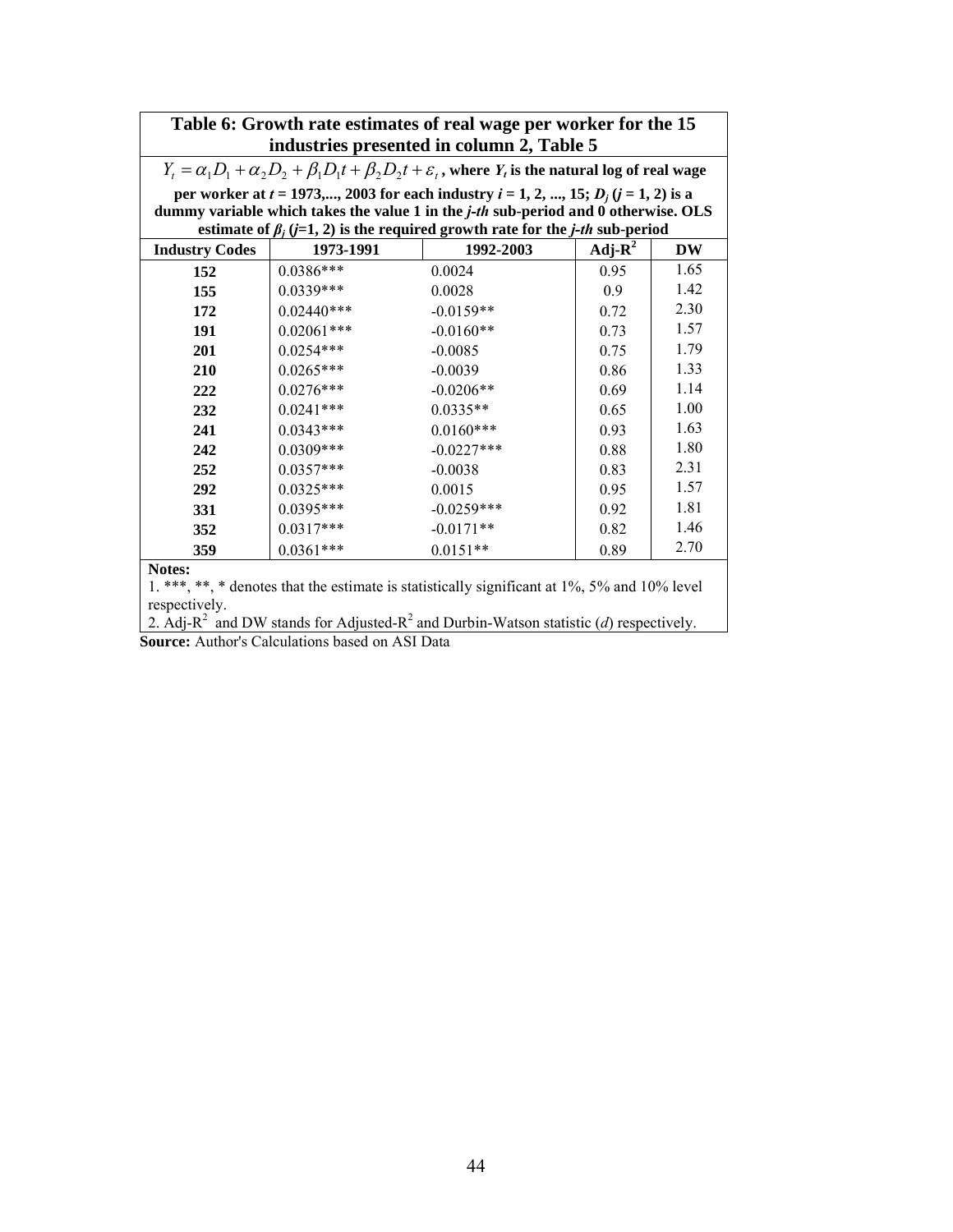|                 | Table 7A: Growth rate estimates of real wage per worker for all industries                                                                                  |                     |                            |                                                           |                                                                                                                             |                |              |
|-----------------|-------------------------------------------------------------------------------------------------------------------------------------------------------------|---------------------|----------------------------|-----------------------------------------------------------|-----------------------------------------------------------------------------------------------------------------------------|----------------|--------------|
|                 | $Y_t = \alpha_1 D_1 + \alpha_2 D_2 + \alpha_3 D_3 + \beta_1 D_1 t + \beta_2 D_2 t + \beta_3 D_3 t + \varepsilon_t$ , where $Y_t$ is the natural log of real |                     |                            |                                                           |                                                                                                                             |                |              |
|                 | wage per worker at $t = 1973,, 2003$ for each industry $i = 1, 2, , 15; D_i (j = 1, 2)$ is a dummy                                                          |                     |                            |                                                           |                                                                                                                             |                |              |
|                 |                                                                                                                                                             |                     |                            |                                                           | variable which takes the value 1 in the <i>j-th</i> sub-period and 0 otherwise. OLS estimate of $\beta_i$ ( <i>j</i> =1, 2, |                |              |
|                 |                                                                                                                                                             |                     |                            | 3) is the required growth rate for the $j$ -th sub-period |                                                                                                                             |                |              |
| <b>Industry</b> |                                                                                                                                                             | <b>Break Points</b> | $(\beta_1)$                | $(\hat{\beta}_2)$                                         | $(\tilde{\beta}_3)$                                                                                                         | Adj-           |              |
| <b>Codes</b>    | $T_{B1}$                                                                                                                                                    | $T_{B2}$            | $1973 - T_{B1}$            | $(T_{B1}+1)$ - T <sub>B2</sub>                            | $(T_{B2}+1) - 2003$                                                                                                         | $\mathbf{R}^2$ | <b>DW</b>    |
| 151             | 1985                                                                                                                                                        | 1997                | $0.0432***$                | $0.0170**$                                                | 0.0210                                                                                                                      | 0.93           | 1.83         |
| 152             | 1983                                                                                                                                                        | 1989                | $0.0444***$                | $0.0370***$                                               | 0.0032                                                                                                                      | 0.96           | 1.74         |
| 153             | 1983                                                                                                                                                        | 1990                | $0.0390***$                | $0.0401**$                                                | 0.0117                                                                                                                      | 0.85           | 1.87         |
| 154             | 1987                                                                                                                                                        | 1999                | $0.0593***$                | 0.0092                                                    | $-0.0258$                                                                                                                   | 0.88           | 1.17         |
| 155             | 1985                                                                                                                                                        | 1996                | $0.0319***$                | $0.0346***$                                               | 0.0187                                                                                                                      | 0.91           | 1.58         |
| 160             | 1983                                                                                                                                                        | 1990                | $0.0116*$                  | 0.0185                                                    | 0.0026                                                                                                                      | 0.89           | 1.89         |
| 171             | 1987                                                                                                                                                        | 2000                | $0.0203***$                | $-0.0111***$                                              | $-0.0192$                                                                                                                   | 0.81           | 1.38         |
| 172             | 1984                                                                                                                                                        | 1992                | $0.0295***$                | $0.0283**$                                                | $-0.0145*$                                                                                                                  | 0.72           | 2.30         |
| 173             | 1984                                                                                                                                                        | 2000                | $0.0312***$                | 0.0049                                                    | $-0.0070$                                                                                                                   | 0.74           | 2.41         |
| 181             | 1983                                                                                                                                                        | 1986                | 0.0056                     | 0.0445                                                    | $0.0120***$                                                                                                                 | 0.78           | 1.65         |
| 182             | 1983                                                                                                                                                        | 1996                | $0.0552***$                | 0.0158                                                    | $0.0673*$                                                                                                                   | 0.43           | 2.07         |
| 191             | 1986                                                                                                                                                        | 1995                | $0.0207***$                | $0.0182*$                                                 | $-0.0146$                                                                                                                   | 0.70           | 1.53         |
| 192             | 1983                                                                                                                                                        | 1994                | 0.0095                     | $-0.0183**$                                               | $-0.0139$                                                                                                                   | 0.39           | 2.17         |
| 201             | 1987                                                                                                                                                        | 2000                | $0.0202***$                | $-0.0140***$                                              | 0.0191                                                                                                                      | 0.81           | 2.02         |
| 202             | 1986                                                                                                                                                        | 1998                | $0.0234***$                | $-0.0008$                                                 | $-0.0119$                                                                                                                   | 0.85           | 2.01         |
| 210             | 1985                                                                                                                                                        | 1997                | $0.0240***$                | $0.0178***$                                               | 0.0071                                                                                                                      | 0.85           | 1.27         |
| 221             | 1985                                                                                                                                                        | 1995                | $0.0414***$                | $0.0316***$                                               | $0.0177*$                                                                                                                   | 0.96           | 2.23         |
| 222             | 1986                                                                                                                                                        | 1998                | $0.0260***$                | 0.0095                                                    | 0.0250                                                                                                                      | 0.73           | 1.37         |
| 231             | 1984                                                                                                                                                        | 2000                | $0.0220***$                | $0.0166***$                                               | $-0.0517$                                                                                                                   | 0.88           | 2.28         |
| 232             | 1988                                                                                                                                                        | 2000                | 0.0164                     | $0.0336**$                                                | $-0.0236$                                                                                                                   | 0.65           | 1.08         |
| 241             | 1983                                                                                                                                                        | 1994                | $0.0430***$                | $0.0180***$                                               | $0.0182**$                                                                                                                  | 0.95           | 1.94         |
| 242             | 1993                                                                                                                                                        | 1996                | $0.0279***$                | $-0.0257$                                                 | $-0.0166$                                                                                                                   | 0.85           | 1.60         |
| 251             | 1991                                                                                                                                                        | 2000                | $0.0297***$                | $-0.0157$                                                 | 0.0146                                                                                                                      | 0.81           | 1.89         |
| 252             | 1987                                                                                                                                                        | 2000                | $0.0384***$                | $-0.0003$                                                 | $-0.0081$                                                                                                                   | 0.82           | 2.32         |
| 261             | 1985                                                                                                                                                        | 1998                | $0.0280***$                | $0.0259***$                                               | 0.0276                                                                                                                      | 0.90           | 1.88         |
| 269             | 1983                                                                                                                                                        | 1997                | $0.0252***$                | $0.0246***$                                               | $-0.0069$                                                                                                                   | 0.91           | 1.86         |
| 271             | 1986                                                                                                                                                        | 1995                | $0.0227***$                | $0.0269*$                                                 | 0.0275                                                                                                                      | 0.81           | 1.23         |
| 272             | 1992                                                                                                                                                        | 1999                | $0.0315***$                | $-0.0031$                                                 | $0.0489**$                                                                                                                  | 0.95           | 1.78         |
| 281             | 1984                                                                                                                                                        | 1997                | $0.0359***$                | $0.0419***$                                               | $0.0439*$                                                                                                                   | 0.91           | 1.57         |
| 289             | 1983                                                                                                                                                        | 1989                | $0.0367***$                | $0.0326**$                                                | $-0.0073*$                                                                                                                  | 0.92           | 1.90         |
| 291             | 1986                                                                                                                                                        | 2000                | $0.0365**$                 | $0.0082*$                                                 | 0.0230                                                                                                                      | 0.89           | 1.63         |
| 292             | 1989                                                                                                                                                        | 2000                | $0.0324***$                | 0.0062                                                    | 0.0077                                                                                                                      | 0.96           | 1.59         |
| 293             | 1990                                                                                                                                                        | 1997                | $0.0398***$                | 0.0040                                                    | 0.0169                                                                                                                      | 0.73           | 2.26         |
| 312             | 1983                                                                                                                                                        | 1999                | $0.0490*$                  | $-0.0330**$                                               | $-0.0177$                                                                                                                   | 0.61           | 1.12         |
| 313             | 1984                                                                                                                                                        | 2000                | $0.0347***$                | $-0.0036$                                                 | $-0.0435$                                                                                                                   | 0.88           | 2.34         |
| 314             | 1983                                                                                                                                                        | 1986                | $0.0346***$                | 0.0497                                                    | $-0.0103*$                                                                                                                  | 0.65           | 1.28         |
| 319             | 1983                                                                                                                                                        | 1988                | $0.0564**$                 | 0.0252                                                    | $0.0440***$                                                                                                                 | 0.36           | 1.46         |
| 321             | 1987<br>1986                                                                                                                                                | 2000<br>1989        | $0.0468***$<br>$0.0185***$ | $0.0217**$                                                | $-0.0082$<br>$0.0120*$                                                                                                      | 0.91<br>0.28   | 1.63<br>2.00 |
| 323             | 1988                                                                                                                                                        | 2000                | $0.0340***$                | $-0.1408**$                                               | $-0.0482$                                                                                                                   | 0.90           |              |
| 331             | 1986                                                                                                                                                        | 1999                | $0.0179*$                  | $-0.0084$<br>$0.0282***$                                  | $-0.0410$                                                                                                                   | 0.74           | 1.48         |
| 332             |                                                                                                                                                             |                     |                            |                                                           | Continued on next page                                                                                                      |                | 1.68         |
|                 |                                                                                                                                                             |                     |                            |                                                           |                                                                                                                             |                |              |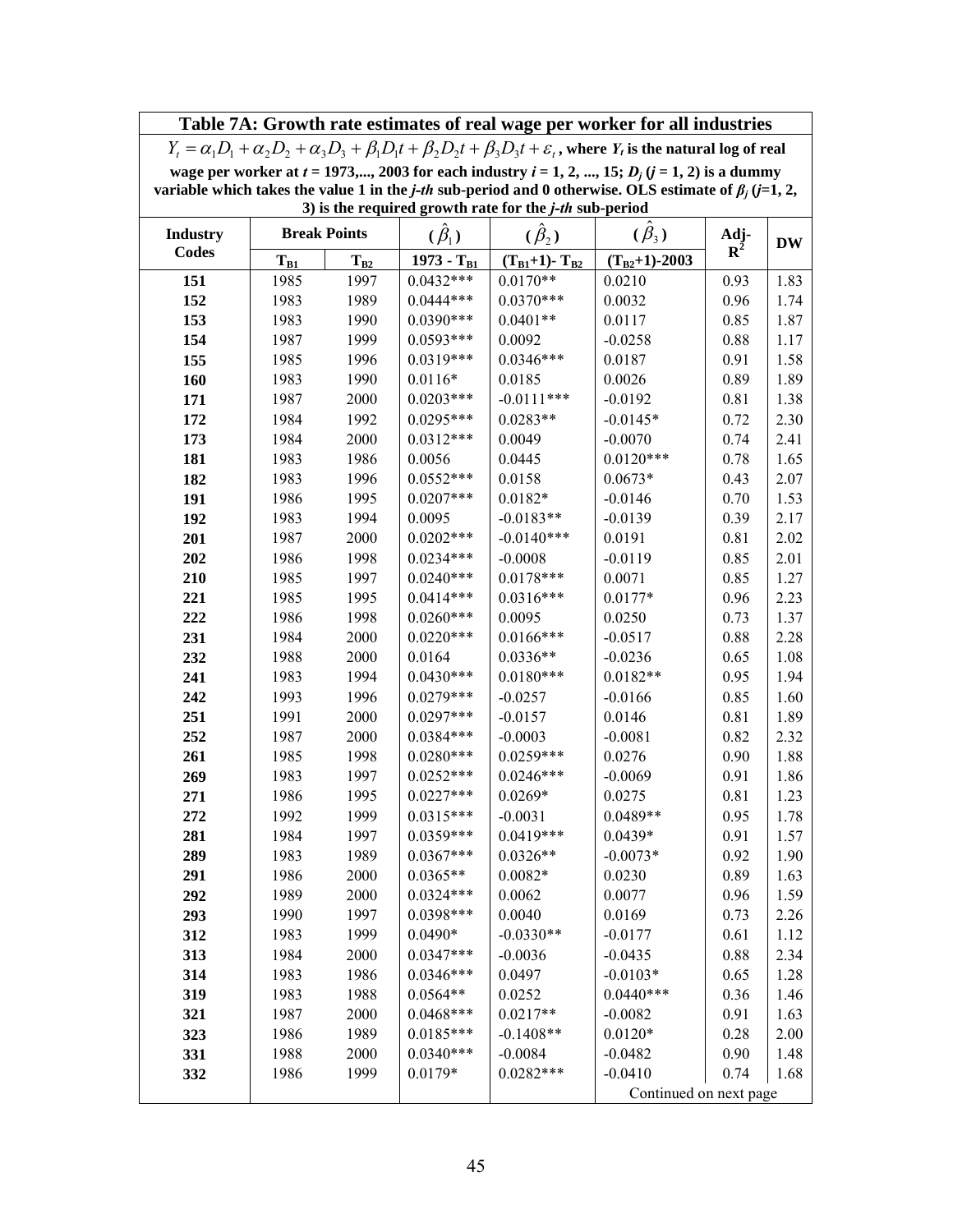|                 | Table 7A: Continued from previous page |          |                 |                     |                       |            |           |
|-----------------|----------------------------------------|----------|-----------------|---------------------|-----------------------|------------|-----------|
| <b>Industry</b> | <b>Break Points</b>                    |          | $(\beta_1)$     | $(\beta_{2})$       | $\sim$<br>$(\beta_3)$ | Adj- $R^2$ | <b>DW</b> |
| Codes           | $T_{B1}$                               | $T_{B2}$ | 1973 - $T_{B1}$ | $(T_{B1}+1)-T_{B2}$ | $(T_{B2}+1) - 2003$   |            |           |
| 333             | 1992                                   | 2000     | $0.0285***$     | 0.0182              | $-0.0265$             | 0.90       | 2.16      |
| 341             | 1986                                   | 1997     | $0.0368***$     | $0.0208***$         | $0.0345**$            | 0.98       | 2.10      |
| 342             | 1984                                   | 1994     | 0.0195          | $0.0358**$          | $-0.0221$             | 0.48       | 1.97      |
| 351             | 1984                                   | 1987     | $0.0454***$     | $-0.0031$           | 0.0101                | 0.55       | 1.64      |
| 352             | 1984                                   | 1999     | $0.0313***$     | 0.0033              | $-0.0285$             | 0.81       | 1.59      |
| 359             | 1989                                   | 2000     | $0.0351***$     | $-0.0009$           | 0.0367                | 0.90       | 2.96      |
| 361             | 1983                                   | 1986     | $0.0663**$      | 0.1550              | 0.0098                | 0.44       | 1.47      |
| 369             | 1983                                   | 1991     | $0.0270***$     | 0.0009              | 0.0071                | 0.75       | 2.28      |

**Notes:**

1. \*\*\*, \*\*, \* denotes that the estimate is statistically significant at 1%, 5% and 10% level respectively.

2. This table present the growth rate estimates of real wage per worker for only those industries for which the natural log of real wage per worker is trend-stationary with two endogenously determined breaks on the basis of the Lee and Strazicich (2003) test (see Table 4)

3. Adj-R<sup>2</sup> and DW stands for Adjusted-R<sup>2</sup> and Durbin-Watson statistic (*d*) respectively.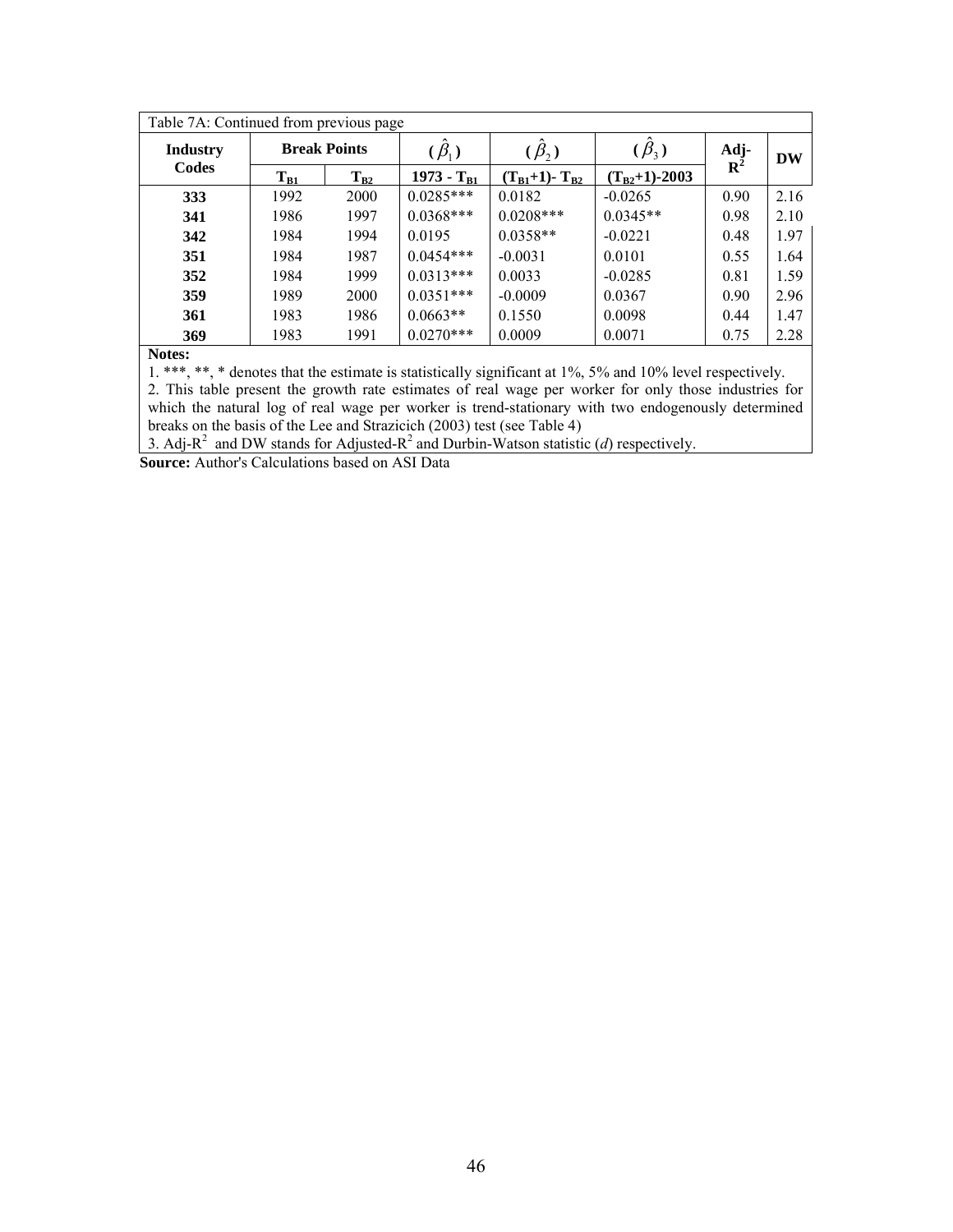| Table 7B: Performance of growth equations: A Summary of the Conventional |                  |             |              |                                    |          |  |
|--------------------------------------------------------------------------|------------------|-------------|--------------|------------------------------------|----------|--|
| <b>Statistics</b>                                                        |                  |             |              |                                    |          |  |
|                                                                          | Adjusted – $R^2$ |             | $t$ – ratios | Durbin Watson $(d)$                |          |  |
| $\geq 0.90$                                                              | 28.57%           | $< 1\%$     | 37.42%       | $\leq$ 1.229 $(d_L)$               | $6.12\%$ |  |
| $\geq 0.80$                                                              | 63.27%           | $< 5\%$     | 47.62%       | $\geq$ 2.771 (4 - d <sub>L</sub> ) | 02.04%   |  |
| $\geq 0.70$                                                              | 77.55%           | $\leq 10\%$ | 56.46%       | 1.650 $(d_U) \leq$                 | 55.10%   |  |
|                                                                          |                  |             |              | $d\leq 2.35(4-d_U)$                |          |  |

#### **Notes:**

1. This table summarises the information on the Conventional Statistics from Table 7A and reports the percentage of cases that fulfils the criteria. For example, 28.57% of the total number of cases (49 growth equations for 49 industries in Table 7A) has an adjusted- $R^2$  that is greater than or equal to 0.90.

2. *t*-ratios refer to all 147 growth estimates (3 periods times 49 industries). For example, 56.46% of the 147 estimates of growth rates are statistically significant at 10% or higher levels of significance.

3.  $d_L$  and  $d_U$  are the lower and upper bound critical values respectively for Durbin Watson statistic for a model with 3 explanatory variables and 31 observations at 5% significance level. In 55.10% of the total number of cases (49 growth equations for 49 industries in Table 7A), we cannot reject the null hypothesis that there is no serial correlation. For 12.24% cases there is positive autocorrelation and for 2.04% of the cases, there is negative autocorrelation.

**Source:** Author's Calculations based on Table 7A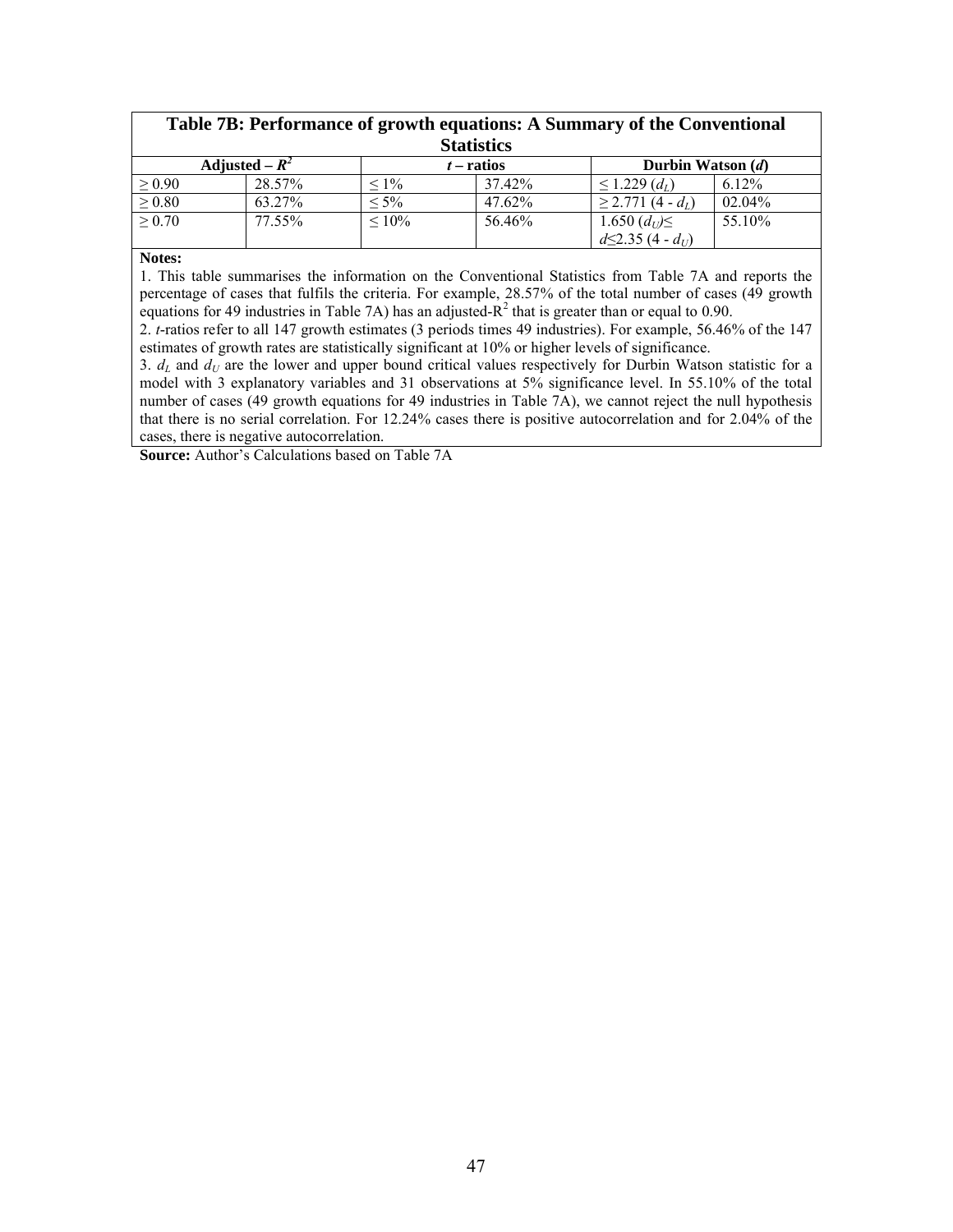### **References**

- Altinay, G. (2003), Estimating growth rate in the presence of serially correlated errors, Applied Economic Letters, Volume 10, Issue 15, December 2003, pages 967-970.
- Altinay, G. (2004), On measuring average growth, Applied Economics, Volume 36, Issue 6, April 2004, pages 637 – 644.
- Amsler, C. and J. Lee (1995), An LM Test for a Unit Root in the Presence of a Structural Change, Econometric Theory, Volume 11, Issue 2, June 1995, pages 359 – 368.
- Annual Survey of Industries (ASI) 1973-74 to 2003-04: Volume II, EPW Research Foundation, Sameeksha Trust (Mumbai, India), January 2007.
- Baffes, J. and J.L. Vallee (2003), Unit roots versus trend stationarity in growth rate estimation, Applied Economics Letters, Volume 10, Issue 1, January 2003 , pages  $9 - 14.$
- Banerjee, A., R. L. Lumsdaine and J. H. Stock (1992), Recursive and Sequential Tests of the Unit-Root and Trend-Break Hypotheses: Theory and International Evidence, Journal of Business and Economic Statistics, American Statistical Association, Volume 10, Issue 3, July 1992, pages 271 – 287.
- Banerjee, A., J. Dolado, J. W. Galbraith and D. Hendry (1993), Co-integration, Error Correction, and the Econometric Analysis of Non-Stationary Data, Oxford University Press, July 1993.
- Ben-David, D., R. L. Lumsdaine and D. H. Papell (2003), Unit roots, postwar slowdowns and long-run growth: Evidence from two structural breaks, Empirical Economics, Springer, Volume 28, Issue 2, April 2003, pages 303 – 319.
- Campbell, J. Y and N. G. Mankiw (1987a), Permanent and Transitory Components in Macroeconomic Fluctuations, The American Economic Review*,* Volume 77, Issue 2, Papers and Proceedings of the Ninety-Ninth Annual Meeting of the American Economic Association, May, 1987, pages 111 – 117.
- Campbell, J. Y and N. G. Mankiw (1987b), Are output fluctuations transitory?, The Quarterly Journal of Economics, Volume 104, Issue 4, November 1987, pages  $857 - 880$ .

Campbell, J. Y. and P. Perron (1991), Pitfalls and Opportunities: What Macroeconomists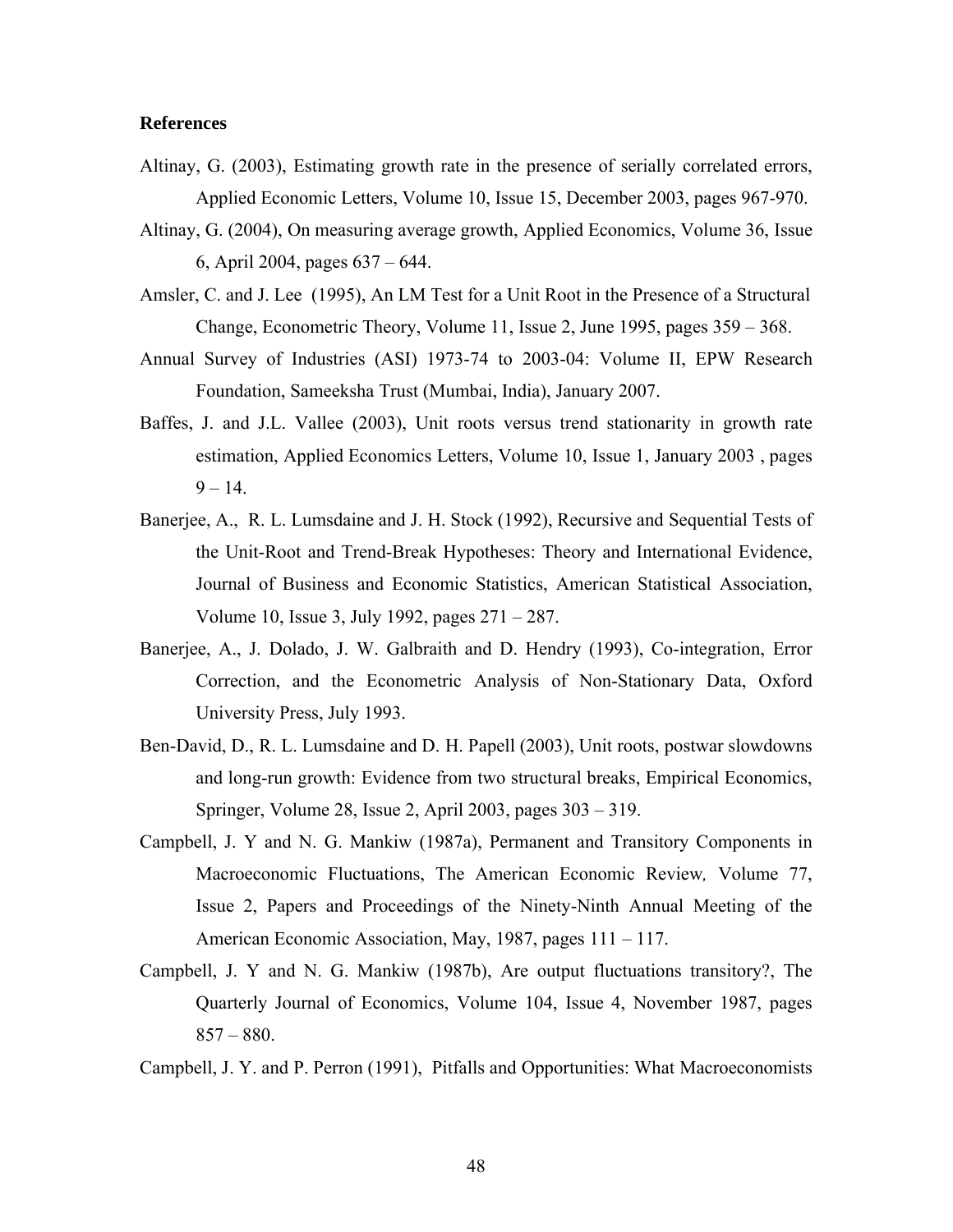Should Know About Unit Roots, NBER Chapters, in: NBER Macroeconomics Annual 1991, Volume 6, pages 141-220 National Bureau of Economic Research.

- Choudhury (2007), The Impact of Trade Liberalization on Aspects of Economic Performance in the Organized Manufacturing Sector in India, Unpublished MSc Dissertation, Department of Economics, Lancaster University, UK, Sep 2007.
- Christiano, L. J. (1992), Searching for a Break in GNP, Journal of Business and Economic Statistics, American Statistical Association, Volume 10, Issue 3, July 1992, pages 237 – 250.
- Clemente, J., A. Montanes, and M. Reyes (1998), Testing for a unit root in variables with a double change in the mean, Economics Letters, Elsevier, Volume 59, Issue 2, May 1998, pages 175 – 182.
- Cochrane, J. (1988), How big is the random walk in GDP?, Journal of Political Economy, Volume 96, Issue 5, October 1988, pages 893 – 920.
- Corbae, D and S. Ouliaris (1988), Cointegration and Tests of Purchasing Power Parity, The Review of Economics and Statistics, Volume 70, Issue 3, August 1988, pages  $508 - 511$ .
- Das, D. K (2001). Some Aspects of productivity growth and trade in Indian industry, Unpublished PhD Dissertation, Delhi School of Economics, University of Delhi.
- Das, D. K. (2003), Quantifying Trade Barriers: Has Protection Declined Substantially in Indian Manufacturing, Economic and Political Weekly, January 31st Issue.
- Dickey, D.A. and W.A. Fuller (1979), Distribution of the Estimators for Autoregressive Time Series With a Unit Root, Journal of the American Statistical Association, Volume 74, Issue 366, June 1979, pages 427 – 431.
- Dickey, D.A. and W.A. Fuller (1981), Likelihood Ratio Statistics for Autoregressive Time Series with a Unit Root, Econometrica, Econometric Society, Volume 49, Issue 4, June 1981, pages 1057 – 1072.
- Glynn, J., N. Perera and R. Verma (2007), Unit Root Tests and Structural Breaks: A Survey with Applications, Revista De Metodos Cuantitativos Para La Economia Y La Empressa, Volume 3, June 2007, pages 63 – 79.
- Handbook of Indian Statistics (2001), Reserve Bank of India, Mumbai.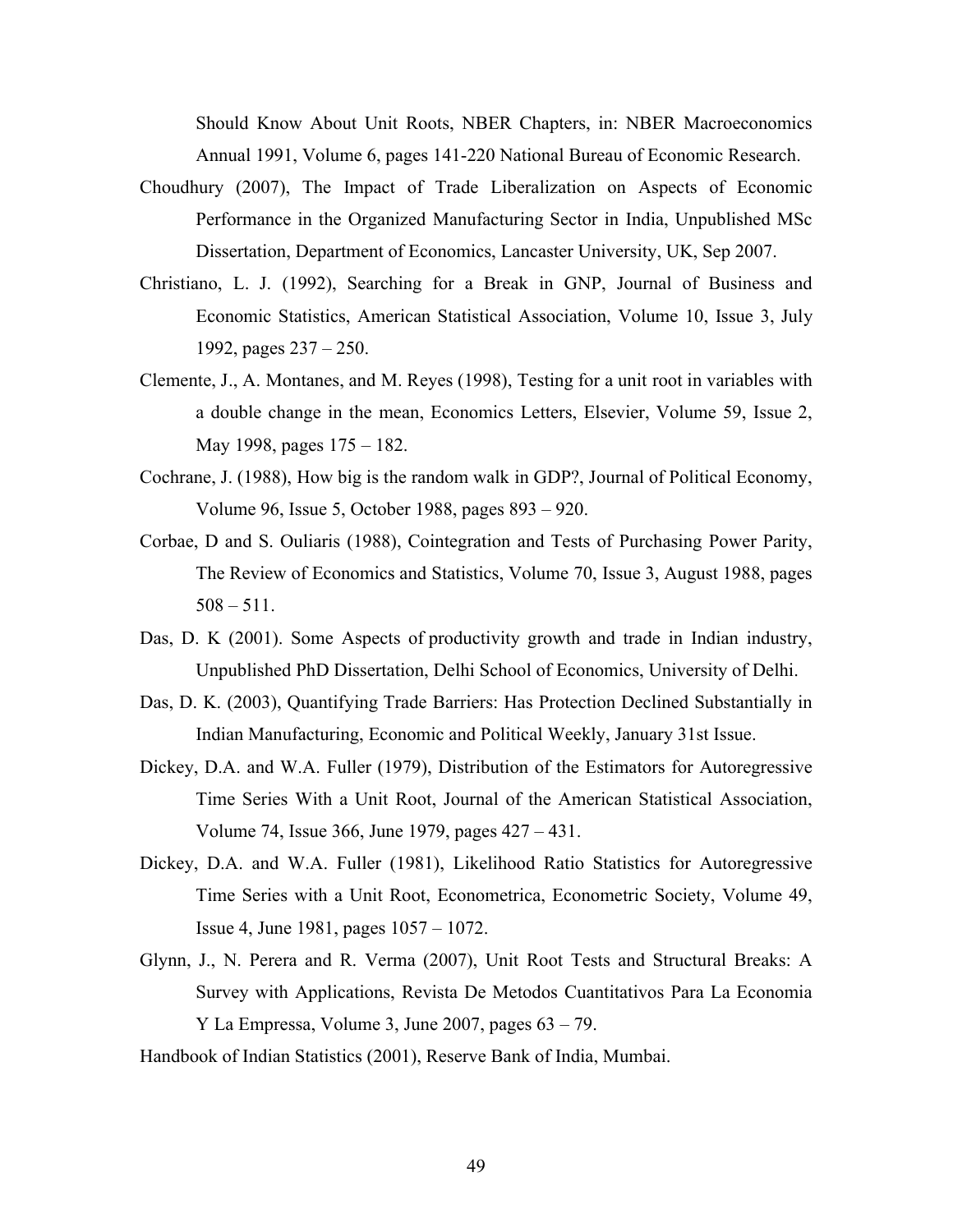- Lee, J. (undated), Gauss Codes for unit root tests, Culverhouse College of Commerce, The University of Alabama, http://cba.ua.edu/~jlee/gauss, accessed on June-July 2010.
- Lee, J. and M. C. Strazicich (2001), Testing the Null of Stationarity in the Presence of a Structural Break, Applied Economics Letters, Taylor and Francis Journals, Volume 8, Issue 6, June 2001, pages 377 – 382.
- Lee. J and M. C. Strazicich (2003), Minimum Lagrange Multiplier Unit Root Test with Two Structural Breaks, The Review of Economics and Statistics, MIT Press, Volume 85, Issue 4, November 2003, pages 1082 – 1089.
- Lumsdaine, R. L. and D. H. Papell (1997), Multiple Trend Breaks and the Unit-Root Hypothesis, The Review of Economics and Statistics, MIT Press, Volume 79, Issue 2, May 1997, pages 212 – 218.
- Maddala , G. S. and I. Kim (2003), Unit Roots, Cointegration, and Structural Change, Cambridge University Press, Fifth Edition, UK.
- National Industrial Classification 1998, Central Statistical Organisation, Ministry of Statistics and Programme Implementation, Govt. of India, Nov 1998.
- Nelson, C. R. and C. I. Plosser (1982), Trends and random walks in macroeconomic time series, Journal of Monetary Economics, Volume 10, Issue 2, 1982, pages 139 – 162.
- Ng, S. and P. Perron (1997), Lag Length Selection and the Construction of Unit Root Tests with Good Size and Power, Boston College Working Papers in Economics 369, Boston College Department of Economics, revised September 2000.
- Ng, S. and P. Perron (2001), Lag Length Selection and the Construction of Unit Root Tests with Good Size and Power, Econometrica, Econometric Society, Volume 69, Issue 6, November 2001, pages 1519 – 1554.
- Nunes, L. C., P. Newbold and C. Kuan (1997), Testing for Unit Roots with Breaks: Evidence on the Great Crash and the Unit Root Hypothesis Reconsidered, Oxford Bulletin of Economics and Statistics, Department of Economics, University of Oxford, Volume 59, Issue 4, November 1997, pages 435 – 448.
- OECD (2005), Data and Metadata Reporting and Presentation Handbook, OECD, Paris.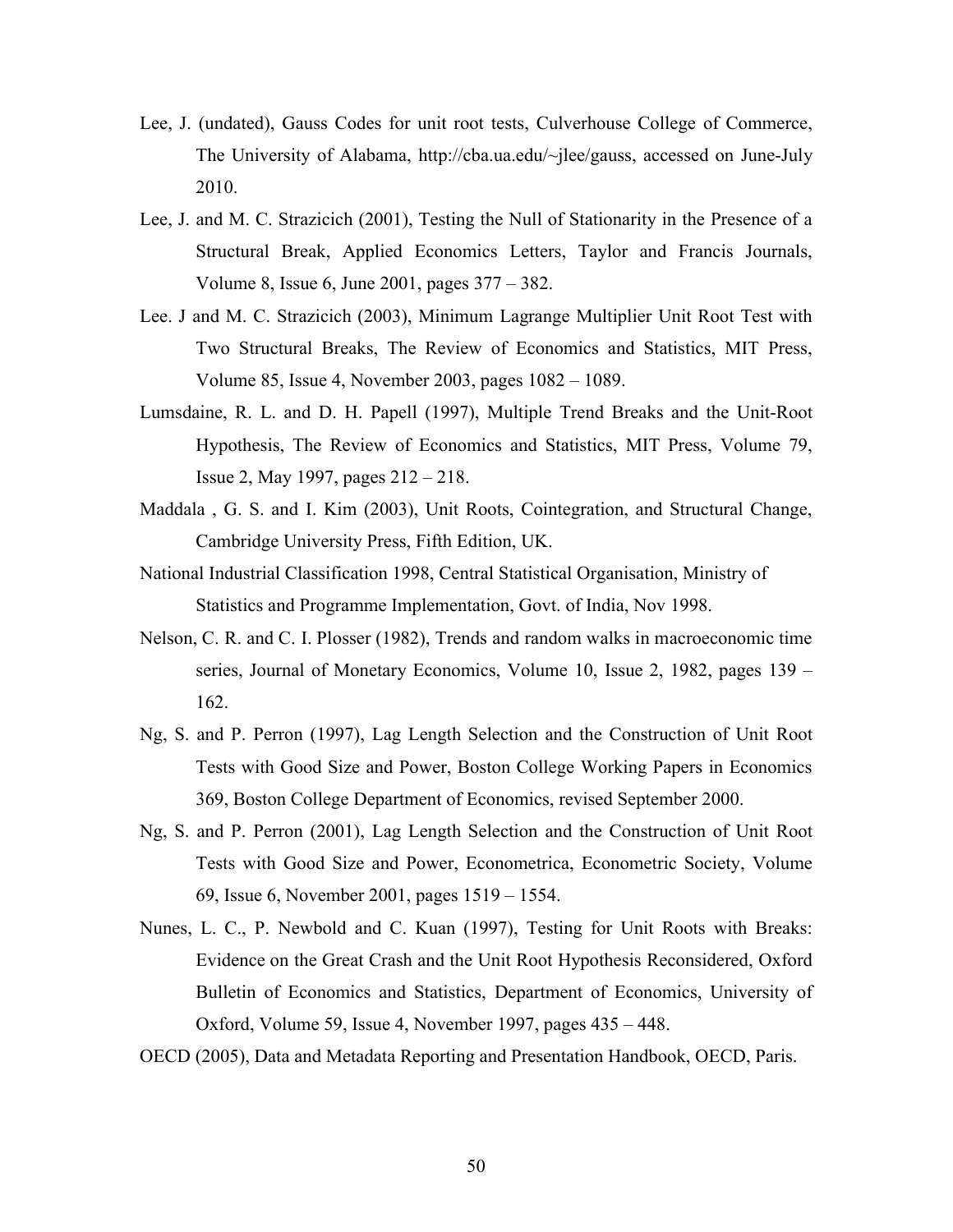- Ohara, H. I. (1999), A Unit Root test with multiple trend breaks: A Theory and An Application to US and Japanese Macroeconomic Time Series, The Japanese Economic Review, Volume 50, Issue 3, September 1999, pages 266 – 290.
- Panagariya, A. (2004), India in the 1980s and 1990s: A Triumph of Reforms, IMF Working Paper No. WP/04/03, March.
- Panagariya, A. (2007), Why India lags behind China and how it can bridge the gap, The World Economy, Volume 30, Issue 2, February 2007, pages 229 – 248.
- Perron, P. (1988), Trends and random walks in macroeconomic time series : Further evidence from a new approach, Journal of Economic Dynamics and Control, Elsevier, Volume 12, Issue 2-3, June-September 1988, pages 297 – 332.
- Perron, P. (1989), The Great Crash, the Oil Price Shock, and the Unit Root Hypothesis, Econometrica, Econometric Society, Volume 57, Issue 6, November 1989, pages 1361 – 1401.
- Perron, P. (1997), Further evidence on breaking trend functions in macroeconomic variables, Journal of Econometrics, Elsevier, Volume 80, Issue 2, October 1997, pages 355 – 385.
- Perron, P. (2005), Dealing with Structural Breaks, Boston University Department of Economics - Working Papers Series WP2005-017, Boston University, Department of Economics, April 2005.
- Perron, P. and T. J. Vogelsang (1992), Nonstationarity and Level Shifts with an Application to Purchasing Power Parity, Journal of Business & Economic Statistics, American Statistical Association, Volume 10, Issue 3, July 1992, pages  $301 - 320$ .
- Phillips, P. C. B. (1986), Understanding spurious regressions in econometrics, Journal of Econometrics, Volume 33, Issue 3, December 1986, pages 311-340.
- Phillips, P. C. B. and P. Perron (1988), Testing for a unit root in time series regression, Biometrika, Volume 75, Issue 2, June 1988, pages 335 – 346.
- Schmidt, P. and P. C. B. Phillips (1992), LM Tests for a Unit Root in the Presence of Deterministic Trends, Oxford Bulletin of Economics and Statistics, Department of Economics, University of Oxford, Volume 54, Issue 3, August 1992, pages 257 – 287.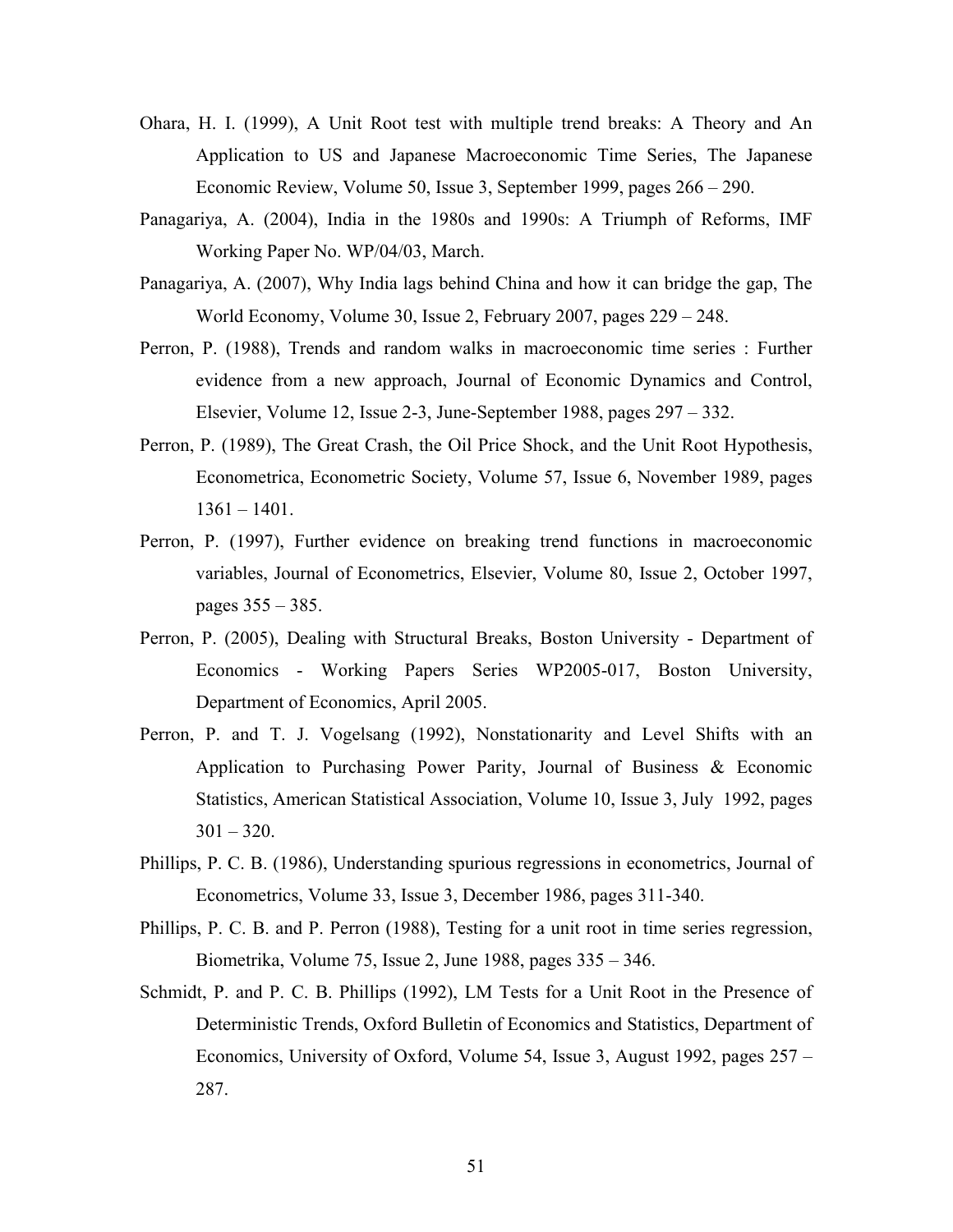- Sen, K. (2009), Trade policy, inequality and performance in Indian manufacturing, Routledge, Taylor & Francis Group, 2009.
- Stulz, R. M. and W. Wasserfallen (1985), Macroeconomic time-series, business cycles and macroeconomic policies, Carnegie-Rochester Conference Series on Public Policy, Elsevier, Volume 22, Issue 1, January 1985, pages 9 – 53
- Vogelsang, T. J. and P. Perron (1998), Additional Tests for a Unit Root Allowing for a Break in the Trend Function at an Unknown Time, International Economic Review, Department of Economics, University of Pennsylvania and Osaka University Institute of Social and Economic Research Association, Volume 39, Issue 4, November 1998, pages 1073 – 1100.
- Wasserfallen, W. (1986), Non-Stationarities in Macro-Economic Time Series Further Evidence and Implications, The Canadian Journal of Economics*,* Volume 19, Issue 3, August 1986, pages 498 – 510.
- World Bank Statistical Manual, World Bank, permanent URL (available at the World Bank site) at: http://go.worldbank.org/OVSY1STWC0
- Zivot, E. and D. W. K. Andrews (1992), Further Evidence on the Great Crash, the Oil-Price Shock, and the Unit-Root Hypothesis, Journal of Business & Economic Statistics, American Statistical Association, Volume 10, Issue 3, , July 1992, pages 251 – 270.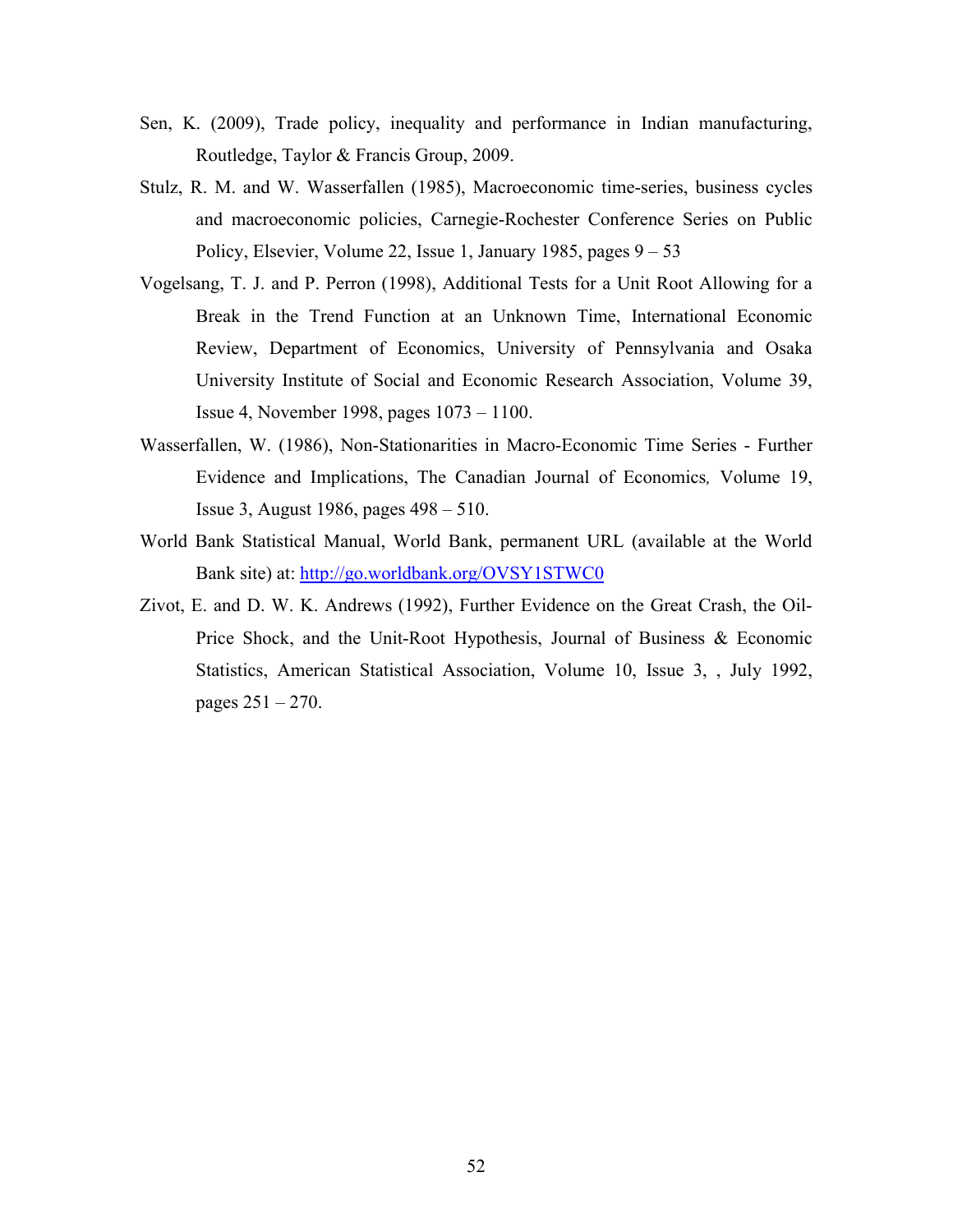| <b>NIC-98</b> |                                                                                             |
|---------------|---------------------------------------------------------------------------------------------|
| Code          | <b>Industry Description</b>                                                                 |
| 151           | Production, processing and preserving of meat, fish, fruits, veg., oils and fats            |
| 152           | Manufacture of dairy product                                                                |
| 153           | Manufacture of grain mills products, starches and starch products and prepared animal feeds |
| 154           | Manufacture of other food products                                                          |
| 155           | Manufacture of beverages                                                                    |
| 160           | Manufacture of tobacco products                                                             |
| 171           | Spinning, weaving and finishing of textiles                                                 |
| 172           | Manufacture of other textiles                                                               |
| 173           | Manufacture of knitted and crocheted fabrics and articles                                   |
| 181           | Manufacturing of wearing apparel, except for fur apparel                                    |
| 182           | Dressing and dyeing of fur, manufacture of articles of fur                                  |
| 191           | Tanning and dressing of leather, manufacture of luggage hand bags, saddlery & harness       |
| 192           | Manufacture of footwear                                                                     |
| 201           | Saw milling and planing of wood                                                             |
| 202           | Manufacture of products of wood, cork, straw and plaiting materials                         |
| 210           | Manufacture of paper and paper product                                                      |
| 221           | Publishing                                                                                  |
| 222           | Printing and service activities related to printing                                         |
| 231           | Manufacture of coke oven products                                                           |
| 232           | Manufactured refined petroleum products                                                     |
| 241           | Manufacture of basic chemicals                                                              |
| 242           | Manufacture of other chemical products                                                      |
| 243           | Manufacture of man-made fibres                                                              |
| 251           | Manufacture of rubber products                                                              |
| 252           | Manufacture of plastic products                                                             |
| 261           | Manufacture of glass and glass products                                                     |
| 269           | Manufacture of non-metallic mineral products n.e.c                                          |
| 271           | Manufacture of basic iron and steel                                                         |
| 272           | Manufacture of basic precious and non-ferrous metals                                        |
| 273           | Casting of metals                                                                           |
| 281           | Manufacture of structural metal products, tanks, reservoirs and steam generators            |

## **Appendix Table1: National Industrial Classification 1998 at three digit level of industry aggregation, India**